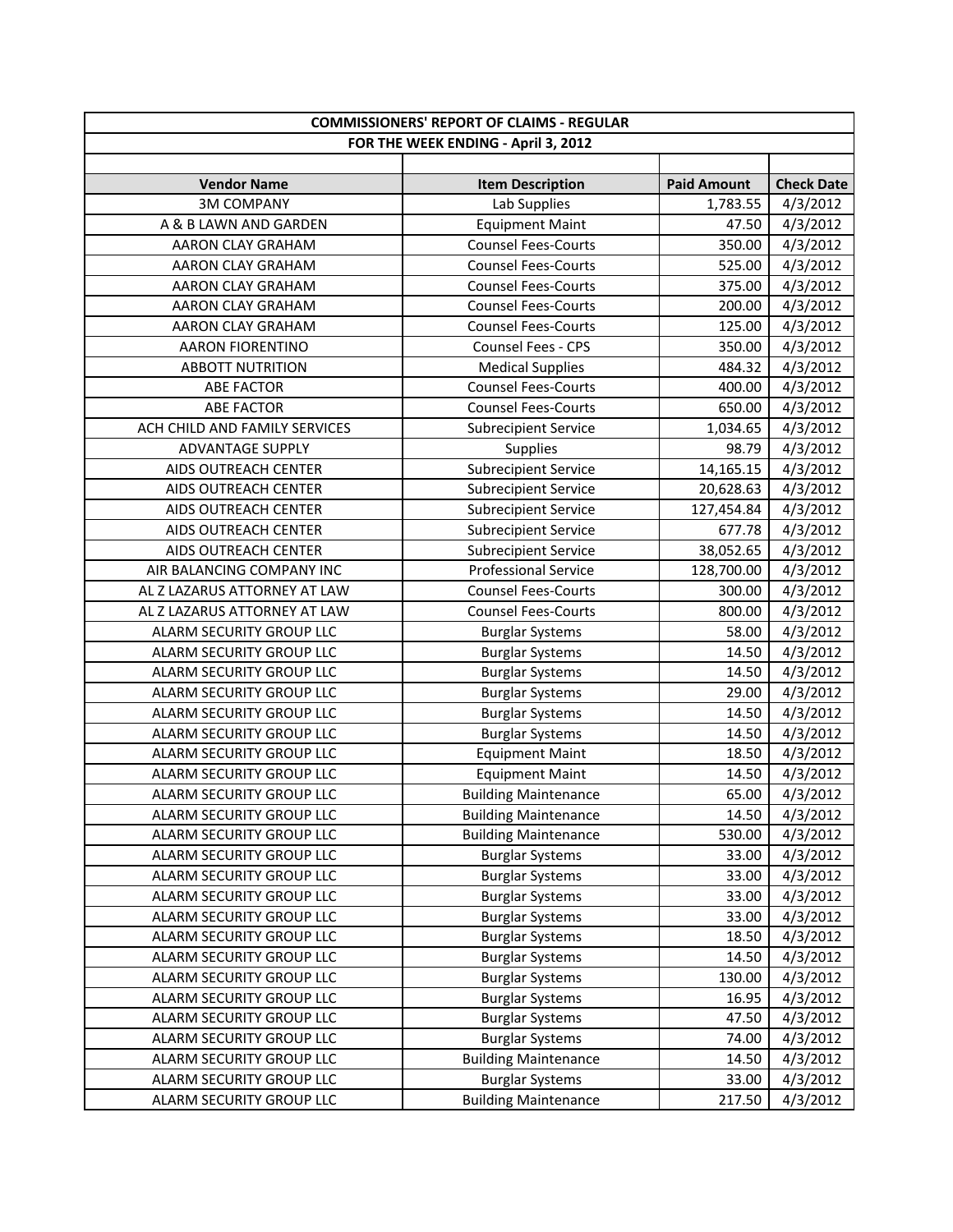| ALARM SECURITY GROUP LLC            | <b>Burglar Systems</b>      | 43.50    | 4/3/2012 |
|-------------------------------------|-----------------------------|----------|----------|
| ALBERTSONS #4032                    | Food/Hygiene Assist         | 39.09    | 4/3/2012 |
| ALBERTSON'S #4107                   | Food/Hygiene Assist         | 14.42    | 4/3/2012 |
| ALBERTSONS #4150                    | Food/Hygiene Assist         | 40.00    | 4/3/2012 |
| ALBERTSONS #4223                    | Food/Hygiene Assist         | 40.00    | 4/3/2012 |
| ALBERTSON'S #4242                   | Food/Hygiene Assist         | 19.49    | 4/3/2012 |
| ALBERTSONS #4277                    | Food/Hygiene Assist         | 40.00    | 4/3/2012 |
| ALBERTSONS 4286                     | Food/Hygiene Assist         | 20.00    | 4/3/2012 |
| <b>ALFONS KYLE KNAPP</b>            | <b>Counsel Fees-Courts</b>  | 500.00   | 4/3/2012 |
| ALFONS KYLE KNAPP                   | <b>Counsel Fees-Courts</b>  | 450.00   | 4/3/2012 |
| ALFREDO ALBA                        | <b>Rental Assistance</b>    | 300.00   | 4/3/2012 |
| <b>ALICIA R JOHNSON</b>             | <b>Counsel Fees-Courts</b>  | 200.00   | 4/3/2012 |
| <b>ALICIA R JOHNSON</b>             | <b>Counsel Fees-Courts</b>  | 200.00   | 4/3/2012 |
| ALL AMERICA TITLE SERVICES INC      | <b>Professional Service</b> | 75.00    | 4/3/2012 |
| ALLEN-ROSALES LAW FIRM              | Counsel Fees-Probate        | 250.00   | 4/3/2012 |
| <b>ALLIED COURT REPORTERS</b>       | <b>Professional Service</b> | 1,764.48 | 4/3/2012 |
| ALLISON MCADOW                      | Prepaid - Travel            | 92.00    | 4/3/2012 |
| AMBIT ENERGY LLC                    | <b>Utility Assistance</b>   | 1,004.64 | 4/3/2012 |
| AMERCARE PRODUCTS INC               | Sheriff Inventory           | 756.00   | 4/3/2012 |
| AMERICAN ASSOC OF LAW LIBRARIES     | Dues                        | 744.00   | 4/3/2012 |
| AMERIGROUP                          | <b>Health Medicaid</b>      | 83.25    | 4/3/2012 |
| <b>AMY BROOKS</b>                   | <b>Professional Service</b> | 117.76   | 4/3/2012 |
| Andrea L Stone                      | Education                   | 220.00   | 4/3/2012 |
| ANGELA RATZLAFF                     | Clothing                    | 125.00   | 4/3/2012 |
| <b>ANN LAWLER</b>                   | <b>Counsel Fees-Courts</b>  | 150.00   | 4/3/2012 |
| <b>ANN LAWLER</b>                   | <b>Counsel Fees-Courts</b>  | 400.00   | 4/3/2012 |
| <b>ANN Y COLLINS</b>                | <b>Counsel Fees-Courts</b>  | 500.00   | 4/3/2012 |
| APAC TEXAS INC                      | Asphalt-Rock/Hot Mix        | 7,787.18 | 4/3/2012 |
| APWA-AMERICAN PUBLIC WORKS ASSOC    | Dues                        | 3,458.00 | 4/3/2012 |
| ARAMARK UNIFORM SERVICES INC        | <b>Graphics Inventory</b>   | 6.00     | 4/3/2012 |
| ARAMARK UNIFORM SERVICES INC        | <b>Custodian Services</b>   | 8.86     | 4/3/2012 |
| ARAMARK UNIFORM SERVICES INC        | <b>Custodian Services</b>   | 11.00    | 4/3/2012 |
| ARAMARK UNIFORM SERVICES INC        | <b>Custodian Services</b>   | 33.30    | 4/3/2012 |
| ARAMARK UNIFORM SERVICES INC        | <b>Custodian Services</b>   | 16.00    | 4/3/2012 |
| ARAMARK UNIFORM SERVICES INC        | <b>Custodian Services</b>   | 42.00    | 4/3/2012 |
| ARAMARK UNIFORM SERVICES INC        | <b>Custodian Services</b>   | 4.50     | 4/3/2012 |
| ARAMARK UNIFORM SERVICES INC        | <b>Equipment Rentals</b>    | 307.60   | 4/3/2012 |
| ARAMARK UNIFORM SERVICES INC        | <b>Building Maintenance</b> | 20.75    | 4/3/2012 |
| ARAMARK UNIFORM SERVICES INC        | <b>Building Maintenance</b> | 20.95    | 4/3/2012 |
| ARC/ AUSTIN RIBBON & COMPUTER       | <b>Supplies</b>             | 634.94   | 4/3/2012 |
| ARCHIVE SUPPLIES INC                | <b>Graphics Inventory</b>   | 2,610.00 | 4/3/2012 |
| ARCHIVE SUPPLIES INC                | Graphics Inventory          | 928.00   | 4/3/2012 |
| ARLINGTON HOLDINGS L.C.             | <b>Rental Assistance</b>    | 524.00   | 4/3/2012 |
| ARLINGTON HOLDINGS L.C.             | <b>Utility Assistance</b>   | 24.48    | 4/3/2012 |
| <b>ARLINGTON WATER UTILITIES</b>    | Water                       | 809.68   | 4/3/2012 |
| <b>ARLINGTON WATER UTILITIES</b>    | <b>Utility Assistance</b>   | 51.66    | 4/3/2012 |
| <b>ASHLEY GODAWSKI</b>              | <b>Professional Service</b> | 73.86    | 4/3/2012 |
| ASSOCIATION OF AMERICAN GEOGRAPHERS | Dues                        | 182.00   | 4/3/2012 |
| <b>ATMOS ENERGY CORP</b>            | Gas                         | 7.76     | 4/3/2012 |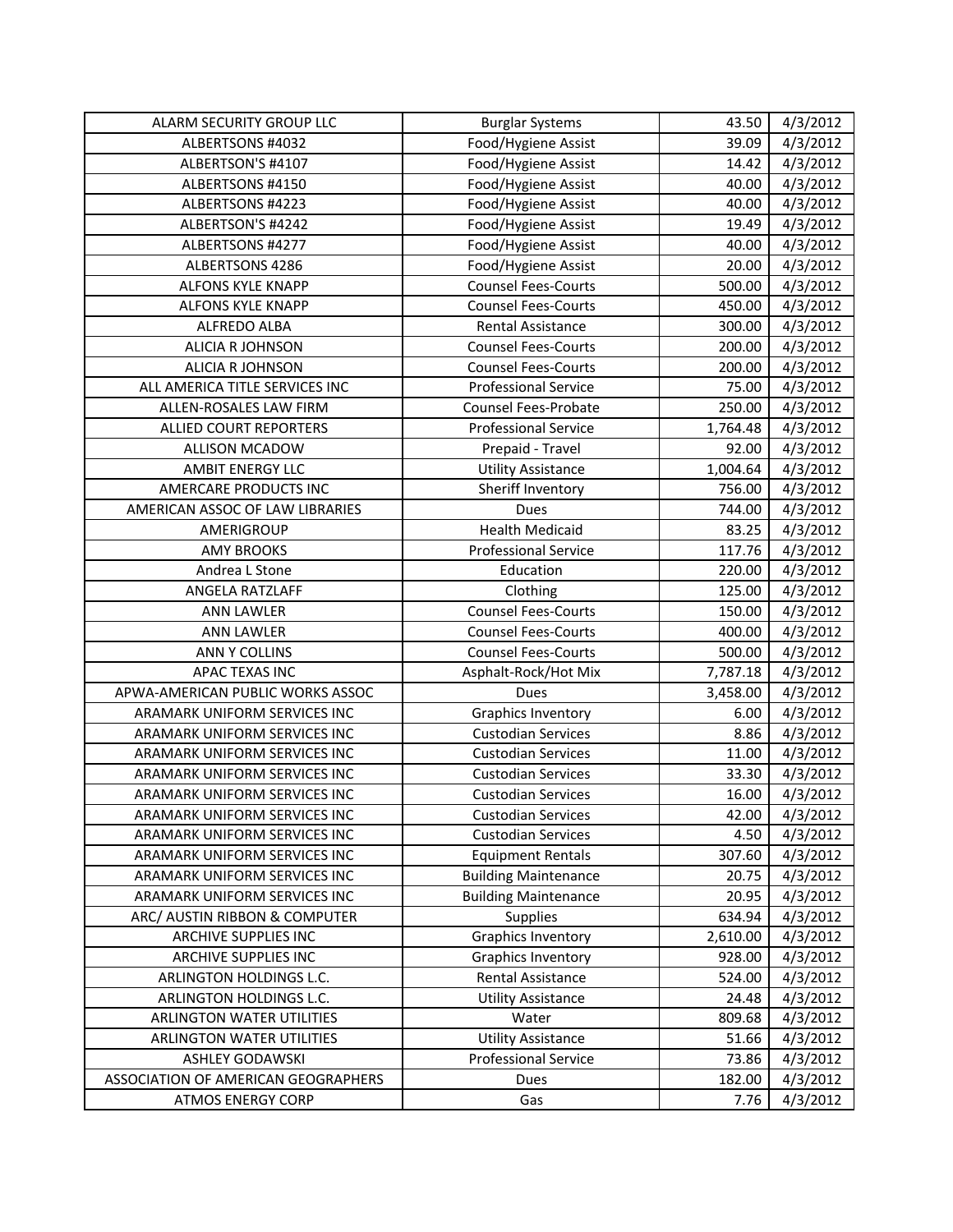| <b>ATMOS ENERGY CORP</b>              | Gas                         | 78.07     | 4/3/2012 |
|---------------------------------------|-----------------------------|-----------|----------|
| <b>ATMOS ENERGY CORP</b>              | Gas                         | 8.92      | 4/3/2012 |
| <b>ATMOS ENERGY CORP</b>              | Gas                         | 35.21     | 4/3/2012 |
| <b>ATMOS ENERGY CORP</b>              | Gas                         | 103.91    | 4/3/2012 |
| <b>ATMOS ENERGY CORP</b>              | Gas                         | 1,812.18  | 4/3/2012 |
| <b>ATMOS ENERGY CORP</b>              | Gas                         | 292.91    | 4/3/2012 |
| <b>ATMOS ENERGY CORP</b>              | Gas                         | 331.13    | 4/3/2012 |
| <b>ATMOS ENERGY CORP</b>              | Gas                         | 194.99    | 4/3/2012 |
| <b>ATMOS ENERGY CORP</b>              | Gas                         | 588.85    | 4/3/2012 |
| <b>ATMOS ENERGY CORP</b>              | Gas                         | 7,772.29  | 4/3/2012 |
| <b>ATMOS ENERGY CORP</b>              | Gas                         | 44.65     | 4/3/2012 |
| <b>ATMOS ENERGY CORP</b>              | <b>Utility Assistance</b>   | 762.15    | 4/3/2012 |
| <b>ATMOS ENERGY CORP</b>              | <b>Utility Assistance</b>   | 3,158.24  | 4/3/2012 |
| <b>ATMOS ENERGY CORP</b>              | <b>Utility Assistance</b>   | 389.79    | 4/3/2012 |
| <b>ATMOS ENERGY CORP</b>              | <b>Utility Assistance</b>   | 114.19    | 4/3/2012 |
| <b>ATMOS ENERGY CORP</b>              | <b>Utility Assistance</b>   | 599.45    | 4/3/2012 |
| <b>AUREL T GRECU</b>                  | <b>Equipment Maint</b>      | 949.00    | 4/3/2012 |
| AUTOMATIC SPRINKLER OF TEXAS INC      | <b>Building Maintenance</b> | 351.50    | 4/3/2012 |
| AUTOMATIC SPRINKLER OF TEXAS INC      | Kitchen Maintenance         | 525.00    | 4/3/2012 |
| AV CARRIAGE HOUSE ASSOC               | <b>Rental Assistance</b>    | 515.00    | 4/3/2012 |
| <b>AVANT DESIGN INC</b>               | Service Awards              | 1,125.00  | 4/3/2012 |
| AVIS RENT A CAR SYSTEM LLC            | Travel                      | 392.08    | 4/3/2012 |
| <b>B &amp; H PHOTO VIDEO</b>          | Field Equip&Supplies        | 324.00    | 4/3/2012 |
| <b>BAILEY &amp; GALYEN</b>            | <b>Counsel Fees-Courts</b>  | 500.00    | 4/3/2012 |
| <b>BAILEY &amp; GALYEN</b>            | <b>Counsel Fees-Courts</b>  | 700.00    | 4/3/2012 |
| <b>BAILEY &amp; GALYEN</b>            | <b>Counsel Fees-Courts</b>  | 250.00    | 4/3/2012 |
| <b>BAILEY &amp; GALYEN</b>            | <b>Counsel Fees-Courts</b>  | 175.00    | 4/3/2012 |
| BAKER AND DAMERON LLC                 | <b>Counsel Fees-Courts</b>  | 500.00    | 4/3/2012 |
| <b>BALANCE FORENSIC &amp; GENERAL</b> | Psych Exam/Testimony        | 190.00    | 4/3/2012 |
| <b>BALL &amp; HASE PC</b>             | <b>Counsel Fees-Courts</b>  | 5,650.00  | 4/3/2012 |
| <b>BALL &amp; HASE PC</b>             | <b>Counsel Fees-Courts</b>  | 7,606.25  | 4/3/2012 |
| <b>BALL &amp; HASE PC</b>             | <b>Counsel Fees-Courts</b>  | 450.00    | 4/3/2012 |
| <b>BALL &amp; HASE PC</b>             | <b>Counsel Fees-Courts</b>  | 400.00    | 4/3/2012 |
| <b>BALL &amp; HASE PC</b>             | <b>Counsel Fees-Courts</b>  | 1,625.00  | 4/3/2012 |
| BALL & HASE PC                        | <b>Counsel Fees-Courts</b>  | 1,831.25  | 4/3/2012 |
| <b>BALL &amp; HASE PC</b>             | Cnsl Fees-Cap Murder        | 10,800.00 | 4/3/2012 |
| <b>BALL &amp; HASE PC</b>             | Cnsl Fees-Crim Appls        | 3,200.00  | 4/3/2012 |
| <b>BANE MACHINERY INC</b>             | Parts and Supplies          | 331.34    | 4/3/2012 |
| BANKSTON FORD OF SOUTH FORT WORTH     | Central Garage Inv          | 59.87     | 4/3/2012 |
| BANKSTON FORD OF SOUTH FORT WORTH     | Parts and Supplies          | 79.50     | 4/3/2012 |
| BANKSTON FORD OF SOUTH FORT WORTH     | Parts and Supplies          | 18.98     | 4/3/2012 |
| BARNES & NOBLE BOOKSELLERS INC        | <b>Educational Material</b> | 87.98     | 4/3/2012 |
| BARNEY HOLLAND OIL COMPANY            | Fuel                        | 2,161.72  | 4/3/2012 |
| BARNEY HOLLAND OIL COMPANY            | Fuel                        | 10,396.72 | 4/3/2012 |
| BARNEY HOLLAND OIL COMPANY            | Fuel                        | 776.01    | 4/3/2012 |
| BARNEY HOLLAND OIL COMPANY            | Fuel                        | 58.96     | 4/3/2012 |
| BARNEY HOLLAND OIL COMPANY            | Fuel                        | 2,531.20  | 4/3/2012 |
| BARNEY HOLLAND OIL COMPANY            | Fuel                        | 2,144.30  | 4/3/2012 |
| BARNEY HOLLAND OIL COMPANY            | Fuel                        | 1,731.03  | 4/3/2012 |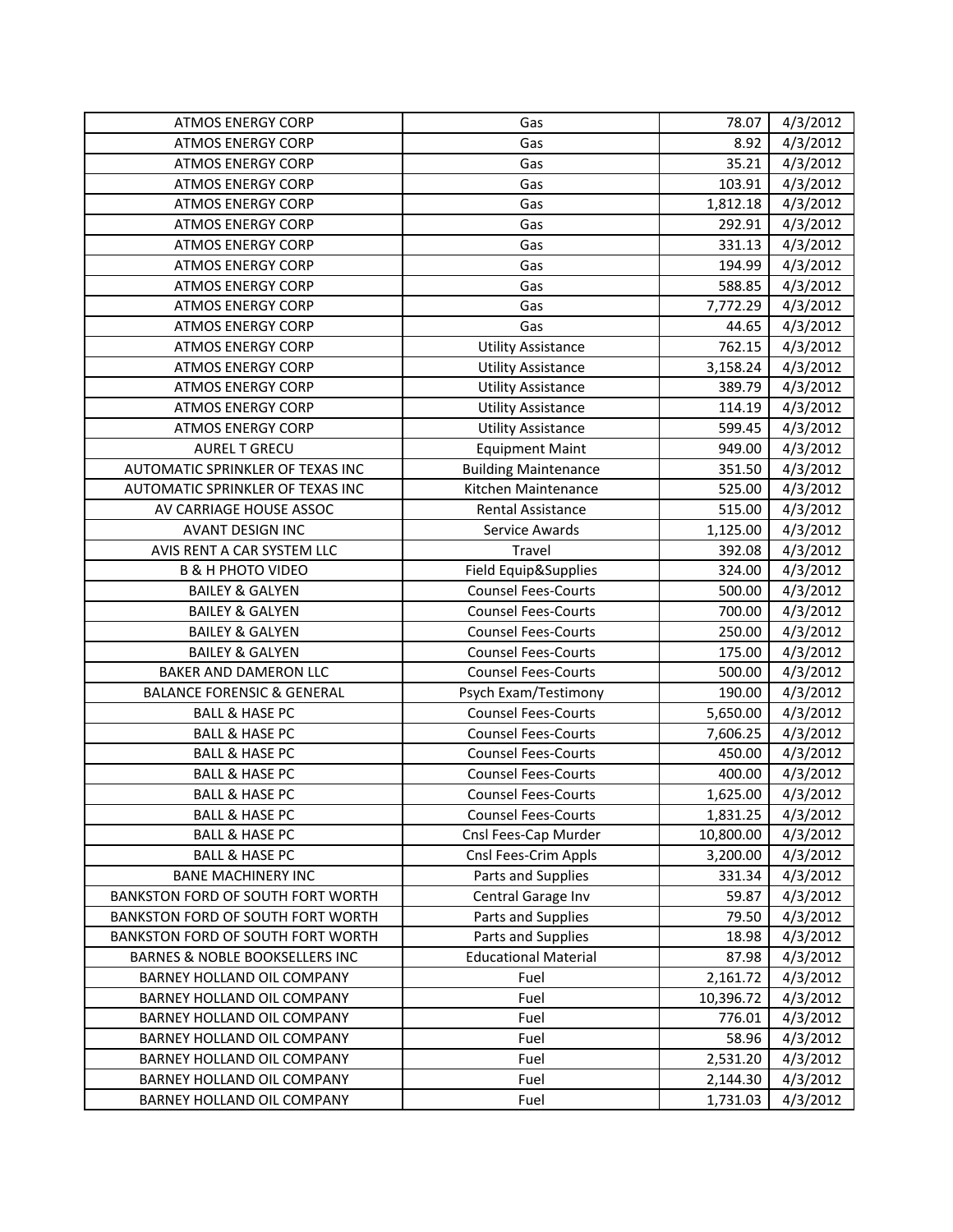| BARNEY HOLLAND OIL COMPANY        | Fuel                        | 1,633.81  | 4/3/2012 |
|-----------------------------------|-----------------------------|-----------|----------|
| BARNEY HOLLAND OIL COMPANY        | Fuel                        | 7,399.10  | 4/3/2012 |
| <b>BARRY ALFORD</b>               | <b>Counsel Fees-Courts</b>  | 375.00    | 4/3/2012 |
| <b>BARRY ALFORD</b>               | <b>Counsel Fees-Courts</b>  | 675.00    | 4/3/2012 |
| <b>BARRY ALFORD</b>               | <b>Counsel Fees-Courts</b>  | 375.00    | 4/3/2012 |
| <b>BASECOM INC</b>                | <b>Building Maintenance</b> | 112.46    | 4/3/2012 |
| <b>BASECOM INC</b>                | <b>Building Maintenance</b> | 796.79    | 4/3/2012 |
| <b>BAYTECH SUPPLY INC</b>         | <b>Voting Supplies</b>      | 487.50    | 4/3/2012 |
| <b>BEATRIZ ESPINOZA</b>           | <b>Restitution Payable</b>  | 10.00     | 4/3/2012 |
| <b>BEN LEONARD PLLC</b>           | <b>Counsel Fees-Courts</b>  | 1,125.00  | 4/3/2012 |
| <b>BEN LEONARD PLLC</b>           | <b>Counsel Fees-Courts</b>  | 1,115.00  | 4/3/2012 |
| BENNETT BENNER PETTIT INC         | <b>Professional Service</b> | 4,524.00  | 4/3/2012 |
| BENNETT BENNER PETTIT INC         | <b>Professional Service</b> | 88,063.74 | 4/3/2012 |
| BETHESDA WATER SUPPLY CORP        | <b>Utility Assistance</b>   | 45.36     | 4/3/2012 |
| <b>BIG COUNTRY AIDS RESOURCES</b> | <b>Subrecipient Service</b> | 30,925.98 | 4/3/2012 |
| <b>BLAGG TIRE AND SERVICE</b>     | Central Garage Inv          | 2,506.94  | 4/3/2012 |
| <b>BLAKE BURNS</b>                | <b>Counsel Fees-Courts</b>  | 650.00    | 4/3/2012 |
| <b>BLAKE BURNS</b>                | <b>Counsel Fees-Courts</b>  | 775.00    | 4/3/2012 |
| <b>BLAKE BURNS</b>                | <b>Counsel Fees-Courts</b>  | 650.00    | 4/3/2012 |
| <b>BLAKE BURNS</b>                | Counsel Fees-Juv            | 200.00    | 4/3/2012 |
| <b>BOB BARKER</b>                 | <b>Bedding and Clothing</b> | 652.50    | 4/3/2012 |
| <b>BOBBY WALTON</b>               | Investigative               | 500.00    | 4/3/2012 |
| <b>BONNIE C WELLS</b>             | Investigative               | 167.25    | 4/3/2012 |
| <b>BONNIE C WELLS</b>             | Investigative               | 193.00    | 4/3/2012 |
| <b>BOUNCE ENERGY</b>              | <b>Utility Assistance</b>   | 184.25    | 4/3/2012 |
| <b>BOUND TREE MEDICAL LLC</b>     | <b>Medical Supplies</b>     | 137.60    | 4/3/2012 |
| <b>BRADFORD SHAW</b>              | <b>Counsel Fees-Courts</b>  | 1,400.00  | 4/3/2012 |
| <b>BRENDA HANSEN</b>              | <b>Counsel Fees-Courts</b>  | 450.00    | 4/3/2012 |
| <b>BRENDA HANSEN</b>              | <b>Counsel Fees-Courts</b>  | 700.00    | 4/3/2012 |
| <b>BRENDA HANSEN</b>              | <b>Counsel Fees-Courts</b>  | 2,000.00  | 4/3/2012 |
| <b>BRENDA R VONJOE</b>            | <b>Counsel Fees-Courts</b>  | 550.00    | 4/3/2012 |
| <b>BRENDA R VONJOE</b>            | <b>Counsel Fees-Courts</b>  | 600.00    | 4/3/2012 |
| <b>BRETT BOONE</b>                | <b>Counsel Fees-Courts</b>  | 750.00    | 4/3/2012 |
| <b>BRETT BOONE</b>                | <b>Counsel Fees-Courts</b>  | 100.00    | 4/3/2012 |
| <b>BRIAN K WALKER</b>             | <b>Counsel Fees-Courts</b>  | 850.00    | 4/3/2012 |
| <b>BRIAN K WALKER</b>             | <b>Counsel Fees-Courts</b>  | 675.00    | 4/3/2012 |
| <b>BRIAN K WALKER</b>             | <b>Counsel Fees-Courts</b>  | 175.00    | 4/3/2012 |
| <b>BRIAN M BOUFFARD</b>           | <b>Counsel Fees-Courts</b>  | 400.00    | 4/3/2012 |
| <b>BRIAN M BOUFFARD</b>           | <b>Counsel Fees-Courts</b>  | 100.00    | 4/3/2012 |
| <b>BRIAN SALVANT</b>              | <b>Counsel Fees-Courts</b>  | 1,150.00  | 4/3/2012 |
| <b>BRUCE ASHWORTH</b>             | <b>Counsel Fees-Courts</b>  | 200.00    | 4/3/2012 |
| <b>BRUCE ASHWORTH</b>             | <b>Counsel Fees-Courts</b>  | 4,625.00  | 4/3/2012 |
| <b>BRUCE ASHWORTH</b>             | <b>Counsel Fees-Courts</b>  | 700.00    | 4/3/2012 |
| <b>BRUCE ASHWORTH</b>             | <b>Counsel Fees-Courts</b>  | 200.00    | 4/3/2012 |
| BRYCO/BRYANT COMPANY              | <b>Building Maintenance</b> | 1,620.00  | 4/3/2012 |
| BRYCO/BRYANT COMPANY              | <b>Building Maintenance</b> | 700.00    | 4/3/2012 |
| BRYCO/BRYANT COMPANY              | <b>Professional Service</b> | 5,820.00  | 4/3/2012 |
| <b>BUSH RUDNICKI SHELTON PC</b>   | <b>Counsel Fees-Courts</b>  | 820.00    | 4/3/2012 |
| <b>BUSH RUDNICKI SHELTON PC</b>   | <b>Counsel Fees-Courts</b>  | 312.50    | 4/3/2012 |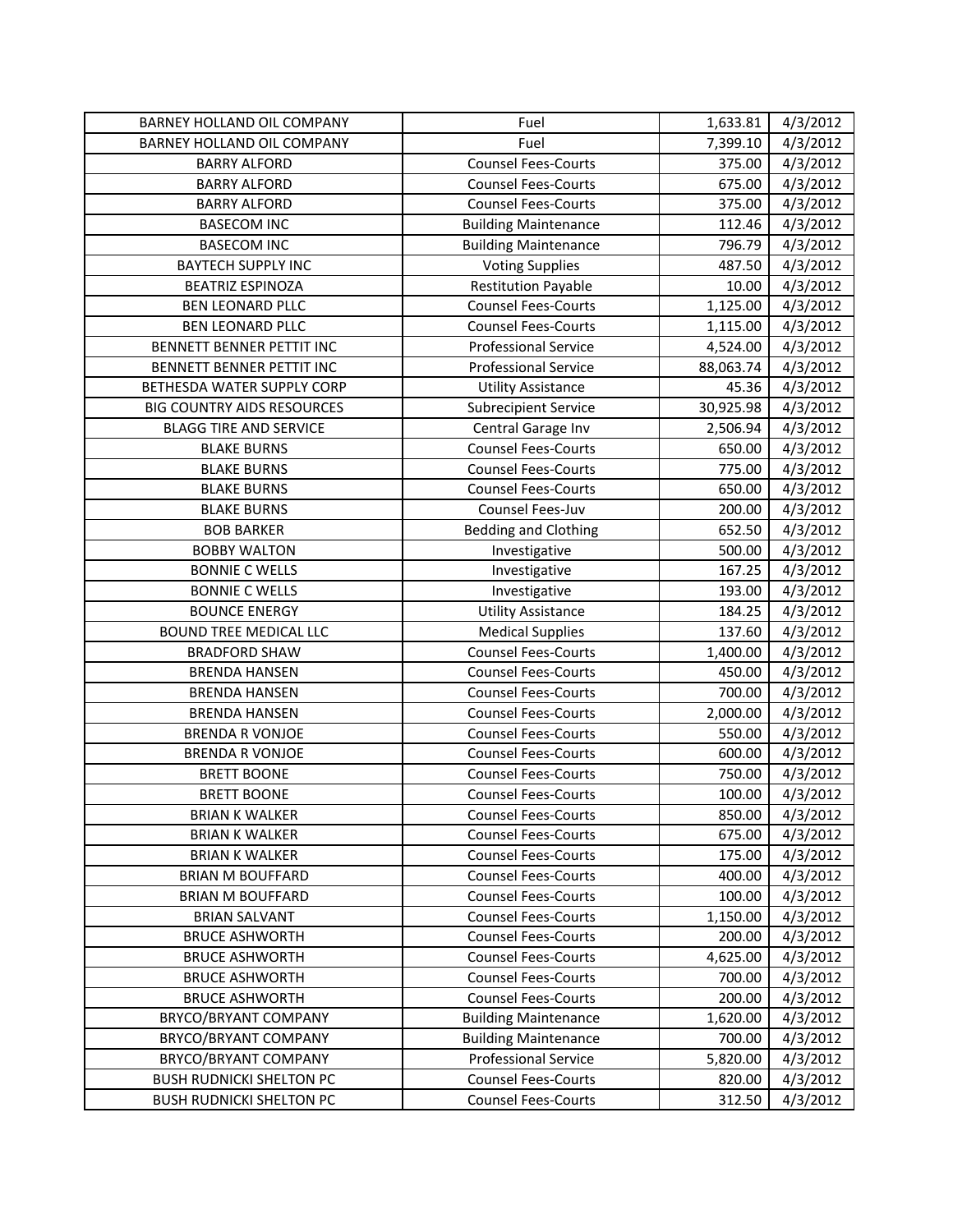| <b>BUSH RUDNICKI SHELTON PC</b>   | Counsel Fees-Juv           | 350.00   | 4/3/2012 |
|-----------------------------------|----------------------------|----------|----------|
| Byron R Hubbard                   | Education                  | 220.00   | 4/3/2012 |
| <b>C.R.'S AUTO REPAIR</b>         | Parts and Supplies         | 68.75    | 4/3/2012 |
| CAD & GRAPHIC SUPPLY INC          | <b>Equipment Maint</b>     | 230.00   | 4/3/2012 |
| <b>CAD SUPPLIES SPECIALTY</b>     | <b>Voting Supplies</b>     | 288.00   | 4/3/2012 |
| CAD SUPPLIES SPECIALTY            | <b>Voting Supplies</b>     | 288.00   | 4/3/2012 |
| <b>CALICO INDUSTRIES INC</b>      | Kitchen Supplies           | 14.68    | 4/3/2012 |
| <b>CANAS &amp; FLORES</b>         | <b>Counsel Fees-Courts</b> | 450.00   | 4/3/2012 |
| <b>CANAS &amp; FLORES</b>         | <b>Counsel Fees-Courts</b> | 500.00   | 4/3/2012 |
| <b>CANAS &amp; FLORES</b>         | <b>Counsel Fees-Courts</b> | 200.00   | 4/3/2012 |
| <b>CANAS &amp; FLORES</b>         | <b>Counsel Fees-Courts</b> | 200.00   | 4/3/2012 |
| <b>CANAS &amp; FLORES</b>         | <b>Counsel Fees-Courts</b> | 300.00   | 4/3/2012 |
| <b>CANAS &amp; FLORES</b>         | <b>Counsel Fees-Courts</b> | 300.00   | 4/3/2012 |
| <b>CANAS &amp; FLORES</b>         | <b>Counsel Fees-Courts</b> | 1,700.00 | 4/3/2012 |
| <b>CANAS &amp; FLORES</b>         | <b>Counsel Fees-Courts</b> | 500.00   | 4/3/2012 |
| <b>CANAS &amp; FLORES</b>         | <b>Counsel Fees-Courts</b> | 500.00   | 4/3/2012 |
| <b>CANAS &amp; FLORES</b>         | <b>Counsel Fees-Courts</b> | 300.00   | 4/3/2012 |
| <b>CANCER CARE SERVICES</b>       | Food/Hygiene Assist        | 1,960.76 | 4/3/2012 |
| <b>CAREY WALKER</b>               | <b>Counsel Fees-Courts</b> | 100.00   | 4/3/2012 |
| <b>CAREY WALKER</b>               | <b>Counsel Fees-Courts</b> | 625.00   | 4/3/2012 |
| <b>CAREY WALKER</b>               | <b>Counsel Fees-Courts</b> | 200.00   | 4/3/2012 |
| CARLA GIBBS KELMAN                | <b>Counsel Fees-Courts</b> | 800.00   | 4/3/2012 |
| CARLA GIBBS KELMAN                | <b>Counsel Fees-Courts</b> | 350.00   | 4/3/2012 |
| CARNIVAL FOOD STORES #78          | Food/Hygiene Assist        | 59.81    | 4/3/2012 |
| <b>CAROL A BIRDWELL</b>           | <b>Counsel Fees-Courts</b> | 150.00   | 4/3/2012 |
| <b>CAROLE KERR</b>                | <b>Counsel Fees-Courts</b> | 1,100.00 | 4/3/2012 |
| <b>CAROLE KERR</b>                | <b>Counsel Fees-Courts</b> | 175.00   | 4/3/2012 |
| <b>CAROLE KERR</b>                | <b>Counsel Fees-Courts</b> | 300.00   | 4/3/2012 |
| <b>CARQUEST AUTO PARTS</b>        | Parts and Supplies         | 38.84    | 4/3/2012 |
| CASCO INDUSTRIES INC.             | <b>Equipment Maint</b>     | 948.35   | 4/3/2012 |
| <b>CASEY COLE</b>                 | <b>Counsel Fees-Courts</b> | 300.00   | 4/3/2012 |
| <b>CASEY COLE</b>                 | <b>Counsel Fees-Courts</b> | 225.00   | 4/3/2012 |
| <b>CASS ROBERT CALLAWAY</b>       | <b>Counsel Fees-Courts</b> | 500.00   | 4/3/2012 |
| <b>CASS ROBERT CALLAWAY</b>       | <b>Counsel Fees-Courts</b> | 350.00   | 4/3/2012 |
| <b>CASS ROBERT CALLAWAY</b>       | <b>Counsel Fees-Courts</b> | 400.00   | 4/3/2012 |
| CATHERINE DUNNAVANT               | <b>Counsel Fees-Courts</b> | 650.00   | 4/3/2012 |
| <b>CATHERINE DUNNAVANT</b>        | <b>Counsel Fees-Courts</b> | 500.00   | 4/3/2012 |
| <b>CATHERINE DUNNAVANT</b>        | <b>Counsel Fees-Courts</b> | 125.00   | 4/3/2012 |
| <b>CATHERINE DUNNAVANT</b>        | <b>Counsel Fees-Courts</b> | 237.50   | 4/3/2012 |
| CATHOLIC CHARITIES DIOCESE OF FTW | <b>Interpreter Fees</b>    | 480.00   | 4/3/2012 |
| CATHOLIC CHARITIES DIOCESE OF FTW | <b>Interpreter Fees</b>    | 480.00   | 4/3/2012 |
| CAYMAN CHEMICAL COMPANY INC       | Lab Supplies               | 217.00   | 4/3/2012 |
| <b>CDW GOVERNMENT INC</b>         | Supplies                   | 932.50   | 4/3/2012 |
| <b>CDW GOVERNMENT INC</b>         | <b>Computer Supplies</b>   | 723.00   | 4/3/2012 |
| <b>CDW GOVERNMENT INC</b>         | <b>Computer Supplies</b>   | 68.41    | 4/3/2012 |
| <b>CHARLES BURGESS</b>            | <b>Counsel Fees-Courts</b> | 600.00   | 4/3/2012 |
| <b>CHARLES BURGESS</b>            | <b>Counsel Fees-Courts</b> | 200.00   | 4/3/2012 |
| <b>CHARLES DRAKE</b>              | <b>Restitution Payable</b> | 10.12    | 4/3/2012 |
| <b>CHARLES ROACH</b>              | <b>Counsel Fees-Courts</b> | 500.00   | 4/3/2012 |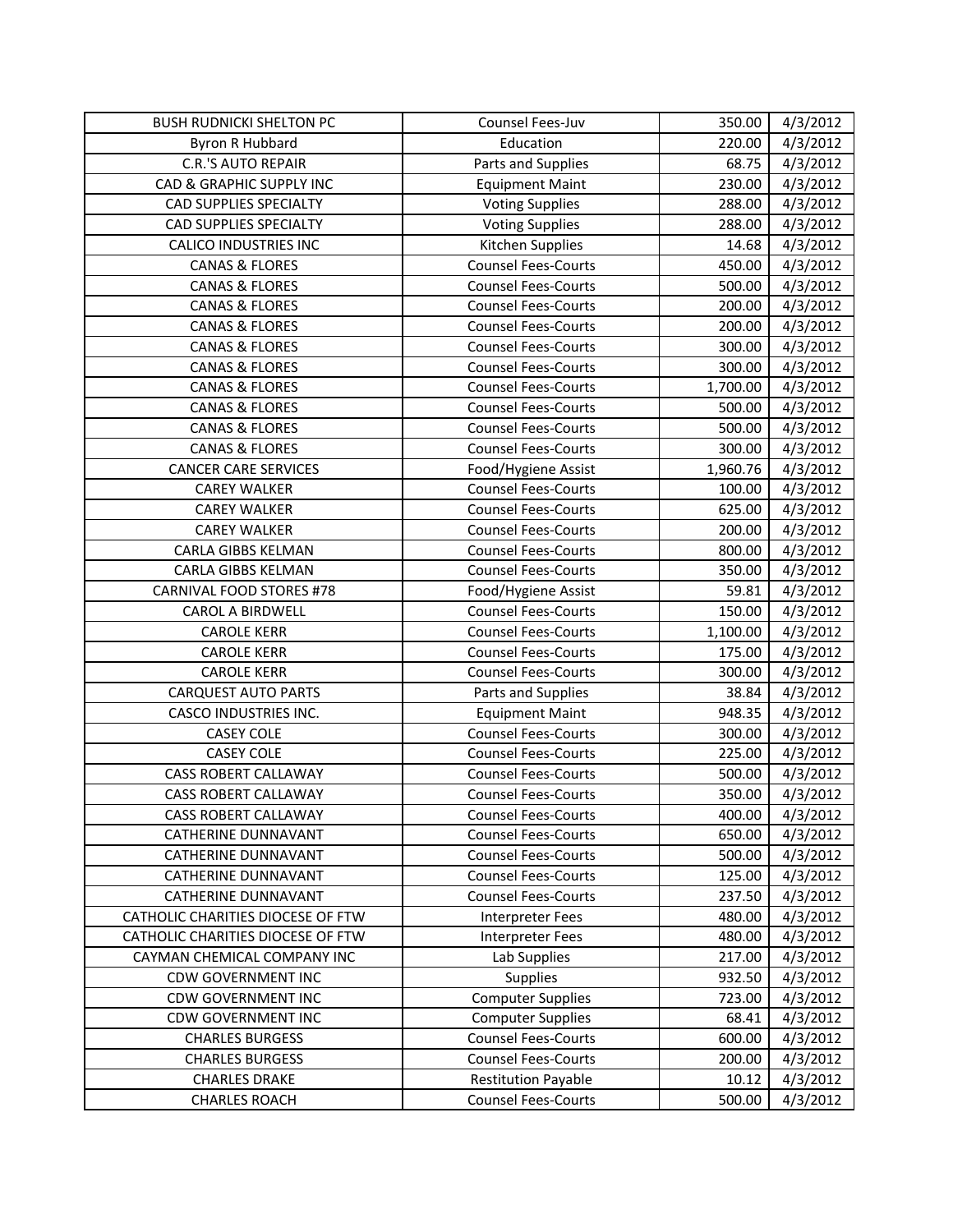| <b>CHELCIE HOWLEY</b>                   | <b>Professional Service</b> | 143.59    | 4/3/2012 |
|-----------------------------------------|-----------------------------|-----------|----------|
| <b>CHEM AQUA</b>                        | A/C Maint Contract          | 1,050.00  | 4/3/2012 |
| CHEM AQUA                               | A/C Maint Contract          | 80.00     | 4/3/2012 |
| CHEM AQUA                               | A/C Maint Contract          | 450.00    | 4/3/2012 |
| <b>CHITTENDEN COUNTY SHERIFF</b>        | <b>Court Costs</b>          | 100.00    | 4/3/2012 |
| <b>CHRIS'S TRIM SHOP</b>                | Parts and Supplies          | 120.00    | 4/3/2012 |
| <b>CHRISTI AGUILAR</b>                  | Clothing                    | 125.00    | 4/3/2012 |
| CHRISTOPHER LEO CASTANON                | <b>Counsel Fees-Courts</b>  | 650.00    | 4/3/2012 |
| <b>CIBOLA ASSOCIATES</b>                | Rental Assistance           | 425.00    | 4/3/2012 |
| <b>CITY OF ARLINGTON</b>                | Fuel                        | 738.57    | 4/3/2012 |
| CITY OF FOREST HILL UTILITIES           | <b>Utility Assistance</b>   | 37.33     | 4/3/2012 |
| <b>CITY OF GRAND PRAIRIE</b>            | <b>Utility Assistance</b>   | 44.37     | 4/3/2012 |
| <b>CITY OF HALTOM CITY</b>              | Water                       | 28.78     | 4/3/2012 |
| CITY OF HALTOM CITY                     | Water                       | 12.93     | 4/3/2012 |
| <b>CITY OF HALTOM CITY</b>              | <b>Utility Assistance</b>   | 100.55    | 4/3/2012 |
| <b>CITY OF HURST</b>                    | <b>Utility Assistance</b>   | 47.26     | 4/3/2012 |
| CITY OF HURST WATER DEPT                | Water                       | 21.18     | 4/3/2012 |
| CITY OF HURST WATER DEPT                | Water                       | 240.81    | 4/3/2012 |
| CITY OF HURST WATER DEPT                | Water                       | 204.85    | 4/3/2012 |
| CITY OF NORTH RICHLAND HILLS            | <b>Disposal Service</b>     | 604.49    | 4/3/2012 |
| <b>CITYVIEW CARWASH LTD</b>             | Vehicle Maintenance         | 23.98     | 4/3/2012 |
| <b>CLASSIC PARTS &amp; SERVICES INC</b> | Parts and Supplies          | 1,892.24  | 4/3/2012 |
| <b>CLIFFORD GINN</b>                    | Investigative               | 250.20    | 4/3/2012 |
| <b>CLIFFORD GINN</b>                    | Investigative               | 171.90    | 4/3/2012 |
| <b>CLIFFORD GINN</b>                    | Investigative               | 495.00    | 4/3/2012 |
| <b>CLIFFORD GINN</b>                    | Investigative               | 328.50    | 4/3/2012 |
| <b>CODY L COFER</b>                     | <b>Counsel Fees-Courts</b>  | 400.00    | 4/3/2012 |
| <b>CODY L COFER</b>                     | <b>Counsel Fees-Courts</b>  | 1,025.00  | 4/3/2012 |
| <b>CODY L COFER</b>                     | <b>Counsel Fees-Courts</b>  | 425.00    | 4/3/2012 |
| <b>COLE JENNINGS BRYAN</b>              | <b>Counsel Fees-Courts</b>  | 1,500.00  | 4/3/2012 |
| <b>COLE JENNINGS BRYAN</b>              | <b>Counsel Fees-Courts</b>  | 200.00    | 4/3/2012 |
| <b>COLE JENNINGS BRYAN</b>              | <b>Counsel Fees-Courts</b>  | 375.00    | 4/3/2012 |
| <b>COLE-PARMER INSTRUMENT CO</b>        | Field Equip&Supplies        | 73.40     | 4/3/2012 |
| <b>COMMERCIAL RECORDER</b>              | Advertis/Leg Notice         | 15.50     | 4/3/2012 |
| <b>COMMERCIAL RECORDER</b>              | Advertis/Leg Notice         | 190.30    | 4/3/2012 |
| COMMUNITY PARTNERS OF TARRANT           | Education                   | 4,550.00  | 4/3/2012 |
| COMPREHENSIVE BREAST CARE CNTR OF T     | <b>Professional Service</b> | 2,900.55  | 4/3/2012 |
| COMPREHENSIVE BREAST CARE CNTR OF T     | <b>Professional Service</b> | 2,757.26  | 4/3/2012 |
| CONCHO SUPPLY INC                       | Central Garage Inv          | 1,084.68  | 4/3/2012 |
| <b>CONNECTING URBAN FAMILIES</b>        | <b>Professional Service</b> | 1,380.00  | 4/3/2012 |
| COOK CHILDRENS MEDICAL CENTER           | <b>Subrecipient Service</b> | 4,183.99  | 4/3/2012 |
| COOK CHILDRENS MEDICAL CENTER           | <b>Subrecipient Service</b> | 17,600.08 | 4/3/2012 |
| COOK CHILDRENS MEDICAL CENTER           | <b>Subrecipient Service</b> | 504.90    | 4/3/2012 |
| COOK CHILDRENS MEDICAL CENTER           | <b>Subrecipient Service</b> | 4,630.85  | 4/3/2012 |
| COOK CHILDRENS MEDICAL CENTER           | <b>Medical Services</b>     | 1,790.75  | 4/3/2012 |
| COUNCIL OF STATE AND TERRITORIAL        | Education                   | 476.00    | 4/3/2012 |
| <b>COURT REPORTERS CLEARINGHOUSE</b>    | Test/Civil Serv Exp         | 170.28    | 4/3/2012 |
| <b>CRAIG S MICHALK</b>                  | <b>Counsel Fees-Courts</b>  | 600.00    | 4/3/2012 |
| CRP / TBG FAIR OAKS LP                  | <b>Utility Assistance</b>   | 38.26     | 4/3/2012 |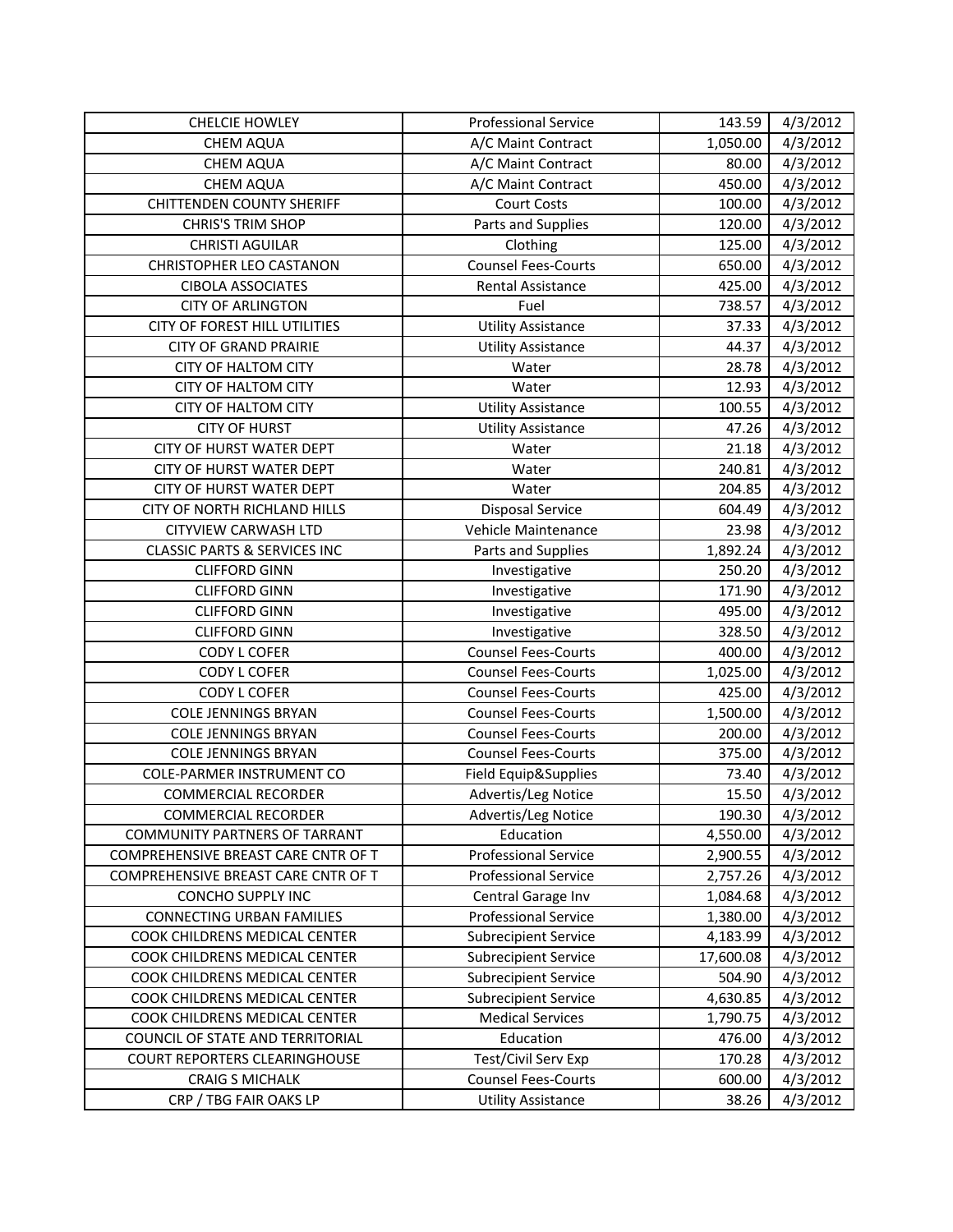| <b>CRUCELL VACCINES INC</b>      | <b>Medical Supplies</b>     | 3,440.00  | 4/3/2012 |
|----------------------------------|-----------------------------|-----------|----------|
| <b>CUEVAS DISTRIBUTION INC</b>   | Lab Supplies                | 92.00     | 4/3/2012 |
| <b>CURTIS FORTINBERRY</b>        | <b>Counsel Fees-Courts</b>  | 2,450.00  | 4/3/2012 |
| <b>CURTIS FORTINBERRY</b>        | <b>Counsel Fees-Courts</b>  | 625.00    | 4/3/2012 |
| <b>CVR COMPUTER SUPPLIES INC</b> | Supplies                    | 222.00    | 4/3/2012 |
| <b>CVR COMPUTER SUPPLIES INC</b> | Supplies                    | 40.00     | 4/3/2012 |
| <b>CYNTHIA A FITCH</b>           | <b>Counsel Fees-Courts</b>  | 325.00    | 4/3/2012 |
| <b>CYNTHIA A FITCH</b>           | <b>Counsel Fees-Courts</b>  | 150.00    | 4/3/2012 |
| <b>CYNTHIA A FITCH</b>           | Counsel Fees - CPS          | 100.00    | 4/3/2012 |
| Cynthia Hipolito                 | Travel                      | 60.00     | 4/3/2012 |
| <b>D ROBIN MCCARTY</b>           | <b>Counsel Fees-Courts</b>  | 400.00    | 4/3/2012 |
| D ROBIN MCCARTY                  | <b>Counsel Fees-Courts</b>  | 300.00    | 4/3/2012 |
| <b>D ROBIN MCCARTY</b>           | <b>Counsel Fees-Courts</b>  | 200.00    | 4/3/2012 |
| <b>DANA A DUFFEY</b>             | Counsel Fees - CPS          | 2,450.00  | 4/3/2012 |
| <b>DANIEL HERNANDEZ</b>          | <b>Counsel Fees-Courts</b>  | 675.00    | 4/3/2012 |
| DANIEL HERNANDEZ                 | <b>Counsel Fees-Courts</b>  | 337.50    | 4/3/2012 |
| <b>DANIEL YOUNG</b>              | <b>Counsel Fees-Courts</b>  | 850.00    | 4/3/2012 |
| DANIEL YOUNG                     | <b>Counsel Fees-Courts</b>  | 100.00    | 4/3/2012 |
| <b>DANIEL YOUNG</b>              | <b>Counsel Fees-Courts</b>  | 343.75    | 4/3/2012 |
| <b>DANNELL WALKER</b>            | Clothing                    | 400.00    | 4/3/2012 |
| DAVID A FRISBY                   | <b>Counsel Fees-Courts</b>  | 300.00    | 4/3/2012 |
| <b>DAVID MARLOW</b>              | Investigative               | 490.00    | 4/3/2012 |
| DAVID PALMER                     | <b>Counsel Fees-Courts</b>  | 500.00    | 4/3/2012 |
| <b>DAVID PALMER</b>              | <b>Counsel Fees-Courts</b>  | 150.00    | 4/3/2012 |
| DAVID PEARSON, IV                | <b>Counsel Fees-Courts</b>  | 550.00    | 4/3/2012 |
| DAVID PEARSON, IV                | <b>Litigation Expense</b>   | 11.40     | 4/3/2012 |
| <b>DAVID RICHARDS</b>            | <b>Counsel Fees-Courts</b>  | 6,600.00  | 4/3/2012 |
| DEAN MIYAZONO                    | <b>Counsel Fees-Courts</b>  | 200.00    | 4/3/2012 |
| <b>DEBBIE EDWARDS</b>            | Reporter's Records          | 2,448.00  | 4/3/2012 |
| DEPT OF INFORMATION RESOURCES    | Lab Equip Mainten           | 225.86    | 4/3/2012 |
| <b>DESIRAE DELICH</b>            | Clothing                    | 100.00    | 4/3/2012 |
| <b>DINAH STALLINGS</b>           | <b>Counsel Fees-Courts</b>  | 400.00    | 4/3/2012 |
| <b>DIRECT ENERGY LP</b>          | <b>Utility Assistance</b>   | 993.80    | 4/3/2012 |
| <b>DIRECT ENERGY LP</b>          | <b>Utility Assistance</b>   | 190.52    | 4/3/2012 |
| <b>DIRECTV INC</b>               | Subscriptions               | 60.98     | 4/3/2012 |
| <b>DIRECTV INC</b>               | Data Transmiss Line         | 90.99     | 4/3/2012 |
| DOLORES STEWART & ASSOCIATES INC | <b>Professional Service</b> | 1,754.20  | 4/3/2012 |
| DOLORES STEWART & ASSOCIATES INC | <b>Professional Service</b> | 3,332.98  | 4/3/2012 |
| DOLORES STEWART & ASSOCIATES INC | <b>Professional Service</b> | 175.42    | 4/3/2012 |
| DOLORES STEWART & ASSOCIATES INC | <b>Professional Service</b> | 350.84    | 4/3/2012 |
| DON M DAWES                      | <b>Counsel Fees-Courts</b>  | 450.00    | 4/3/2012 |
| DORA ESCOBAR                     | <b>Restitution Payable</b>  | 13.88     | 4/3/2012 |
| <b>DORIS PURDY</b>               | Clothing                    | 23.77     | 4/3/2012 |
| DOUBLE EAGLE MECHANICAL SERVICE  | <b>Building Maintenance</b> | 223.74    | 4/3/2012 |
| DOUBLE EAGLE MECHANICAL SERVICE  | <b>Building Maintenance</b> | 590.94    | 4/3/2012 |
| DOUBLE EAGLE MECHANICAL SERVICE  | <b>Building Maintenance</b> | 1,519.38  | 4/3/2012 |
| <b>DOUGLASS DISTRIBUTING</b>     | Gasoline Inventory          | 11,259.20 | 4/3/2012 |
| <b>DOUGLASS DISTRIBUTING</b>     | Gasoline Inventory          | 28,815.67 | 4/3/2012 |
| DRAKE COMMUNICATIONS INC         | <b>Equipment Maint</b>      | 187.50    | 4/3/2012 |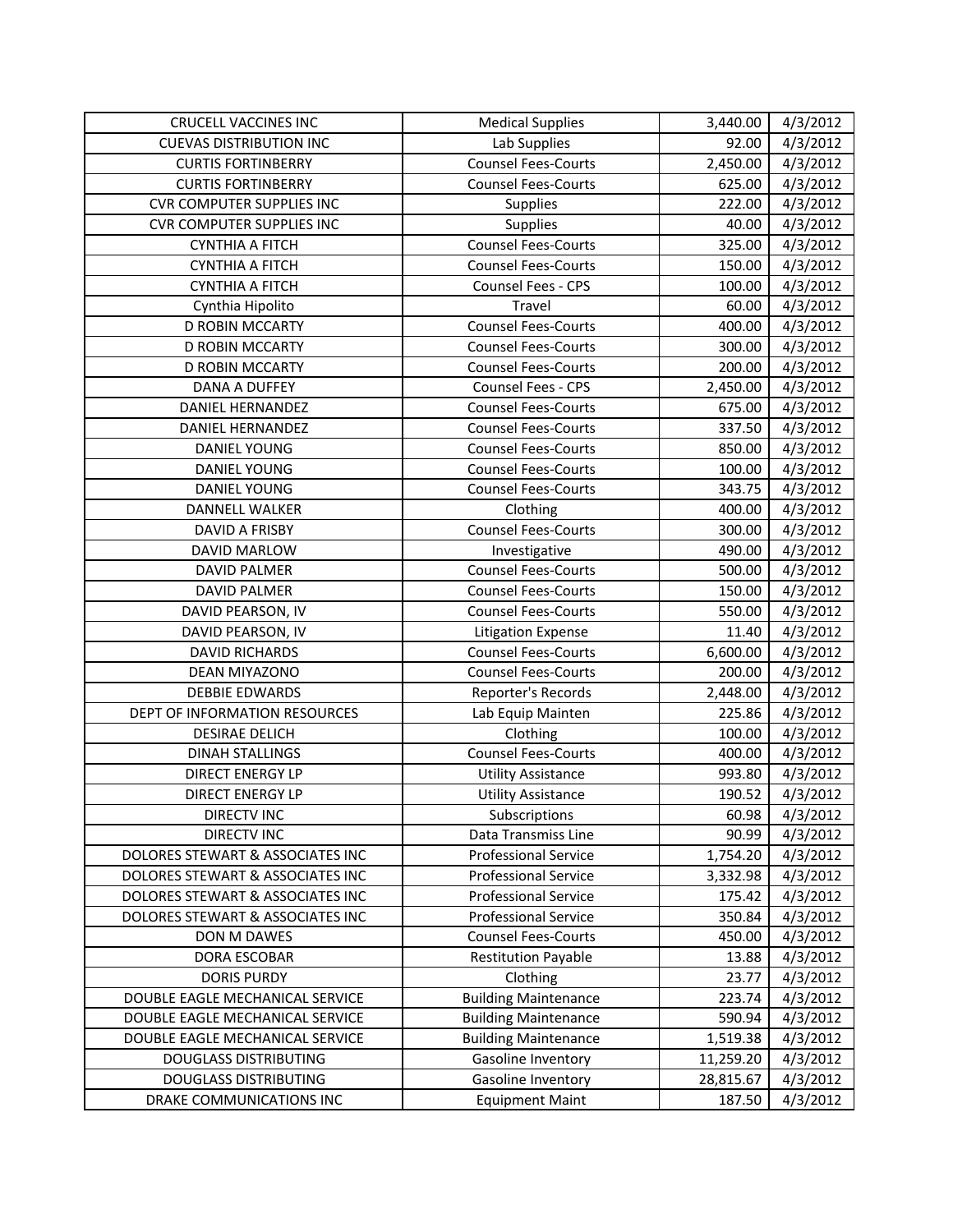| DRAKE COMMUNICATIONS INC               | Telephone-Basic             | 107.50    | 4/3/2012 |
|----------------------------------------|-----------------------------|-----------|----------|
| DSHS-DEPARTMENT OF STATE HEALTH        | <b>Professional Service</b> | 242.00    | 4/3/2012 |
| <b>DSHS-DEPARTMENT OF STATE HEALTH</b> | <b>Professional Service</b> | 601.92    | 4/3/2012 |
| DURKIN LAW OFFICES PC                  | Counsel Fees-Juv            | 200.00    | 4/3/2012 |
| EAN HOLDINGS LLC                       | Travel                      | 51.81     | 4/3/2012 |
| EAN HOLDINGS LLC                       | Travel                      | 169.55    | 4/3/2012 |
| EATON ELECTRICAL INC                   | <b>Building Maintenance</b> | 1,426.00  | 4/3/2012 |
| <b>EDAC SYSTEMS INC</b>                | Capital Outlay-Furni        | 58,267.95 | 4/3/2012 |
| <b>EDAC SYSTEMS INC</b>                | Non-Track Equipment         | 19,181.49 | 4/3/2012 |
| <b>EDWARD G JONES</b>                  | <b>Counsel Fees-Courts</b>  | 400.00    | 4/3/2012 |
| EDWIN D BLAND                          | <b>Rental Assistance</b>    | 495.00    | 4/3/2012 |
| <b>EDWIN G STEPHENS</b>                | Reporter's Records          | 3,200.00  | 4/3/2012 |
| EDWIN YOUNGBLOOD                       | <b>Counsel Fees-Courts</b>  | 445.00    | 4/3/2012 |
| <b>EDWIN YOUNGBLOOD</b>                | <b>Counsel Fees-Courts</b>  | 510.00    | 4/3/2012 |
| <b>EDWIN YOUNGBLOOD</b>                | <b>Counsel Fees-Courts</b>  | 815.00    | 4/3/2012 |
| <b>EDWIN YOUNGBLOOD</b>                | <b>Counsel Fees-Courts</b>  | 600.00    | 4/3/2012 |
| <b>ELECTION SOURCE</b>                 | Parts and Supplies          | 3,033.12  | 4/3/2012 |
| ELIZABETH OYENIYI                      | Education                   | 315.06    | 4/3/2012 |
| ELIZABETH PFRIMMER                     | Clothing                    | 100.00    | 4/3/2012 |
| <b>ELOY SEPULVEDA</b>                  | <b>Counsel Fees-Courts</b>  | 300.00    | 4/3/2012 |
| <b>ELOY SEPULVEDA</b>                  | <b>Counsel Fees-Courts</b>  | 400.00    | 4/3/2012 |
| <b>ELOY SEPULVEDA</b>                  | <b>Counsel Fees-Courts</b>  | 1,910.00  | 4/3/2012 |
| <b>ELOY SEPULVEDA</b>                  | <b>Counsel Fees-Courts</b>  | 500.00    | 4/3/2012 |
| <b>ELOY SEPULVEDA</b>                  | <b>Counsel Fees-Courts</b>  | 100.00    | 4/3/2012 |
| <b>ELRODS COST PLUS</b>                | Food/Hygiene Assist         | 20.00     | 4/3/2012 |
| <b>EMPIRE PAPER</b>                    | Sheriff Inventory           | 478.72    | 4/3/2012 |
| <b>ENVIROMATIC SERVICES</b>            | A/C Maint Contract          | 819.00    | 4/3/2012 |
| <b>ENVIRONICS USA INC</b>              | Furn&Office Eq (Mod)        | 29,990.00 | 4/3/2012 |
| <b>ENVIRONICS USA INC</b>              | Supplies                    | 703.00    | 4/3/2012 |
| <b>ERIC CUMMINGS</b>                   | <b>Counsel Fees-Courts</b>  | 430.00    | 4/3/2012 |
| <b>ERIC CUMMINGS</b>                   | <b>Counsel Fees-Courts</b>  | 2,680.00  | 4/3/2012 |
| ERNEST KIRK AND ADELIA KIRK            | Clothing                    | 112.58    | 4/3/2012 |
| ESTATE OF ROBERT FRANKLIN FORD         | <b>Counsel Fees-Courts</b>  | 500.00    | 4/3/2012 |
| <b>EUNICE KIMUNAI</b>                  | <b>Professional Service</b> | 5,005.00  | 4/3/2012 |
| <b>EVCO PARTNERS LP</b>                | <b>Supplies</b>             | 51.90     | 4/3/2012 |
| <b>EVCO PARTNERS LP</b>                | <b>Supplies</b>             | 7.42      | 4/3/2012 |
| <b>EVCO PARTNERS LP</b>                | Supplies                    | 40.88     | 4/3/2012 |
| <b>EVCO PARTNERS LP</b>                | Supplies                    | 141.50    | 4/3/2012 |
| <b>EVCO PARTNERS LP</b>                | Supplies                    | 5.26      | 4/3/2012 |
| <b>EVCO PARTNERS LP</b>                | Parts and Supplies          | 16.97     | 4/3/2012 |
| <b>EVCO PARTNERS LP</b>                | <b>Building Maintenance</b> | 262.96    | 4/3/2012 |
| <b>EVCO PARTNERS LP</b>                | <b>Building Maintenance</b> | 122.36    | 4/3/2012 |
| <b>EVCO PARTNERS LP</b>                | <b>Building Maintenance</b> | 147.90    | 4/3/2012 |
| <b>EVCO PARTNERS LP</b>                | <b>Building Maintenance</b> | 310.72    | 4/3/2012 |
| <b>EVCO PARTNERS LP</b>                | Field Equip&Supplies        | 81.60     | 4/3/2012 |
| <b>EVCO PARTNERS LP</b>                | <b>Building Maintenance</b> | 91.13     | 4/3/2012 |
| <b>EVCO PARTNERS LP</b>                | <b>Building Maintenance</b> | 77.84     | 4/3/2012 |
| <b>EVCO PARTNERS LP</b>                | <b>Building Maintenance</b> | 268.80    | 4/3/2012 |
| <b>EVCO PARTNERS LP</b>                | A/C Maint Contract          | 164.13    | 4/3/2012 |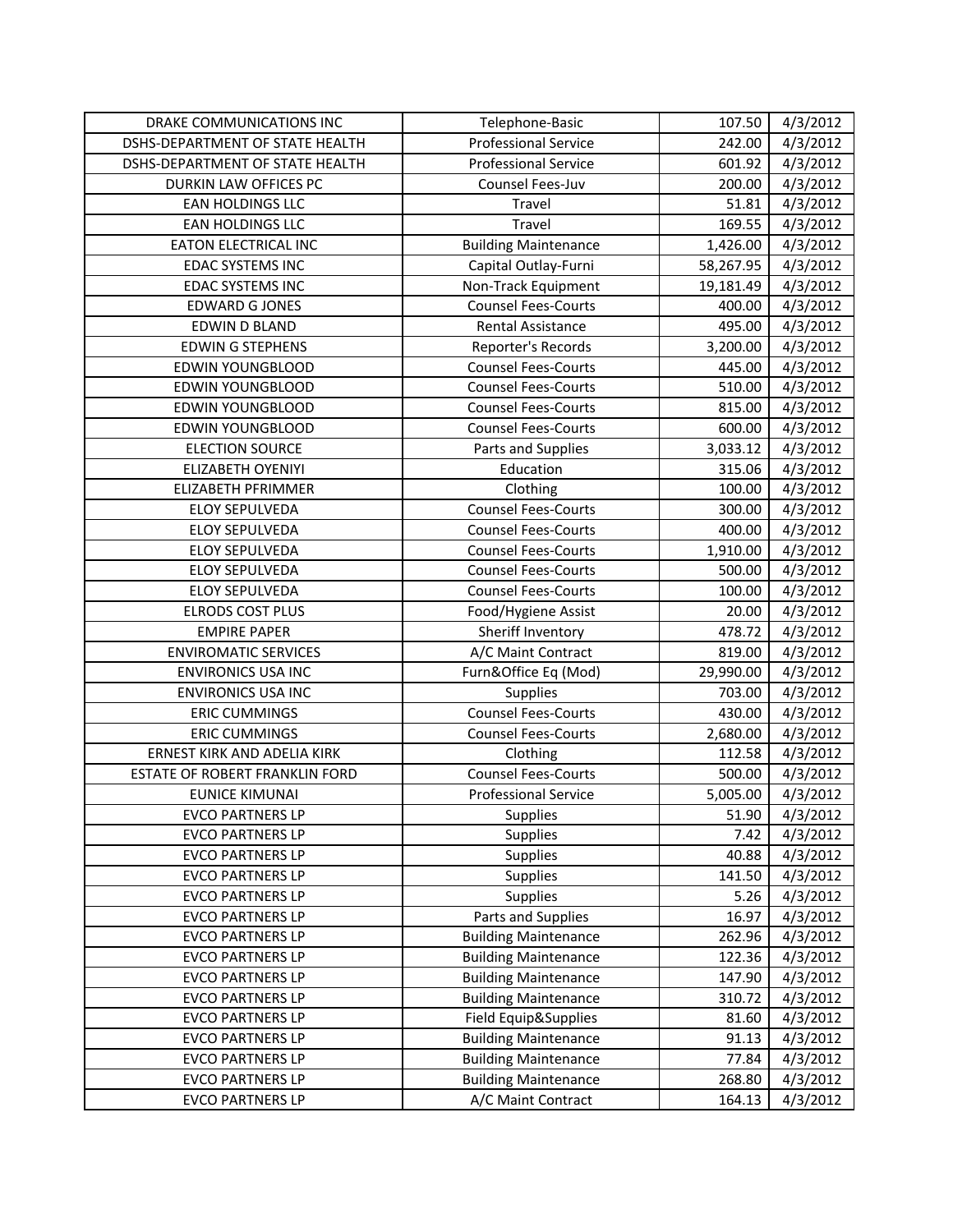| <b>EVCO PARTNERS LP</b>               | Non-Track Equipment        | 940.38   | 4/3/2012 |
|---------------------------------------|----------------------------|----------|----------|
| <b>EVCO PARTNERS LP</b>               | <b>Supplies</b>            | 5.26     | 4/3/2012 |
| <b>EXECUTIVE FORMS &amp; SUPPLIES</b> | Health Promo Pgrm          | 1,240.00 | 4/3/2012 |
| <b>EXECUTIVE FORMS &amp; SUPPLIES</b> | Volunteer Program          | 1,026.00 | 4/3/2012 |
| FAMILY DOLLAR #1365                   | Food/Hygiene Assist        | 100.00   | 4/3/2012 |
| FAMILY DOLLAR #1854                   | Food/Hygiene Assist        | 59.75    | 4/3/2012 |
| FAMILY DOLLAR #3641                   | Food/Hygiene Assist        | 69.34    | 4/3/2012 |
| FAMILY DOLLAR #4038                   | Food/Hygiene Assist        | 20.00    | 4/3/2012 |
| FAMILY DOLLAR #4285                   | Food/Hygiene Assist        | 215.00   | 4/3/2012 |
| FAMILY DOLLAR #5915                   | Other Payable              | 15.00    | 4/3/2012 |
| FAMILY DOLLAR #5915                   | Food/Hygiene Assist        | 19.50    | 4/3/2012 |
| FAMILY DOLLAR #6051                   | Food/Hygiene Assist        | 175.00   | 4/3/2012 |
| FAMILY DOLLAR #6089                   | Other Payable              | 52.00    | 4/3/2012 |
| FAMILY DOLLAR #6089                   | Food/Hygiene Assist        | 256.66   | 4/3/2012 |
| FAMILY DOLLAR #6283                   | Food/Hygiene Assist        | 80.00    | 4/3/2012 |
| FAMILY DOLLAR #6468                   | Food/Hygiene Assist        | 39.67    | 4/3/2012 |
| FAMILY DOLLAR #6983                   | Food/Hygiene Assist        | 47.00    | 4/3/2012 |
| FAMILY DOLLAR #7232                   | Food/Hygiene Assist        | 34.56    | 4/3/2012 |
| FAMILY DOLLAR #8773                   | Food/Hygiene Assist        | 17.00    | 4/3/2012 |
| <b>FAMILY DOLLAR STORE #2416</b>      | Food/Hygiene Assist        | 20.00    | 4/3/2012 |
| FAMILY DOLLAR STORE #2477             | Other Payable              | 59.07    | 4/3/2012 |
| <b>FAMILY DOLLAR STORE #2477</b>      | Food/Hygiene Assist        | 92.00    | 4/3/2012 |
| <b>FAMILY DOLLAR STORES</b>           | Food/Hygiene Assist        | 259.08   | 4/3/2012 |
| FAMILY DOLLAR STORES OF TEXAS LLC     | Food/Hygiene Assist        | 100.00   | 4/3/2012 |
| <b>FEDEX</b>                          | Postage                    | 52.83    | 4/3/2012 |
| <b>FEDEX</b>                          | Postage                    | 111.72   | 4/3/2012 |
| <b>FEDEX</b>                          | Postage                    | 23.00    | 4/3/2012 |
| <b>FEDEX</b>                          | Postage                    | 334.84   | 4/3/2012 |
| <b>FEDEX</b>                          | Postage                    | 145.51   | 4/3/2012 |
| FELIPE O CALZADA                      | <b>Counsel Fees-Courts</b> | 300.00   | 4/3/2012 |
| FELIPE O CALZADA                      | <b>Counsel Fees-Courts</b> | 100.00   | 4/3/2012 |
| FELIPE O CALZADA                      | Counsel Fees - CPS         | 2,355.00 | 4/3/2012 |
| <b>FERTITTA HOSPITALITY</b>           | Travel                     | 243.23   | 4/3/2012 |
| FERTITTA HOSPITALITY                  | Travel                     | 243.22   | 4/3/2012 |
| FERTITTA HOSPITALITY                  | Travel                     | 486.45   | 4/3/2012 |
| FERTITTA HOSPITALITY                  | Travel                     | 486.45   | 4/3/2012 |
| FERTITTA HOSPITALITY                  | <b>Travel</b>              | 486.45   | 4/3/2012 |
| FIESTA #46                            | Food/Hygiene Assist        | 20.00    | 4/3/2012 |
| FIESTA MART #60                       | Food/Hygiene Assist        | 40.00    | 4/3/2012 |
| FIESTA MART #61                       | Food/Hygiene Assist        | 120.00   | 4/3/2012 |
| FIESTA MART #69                       | Food/Hygiene Assist        | 119.09   | 4/3/2012 |
| FIESTA MART #76                       | Food/Hygiene Assist        | 438.07   | 4/3/2012 |
| FIESTA MART INC                       | Food/Hygiene Assist        | 57.97    | 4/3/2012 |
| <b>FIRST CHOICE POWER</b>             | <b>Utility Assistance</b>  | 1,381.29 | 4/3/2012 |
| <b>FISHER SCIENTIFIC</b>              | Lab Equip Mainten          | 896.60   | 4/3/2012 |
| FLIK INTERNATIONAL CORP               | Prepaid - Travel           | 248.40   | 4/3/2012 |
| FLYNN, FRANCIS & CLARK LLP            | <b>Counsel Fees-Courts</b> | 900.00   | 4/3/2012 |
| FLYNN, FRANCIS & CLARK LLP            | <b>Counsel Fees-Courts</b> | 675.00   | 4/3/2012 |
| FLYNN, FRANCIS & CLARK LLP            | Counsel Fees-Juv           | 100.00   | 4/3/2012 |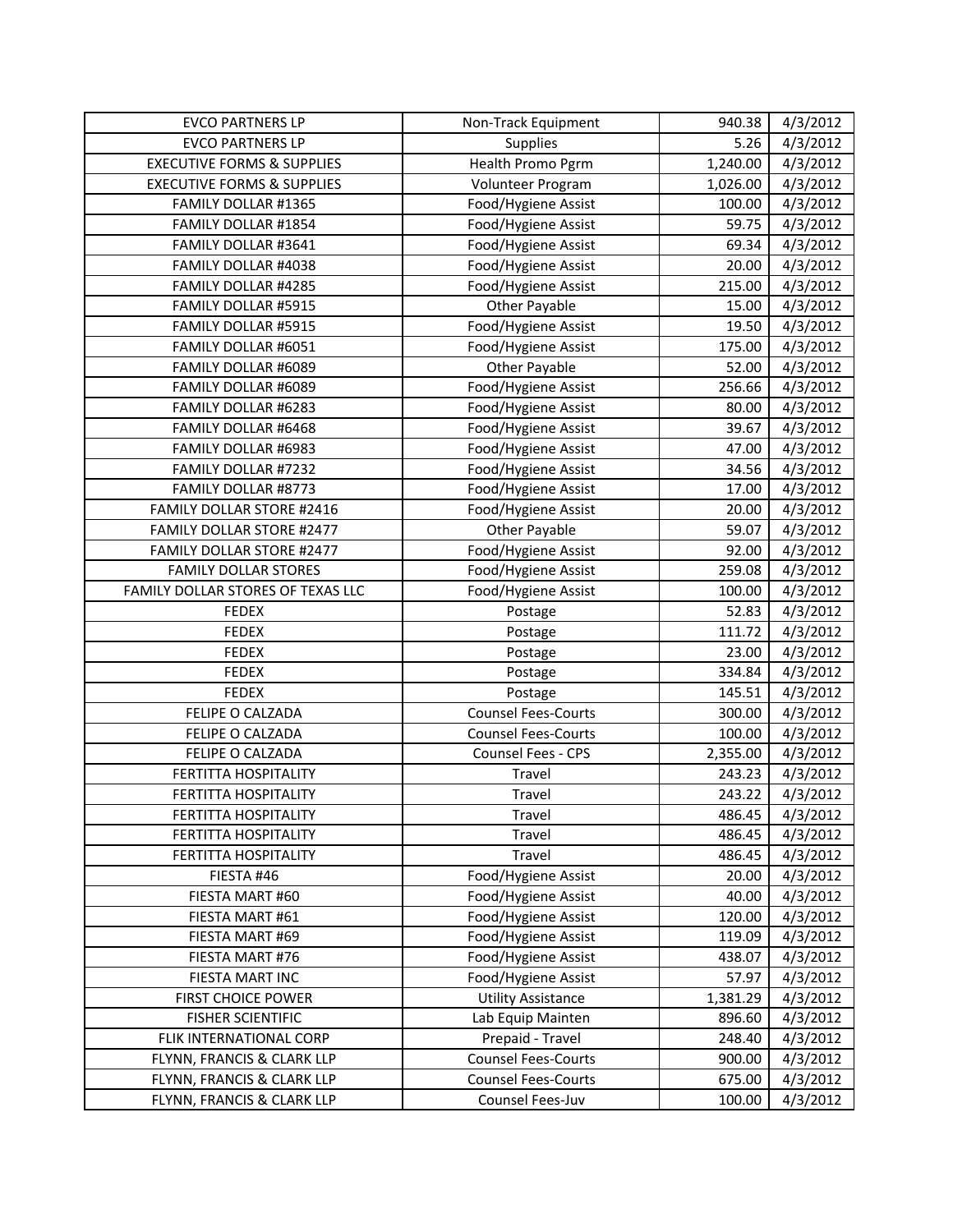| <b>FOODLAND MARKETS</b>              | Food/Hygiene Assist         | 96.47     | 4/3/2012 |
|--------------------------------------|-----------------------------|-----------|----------|
| FORENSIC TOXICOLOGY CONSULTANT       | Investigative               | 1,500.00  | 4/3/2012 |
| FORT WORTH BOLT AND TOOL CO          | Parts and Supplies          | 15.52     | 4/3/2012 |
| FORT WORTH WATER DEPARTMENT          | Water                       | 35.73     | 4/3/2012 |
| FORT WORTH WATER DEPARTMENT          | Water                       | 207.99    | 4/3/2012 |
| FORT WORTH WATER DEPARTMENT          | Water                       | 8,541.17  | 4/3/2012 |
| FORT WORTH WATER DEPARTMENT          | Water                       | 1,282.21  | 4/3/2012 |
| FORT WORTH WATER DEPARTMENT          | Water                       | 47,535.10 | 4/3/2012 |
| FORT WORTH WATER DEPARTMENT          | Water                       | 627.04    | 4/3/2012 |
| FORT WORTH WATER DEPARTMENT          | Water                       | 1,075.01  | 4/3/2012 |
| FORT WORTH WATER DEPARTMENT          | Water                       | 585.19    | 4/3/2012 |
| FORT WORTH WATER DEPARTMENT          | Water                       | 647.32    | 4/3/2012 |
| FORT WORTH WATER DEPARTMENT          | Water                       | 5,470.54  | 4/3/2012 |
| FORT WORTH WATER DEPARTMENT          | <b>Utility Assistance</b>   | 3,593.83  | 4/3/2012 |
| <b>FRANCES B JANEZIC</b>             | <b>Professional Service</b> | 1,052.52  | 4/3/2012 |
| <b>FRANCES B JANEZIC</b>             | <b>Professional Service</b> | 350.84    | 4/3/2012 |
| <b>FRANCES B JANEZIC</b>             | Reporter's Records          | 3,232.00  | 4/3/2012 |
| FRANCISCO HERNANDEZ JR               | <b>Counsel Fees-Courts</b>  | 350.00    | 4/3/2012 |
| FRANCISCO HERNANDEZ JR               | <b>Counsel Fees-Courts</b>  | 800.00    | 4/3/2012 |
| FRANCISCO HERNANDEZ JR               | <b>Counsel Fees-Courts</b>  | 1,000.00  | 4/3/2012 |
| FRANK KENT MOTOR COMPANY             | Central Garage Inv          | 167.99    | 4/3/2012 |
| FRANK W NEAL & ASSOC INC             | <b>Building Maintenance</b> | 400.00    | 4/3/2012 |
| FT WORTH LAUNDRY & DRY CLEAN         | Lab Equip Mainten           | 38.00     | 4/3/2012 |
| <b>G ALAN STEELE</b>                 | <b>Counsel Fees-Courts</b>  | 200.00    | 4/3/2012 |
| <b>G ALAN STEELE</b>                 | <b>Counsel Fees-Courts</b>  | 650.00    | 4/3/2012 |
| <b>G ANDREW PLATT</b>                | <b>Counsel Fees-Courts</b>  | 850.00    | 4/3/2012 |
| <b>G ANDREW PLATT</b>                | <b>Counsel Fees-Courts</b>  | 150.00    | 4/3/2012 |
| <b>GARY MEDLIN</b>                   | <b>Counsel Fees-Courts</b>  | 300.00    | 4/3/2012 |
| <b>GAYLE C ISBELL</b>                | Counsel Fees - CPS          | 130.00    | 4/3/2012 |
| GE FOODLAND INC                      | Food/Hygiene Assist         | 39.29     | 4/3/2012 |
| <b>GEORGE MACKEY</b>                 | <b>Counsel Fees-Courts</b>  | 600.00    | 4/3/2012 |
| <b>GEORGE MACKEY</b>                 | <b>Counsel Fees-Courts</b>  | 400.00    | 4/3/2012 |
| <b>GEORGE MACKEY</b>                 | <b>Counsel Fees-Courts</b>  | 300.00    | 4/3/2012 |
| <b>GEORGE R TRIMBER LAW OFFICE</b>   | <b>Counsel Fees-Courts</b>  | 137.50    | 4/3/2012 |
| <b>GEORGE R TRIMBER LAW OFFICE</b>   | <b>Counsel Fees-Courts</b>  | 1,400.00  | 4/3/2012 |
| <b>GEORGE R TRIMBER LAW OFFICE</b>   | <b>Counsel Fees-Courts</b>  | 137.50    | 4/3/2012 |
| GES                                  | <b>Building Maintenance</b> | 203.92    | 4/3/2012 |
| GES                                  | <b>Building Maintenance</b> | 263.30    | 4/3/2012 |
| GES                                  | <b>Building Maintenance</b> | 4,589.13  | 4/3/2012 |
| <b>GES</b>                           | <b>Building Maintenance</b> | 2,134.86  | 4/3/2012 |
| GES                                  | A/C Maint Contract          | 495.77    | 4/3/2012 |
| <b>GES</b>                           | A/C Maint Contract          | 1,137.00  | 4/3/2012 |
| <b>GES</b>                           | A/C Maint Contract          | 743.04    | 4/3/2012 |
| GES                                  | Kitchen Maintenance         | 155.00    | 4/3/2012 |
| GES                                  | A/C Maint Contract          | 288.44    | 4/3/2012 |
| <b>GEXA ENERGY LP</b>                | <b>Utility Assistance</b>   | 223.34    | 4/3/2012 |
| <b>GILBERT RUSSELL ROWE</b>          | <b>Counsel Fees-Courts</b>  | 375.00    | 4/3/2012 |
| <b>GLORIOUS SUNSHINE USA</b>         | Rental Assistance           | 710.00    | 4/3/2012 |
| <b>GREEN MOUNTAIN ENERGY COMPANY</b> | <b>Utility Assistance</b>   | 132.15    | 4/3/2012 |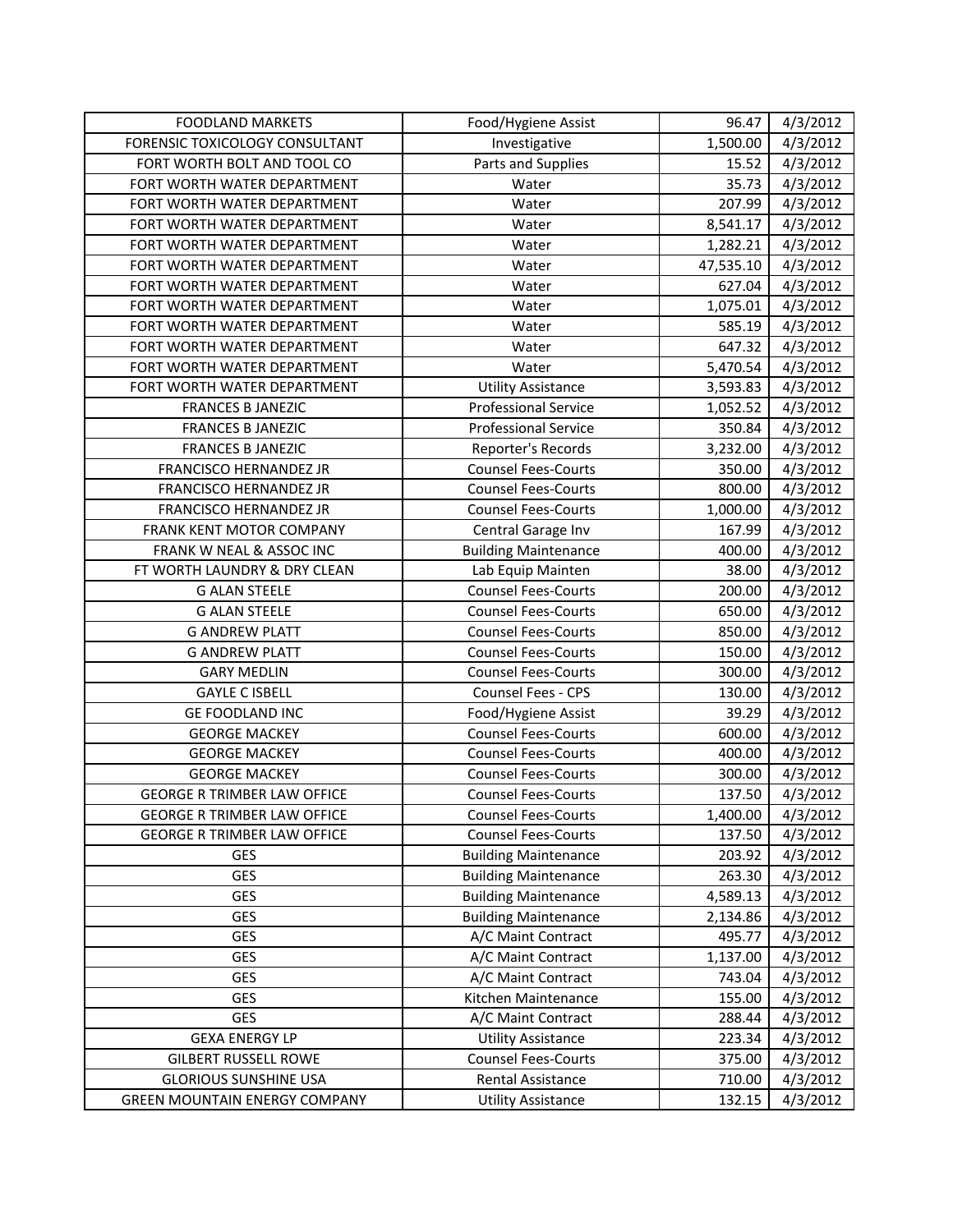| <b>GREEN MOUNTAIN ENERGY COMPANY</b> | <b>Utility Assistance</b>   | 96.89     | 4/3/2012 |
|--------------------------------------|-----------------------------|-----------|----------|
| <b>GREEN MOUNTAIN ENERGY COMPANY</b> | <b>Utility Assistance</b>   | 490.00    | 4/3/2012 |
| <b>GREEN PLANET INC</b>              | <b>Building Maintenance</b> | 375.00    | 4/3/2012 |
| <b>GREG GRAY</b>                     | <b>Counsel Fees-Courts</b>  | 1,200.00  | 4/3/2012 |
| <b>GST PUBLIC SAFETY SUPPLY</b>      | Clothing                    | 460.53    | 4/3/2012 |
| <b>GST PUBLIC SAFETY SUPPLY</b>      | Clothing                    | 1,063.65  | 4/3/2012 |
| <b>GST PUBLIC SAFETY SUPPLY</b>      | Clothing                    | 632.77    | 4/3/2012 |
| <b>GST PUBLIC SAFETY SUPPLY</b>      | Clothing                    | 1,056.22  | 4/3/2012 |
| <b>GST PUBLIC SAFETY SUPPLY</b>      | Clothing                    | 434.37    | 4/3/2012 |
| <b>GST PUBLIC SAFETY SUPPLY</b>      | Clothing                    | 1,252.27  | 4/3/2012 |
| <b>GST PUBLIC SAFETY SUPPLY</b>      | Clothing                    | 7,007.76  | 4/3/2012 |
| <b>GST PUBLIC SAFETY SUPPLY</b>      | Clothing                    | 2,208.75  | 4/3/2012 |
| <b>GST PUBLIC SAFETY SUPPLY</b>      | Clothing                    | (170.81)  | 4/3/2012 |
| <b>GT DISTRIBUTORS INC</b>           | <b>Range Supplies</b>       | 699.00    | 4/3/2012 |
| <b>HACH COMPANY</b>                  | Lab Supplies                | 360.98    | 4/3/2012 |
| HALO BRANDED SOLUTIONS INC           | Volunteer Program           | 140.00    | 4/3/2012 |
| HAM RADIO OUTLET INC                 | LV Grant Equip(Mod)         | 5,857.75  | 4/3/2012 |
| HAM RADIO OUTLET INC                 | Supplies                    | 75.00     | 4/3/2012 |
| HAMIDA A ABDAL-KHALLAQ INC           | <b>Counsel Fees-Courts</b>  | 475.00    | 4/3/2012 |
| HAROLD V JOHNSON                     | <b>Counsel Fees-Courts</b>  | 950.00    | 4/3/2012 |
| <b>HAROLD V JOHNSON</b>              | <b>Counsel Fees-Courts</b>  | 50.00     | 4/3/2012 |
| <b>HAROLD V JOHNSON</b>              | <b>Counsel Fees-Courts</b>  | 340.00    | 4/3/2012 |
| HEI HOSPITALITY FUND HOLDINGS LP     | Education                   | 455.62    | 4/3/2012 |
| HEI HOSPITALITY FUND HOLDINGS LP     | Education                   | 455.63    | 4/3/2012 |
| <b>HELBING'S MOBIL SERVICE</b>       | Central Garage Inv          | 79.50     | 4/3/2012 |
| <b>HENRY SCHEIN</b>                  | <b>Medical Supplies</b>     | 114.00    | 4/3/2012 |
| <b>HENRY SCHEIN</b>                  | Equipment                   | 747.00    | 4/3/2012 |
| <b>HIRAM BODON</b>                   | <b>Counsel Fees-Courts</b>  | 200.00    | 4/3/2012 |
| <b>HIRAM BODON</b>                   | <b>Counsel Fees-Courts</b>  | 100.00    | 4/3/2012 |
| <b>HOBART SERVICE</b>                | Kitchen Maintenance         | 140.00    | 4/3/2012 |
| HOLIDAY INN EXPRESS-RICHMOND         | Education                   | 424.40    | 4/3/2012 |
| HOLIDAY INN EXPRESS-RICHMOND         | Education                   | 424.40    | 4/3/2012 |
| HOLT COMPANY OF TEXAS                | Parts and Supplies          | 156.64    | 4/3/2012 |
| HOLT COMPANY OF TEXAS                | Parts and Supplies          | 178.46    | 4/3/2012 |
| HOLT COMPANY OF TEXAS                | Parts and Supplies          | 589.78    | 4/3/2012 |
| HOLT COMPANY OF TEXAS                | Parts and Supplies          | 130.77    | 4/3/2012 |
| HOLT COMPANY OF TEXAS                | Parts and Supplies          | 85.21     | 4/3/2012 |
| HOLT COMPANY OF TEXAS                | Parts and Supplies          | 20.24     | 4/3/2012 |
| HOLT COMPANY OF TEXAS                | Parts and Supplies          | 136.70    | 4/3/2012 |
| HOLT COMPANY OF TEXAS                | Parts and Supplies          | (516.71)  | 4/3/2012 |
| HOLT COMPANY OF TEXAS                | Parts and Supplies          | 88.00     | 4/3/2012 |
| HOLT COMPANY OF TEXAS                | Parts and Supplies          | 317.59    | 4/3/2012 |
| HOLT COMPANY OF TEXAS                | Capital Outlay-Heavy        | 45,322.00 | 4/3/2012 |
| <b>HULEN GARDENS</b>                 | <b>Utility Assistance</b>   | 23.40     | 4/3/2012 |
| I-20 ANIMAL MEDICAL CENTER           | Canine Expense              | 518.34    | 4/3/2012 |
| INDEPENDENT ENVIRONMENTAL SERV       | <b>Disposal Service</b>     | 1,266.90  | 4/3/2012 |
| INDEPENDENT ENVIRONMENTAL SERV       | <b>Disposal Service</b>     | 508.00    | 4/3/2012 |
| INDEPENDENT TABULATION INC           | <b>Voting Supplies</b>      | 2,445.75  | 4/3/2012 |
| INDUSTRIAL POWER ISUZU TRUCK         | Central Garage Inv          | 1,395.04  | 4/3/2012 |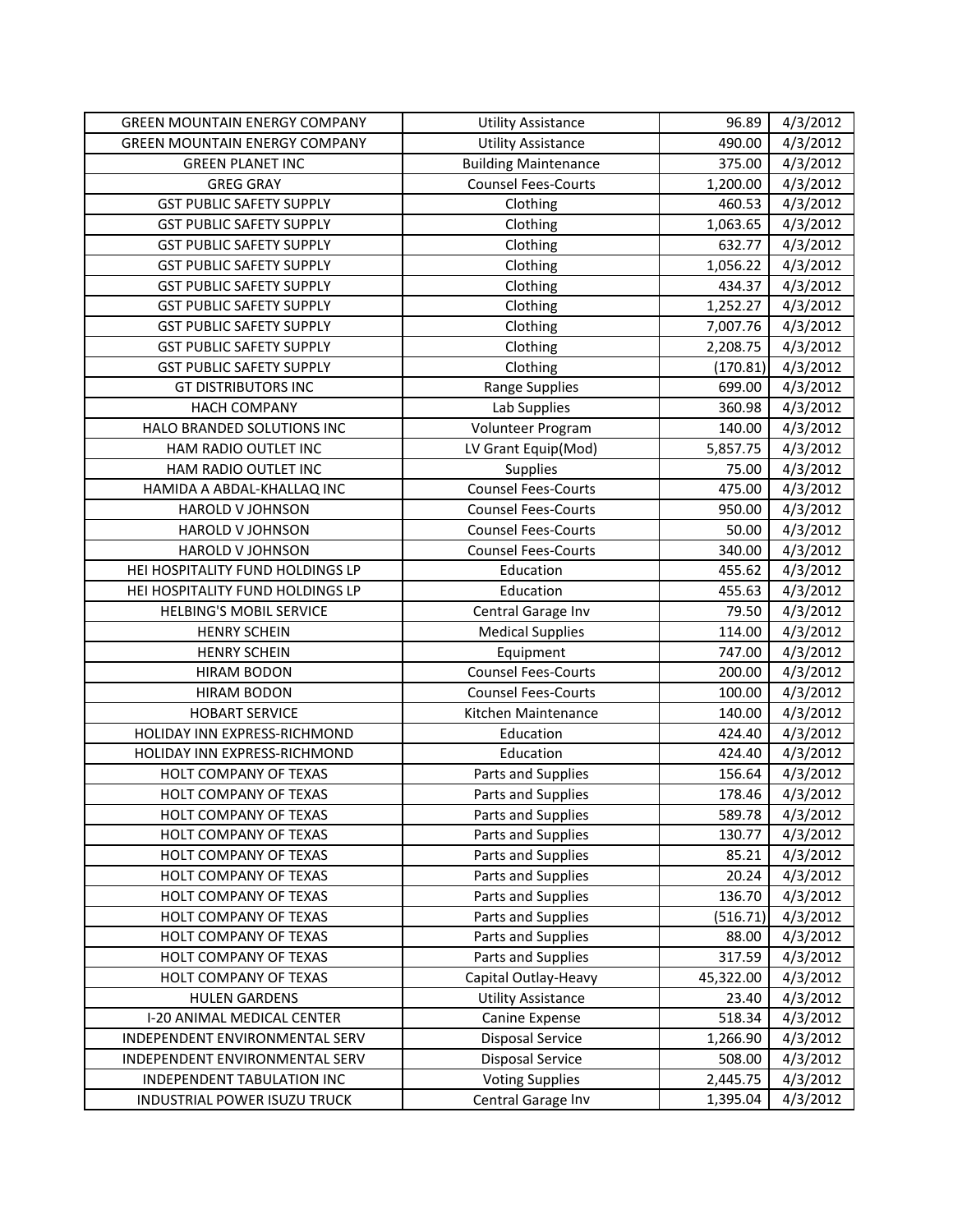| INNOVATIVE PLASTICS INC    | <b>Building Maintenance</b> | 394.02    | 4/3/2012 |
|----------------------------|-----------------------------|-----------|----------|
| <b>INX LLC</b>             | Equipment                   | 1,679.34  | 4/3/2012 |
| <b>IPMA</b>                | Education                   | 629.00    | 4/3/2012 |
| <b>IRVING HOLDINGS INC</b> | Transportation              | 146.66    | 4/3/2012 |
| <b>IRVING HOLDINGS INC</b> | Transportation              | 5.17      | 4/3/2012 |
| <b>J STEVEN BUSH</b>       | <b>Counsel Fees-Courts</b>  | 400.00    | 4/3/2012 |
| <b>J STEVEN BUSH</b>       | <b>Counsel Fees-Courts</b>  | 820.00    | 4/3/2012 |
| <b>J STEVEN BUSH</b>       | <b>Counsel Fees-Courts</b>  | 650.00    | 4/3/2012 |
| <b>J STEVEN BUSH</b>       | <b>Counsel Fees-Courts</b>  | 400.00    | 4/3/2012 |
| JACK L HINES JR            | <b>Building Maintenance</b> | 150.00    | 4/3/2012 |
| <b>JACQUELINE MILLER</b>   | Clothing                    | 225.00    | 4/3/2012 |
| JAMES D RENFORTH II        | <b>Counsel Fees-Courts</b>  | 700.00    | 4/3/2012 |
| JAMES K. NORWOOD, INC.     | State Right of Way          | 300.00    | 4/3/2012 |
| <b>JAMES MOORE</b>         | <b>Counsel Fees-Courts</b>  | 300.00    | 4/3/2012 |
| <b>JAMES R ROBBINS</b>     | <b>Counsel Fees-Courts</b>  | 200.00    | 4/3/2012 |
| <b>JAMES R WILSON</b>      | <b>Counsel Fees-Courts</b>  | 122.50    | 4/3/2012 |
| Jamison L Hulslander       | Education                   | 166.00    | 4/3/2012 |
| <b>JANPAK</b>              | Kitchen Supplies            | 538.54    | 4/3/2012 |
| <b>JANPAK</b>              | <b>Custodian Supplies</b>   | 185.07    | 4/3/2012 |
| JAY GILBERT CABALLERO      | <b>Counsel Fees-Courts</b>  | 825.00    | 4/3/2012 |
| JAY GILBERT CABALLERO      | <b>Counsel Fees-Courts</b>  | 200.00    | 4/3/2012 |
| JAY GILBERT CABALLERO      | <b>Counsel Fees-Courts</b>  | 150.00    | 4/3/2012 |
| JAY GILBERT CABALLERO      | <b>Counsel Fees-Courts</b>  | 150.00    | 4/3/2012 |
| JAYDEN GRAPHICS INC        | <b>Voting Supplies</b>      | 3,509.00  | 4/3/2012 |
| <b>JEANNE ROSE</b>         | Education                   | 400.00    | 4/3/2012 |
| JEFF S HOOVER              | <b>Counsel Fees-Courts</b>  | 200.00    | 4/3/2012 |
| JEFF S HOOVER              | <b>Counsel Fees-Courts</b>  | 800.00    | 4/3/2012 |
| JEFFERY DAVID BONCEK       | <b>Counsel Fees-Courts</b>  | 450.00    | 4/3/2012 |
| JEFFERY DAVID BONCEK       | <b>Counsel Fees-Courts</b>  | 500.00    | 4/3/2012 |
| JEFFREY S STEWART PC       | <b>Counsel Fees-Courts</b>  | 300.00    | 4/3/2012 |
| <b>JENIFER PERKINS</b>     | Clothing                    | 216.02    | 4/3/2012 |
| <b>JENIYA FEWKES</b>       | <b>Restitution Payable</b>  | 100.00    | 4/3/2012 |
| JENNIFER ARREOLA           | <b>Relative Assistance</b>  | 2,400.00  | 4/3/2012 |
| <b>JENNIFER PORTER</b>     | Clothing                    | 183.10    | 4/3/2012 |
| JERRY WALKER               | <b>Counsel Fees-Courts</b>  | 200.00    | 4/3/2012 |
| <b>JERRY WOOD</b>          | <b>Counsel Fees-Courts</b>  | 400.00    | 4/3/2012 |
| <b>JERRY WOOD</b>          | <b>Counsel Fees-Courts</b>  | 200.00    | 4/3/2012 |
| <b>JESUS NEVAREZ</b>       | <b>Counsel Fees-Courts</b>  | 100.00    | 4/3/2012 |
| JI SPECIALTY SERVICES INC  | <b>Professional Service</b> | 13,820.50 | 4/3/2012 |
| <b>JILL FALETTI</b>        | <b>Rental Assistance</b>    | 788.00    | 4/3/2012 |
| <b>JIM CULBERTSON</b>      | Counsel Fees-Juv            | 200.00    | 4/3/2012 |
| <b>JIM LANE</b>            | <b>Counsel Fees-Courts</b>  | 400.00    | 4/3/2012 |
| JIM'S FUNERAL HOME         | <b>County Burials</b>       | 1,690.00  | 4/3/2012 |
| <b>JOETTA KEENE</b>        | <b>Counsel Fees-Courts</b>  | 1,600.00  | 4/3/2012 |
| <b>JOETTA KEENE</b>        | <b>Counsel Fees-Courts</b>  | 400.00    | 4/3/2012 |
| <b>JOETTA KEENE</b>        | <b>Counsel Fees-Courts</b>  | 1,240.00  | 4/3/2012 |
| <b>JOETTA KEENE</b>        | <b>Counsel Fees-Courts</b>  | 475.00    | 4/3/2012 |
| <b>JOETTA KEENE</b>        | <b>Counsel Fees-Courts</b>  | 137.50    | 4/3/2012 |
| <b>JOETTA KEENE</b>        | <b>Counsel Fees-Courts</b>  | 300.00    | 4/3/2012 |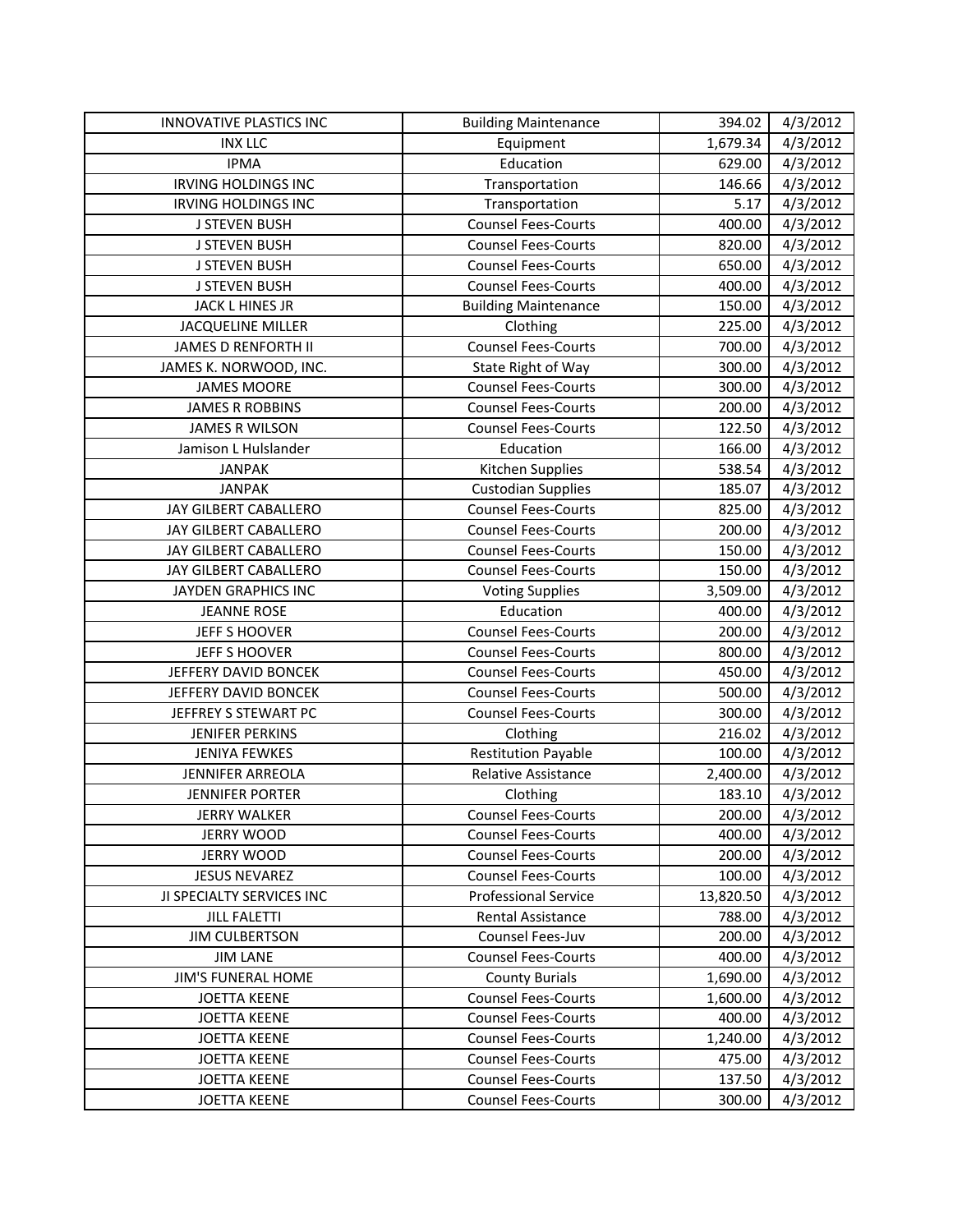| <b>JOHN AVERY</b>               | <b>Counsel Fees-Courts</b> | 300.00   | 4/3/2012 |
|---------------------------------|----------------------------|----------|----------|
| <b>JOHN BENOIST</b>             | Counsel Fees-Probate       | 2,750.00 | 4/3/2012 |
| JOHN CARL BEATTY                | <b>Counsel Fees-Courts</b> | 887.50   | 4/3/2012 |
| JOHN CARL BEATTY                | <b>Counsel Fees-Courts</b> | 700.00   | 4/3/2012 |
| JOHN CARL BEATTY                | <b>Counsel Fees-Courts</b> | 200.00   | 4/3/2012 |
| JOHN CARL BEATTY                | <b>Counsel Fees-Courts</b> | 2,400.00 | 4/3/2012 |
| JOHN CARL BEATTY                | <b>Counsel Fees-Courts</b> | 600.00   | 4/3/2012 |
| JOHN CARL BEATTY                | <b>Counsel Fees-Courts</b> | 300.00   | 4/3/2012 |
| JOHN CARL BEATTY                | <b>Counsel Fees-Courts</b> | 237.50   | 4/3/2012 |
| <b>JOHN HARDING</b>             | <b>Counsel Fees-Courts</b> | 1,000.00 | 4/3/2012 |
| <b>JOHN HARDING</b>             | <b>Counsel Fees-Courts</b> | 650.00   | 4/3/2012 |
| <b>JOHN LINEBARGER</b>          | <b>Counsel Fees-Courts</b> | 300.00   | 4/3/2012 |
| <b>JOHN LINEBARGER</b>          | <b>Counsel Fees-Courts</b> | 300.00   | 4/3/2012 |
| JOHN LINEBARGER                 | <b>Counsel Fees-Courts</b> | 700.00   | 4/3/2012 |
| <b>JOHNSON &amp; JOHNSON</b>    | <b>Counsel Fees-Courts</b> | 175.00   | 4/3/2012 |
| <b>JOHNSON &amp; JOHNSON</b>    | <b>Counsel Fees-Courts</b> | 500.00   | 4/3/2012 |
| <b>JON WESTROM</b>              | Rental Assistance          | 1,224.00 | 4/3/2012 |
| <b>JONATHAN SIMPSON</b>         | <b>Counsel Fees-Courts</b> | 750.00   | 4/3/2012 |
| <b>JONATHAN SIMPSON</b>         | <b>Counsel Fees-Courts</b> | 600.00   | 4/3/2012 |
| <b>JONATHAN SIMPSON</b>         | <b>Counsel Fees-Courts</b> | 300.00   | 4/3/2012 |
| <b>JONATHAN SIMPSON</b>         | <b>Counsel Fees-Courts</b> | 225.00   | 4/3/2012 |
| JOSE FELIPE VELA JR             | Investigative              | 563.58   | 4/3/2012 |
| JPCA OF TEXAS, INC              | Education                  | 150.00   | 4/3/2012 |
| JPCA OF TEXAS, INC              | Education                  | 150.00   | 4/3/2012 |
| JPCA OF TEXAS, INC              | Education                  | 150.00   | 4/3/2012 |
| JPCA OF TEXAS, INC              | Education                  | 150.00   | 4/3/2012 |
| <b>JUANITA M DUNLAP</b>         | <b>Interpreter Fees</b>    | 60.00    | 4/3/2012 |
| <b>JUDY SMITH</b>               | Abandon Prop < \$100       | 120.00   | 4/3/2012 |
| <b>JULIE MARTINEZ</b>           | <b>Restitution Payable</b> | 400.00   | 4/3/2012 |
| <b>JUST ENERGY TEXAS I CORP</b> | <b>Utility Assistance</b>  | 651.71   | 4/3/2012 |
| <b>JUSTICE &amp; WHITE PLLC</b> | <b>Counsel Fees-Courts</b> | 615.00   | 4/3/2012 |
| <b>JUSTICE &amp; WHITE PLLC</b> | <b>Counsel Fees-Courts</b> | 200.00   | 4/3/2012 |
| KALAYNDA PATTERSON              | Clothing                   | 200.00   | 4/3/2012 |
| <b>KAREN L HOPKINS</b>          | <b>Counsel Fees-Courts</b> | 200.00   | 4/3/2012 |
| <b>KARMEN JOHNSON</b>           | <b>Counsel Fees-Courts</b> | 725.00   | 4/3/2012 |
| <b>KARMEN JOHNSON</b>           | <b>Counsel Fees-Courts</b> | 600.00   | 4/3/2012 |
| <b>KARMEN JOHNSON</b>           | <b>Litigation Expense</b>  | 10.40    | 4/3/2012 |
| KARTEN PSYCHOLOGICAL SERVICES   | Psych Exam/Testimony       | 350.00   | 4/3/2012 |
| KATHERINE AULTMAN               | <b>Court Visitor</b>       | 161.00   | 4/3/2012 |
| KATHERYN HAYWOOD                | <b>Counsel Fees-Courts</b> | 300.00   | 4/3/2012 |
| KATHERYN HAYWOOD                | <b>Counsel Fees-Courts</b> | 300.00   | 4/3/2012 |
| KATHERYN HAYWOOD                | <b>Counsel Fees-Courts</b> | 600.00   | 4/3/2012 |
| KATHERYN HAYWOOD                | <b>Counsel Fees-Courts</b> | 600.00   | 4/3/2012 |
| <b>KATHRYN CRAVEN</b>           | <b>Counsel Fees-Courts</b> | 800.00   | 4/3/2012 |
| <b>KATHRYN CRAVEN</b>           | <b>Counsel Fees - CPS</b>  | 2,367.50 | 4/3/2012 |
| <b>KATHY BRADFORD</b>           | Clothing                   | 100.00   | 4/3/2012 |
| <b>KAYE LYNNE BOLL</b>          | <b>Counsel Fees-Courts</b> | 1,325.00 | 4/3/2012 |
| KEARNEY/WYNN ATTORNEYS AT LAW   | <b>Counsel Fees-Courts</b> | 600.00   | 4/3/2012 |
| KEARNEY/WYNN ATTORNEYS AT LAW   | <b>Counsel Fees-Courts</b> | 700.00   | 4/3/2012 |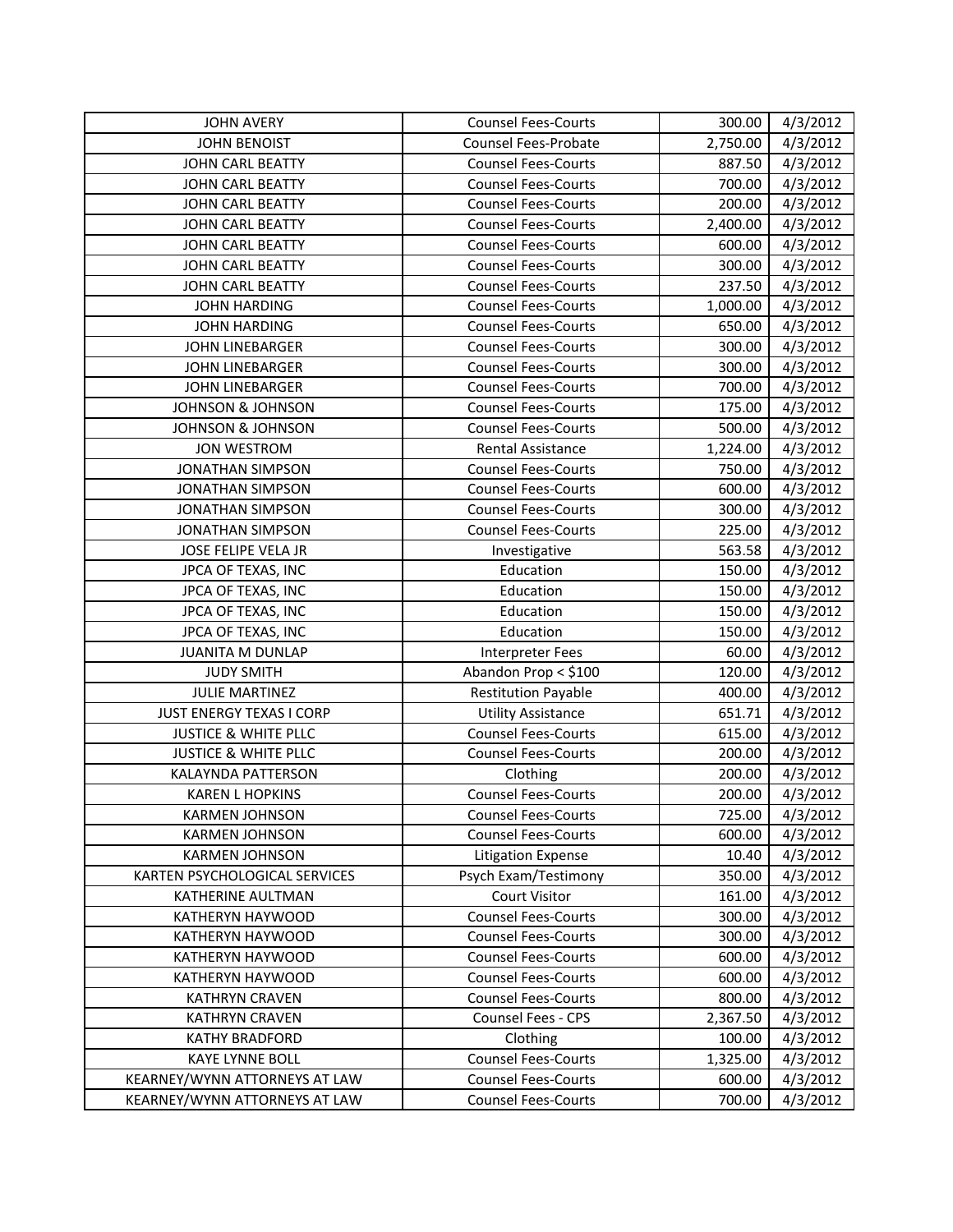| <b>KELLY R GOODNESS PHD</b>                                | <b>Counsel Fees-Courts</b>                         | 450.00             | 4/3/2012             |
|------------------------------------------------------------|----------------------------------------------------|--------------------|----------------------|
| <b>KELLY R GOODNESS PHD</b>                                | Psych Exam/Testimony                               | 850.00             | 4/3/2012             |
| <b>KENNETH CUTRER</b>                                      | <b>Counsel Fees-Courts</b>                         | 500.00             | 4/3/2012             |
| <b>KENNETH CUTRER</b>                                      | <b>Counsel Fees-Courts</b>                         | 250.00             | 4/3/2012             |
| <b>KENNETH R GORDON PC</b>                                 | <b>Counsel Fees-Courts</b>                         | 400.00             | 4/3/2012             |
| <b>KENNETH R GORDON PC</b>                                 | <b>Counsel Fees-Courts</b>                         | 200.00             | 4/3/2012             |
| KENNETH W MULLEN                                           | <b>Counsel Fees-Courts</b>                         | 700.00             | 4/3/2012             |
| <b>KERRY MASSEY</b>                                        | Clothing                                           | 93.94              | 4/3/2012             |
| <b>KERRY OWENS</b>                                         | <b>Counsel Fees-Courts</b>                         | 100.00             | 4/3/2012             |
| <b>KERRY OWENS</b>                                         | <b>Counsel Fees-Courts</b>                         | 2,100.00           | 4/3/2012             |
| KILPATRICK INSURANCE AGNCY                                 | <b>Bonds</b>                                       | 71.00              | 4/3/2012             |
| KILPATRICK INSURANCE AGNCY                                 | <b>Bonds</b>                                       | 71.00              | 4/3/2012             |
| KIM & ANDREWS, ATTORNEYS AT LAW LLP                        | <b>Counsel Fees-Courts</b>                         | 3,000.00           | 4/3/2012             |
| KIM & ANDREWS, ATTORNEYS AT LAW LLP                        | <b>Counsel Fees-Courts</b>                         | 1,650.00           | 4/3/2012             |
| KIMBERLEY CAMPBELL                                         | <b>Counsel Fees-Courts</b>                         | 550.00             | 4/3/2012             |
| KIMBERLEY CAMPBELL                                         | <b>Counsel Fees-Courts</b>                         | 600.00             | 4/3/2012             |
| <b>KIMBERLY TATUM</b>                                      | Clothing                                           | 100.00             | 4/3/2012             |
| KIMLEY-HORN AND ASSOCIATES, INC                            | <b>Professional Service</b>                        | 1,350.32           | 4/3/2012             |
| <b>KOBBY T WARREN</b>                                      | <b>Counsel Fees-Courts</b>                         | 2,100.00           | 4/3/2012             |
| KONICA MINOLTA BUSINESS SOLUTIONS                          | <b>Equipment Maint</b>                             | 720.00             | 4/3/2012             |
| KORY W NELSON PLLC                                         | Counsel Fees-Probate                               | 500.00             | 4/3/2012             |
| KORY W NELSON PLLC                                         | Counsel Fees-Probate                               | 500.00             | 4/3/2012             |
| <b>KROGER COMPANY</b>                                      | Food/Hygiene Assist                                | 559.03             | 4/3/2012             |
| <b>KSM EXCHANGE LLC</b>                                    | Parts and Supplies                                 | 130.00             | 4/3/2012             |
|                                                            |                                                    | 37.62              |                      |
| <b>KSM EXCHANGE LLC</b>                                    | Parts and Supplies                                 |                    | 4/3/2012             |
| <b>KYLE ANDREW WILLIAMS</b>                                | Investigative                                      | 366.00             | 4/3/2012             |
| LAB SAFETY SUPPLY                                          | Supplies                                           | 873.37             | 4/3/2012             |
| <b>LACY BRITTEN</b>                                        | Counsel Fees-Juv                                   | 200.00             | 4/3/2012             |
| <b>LAHAINA GROUP INC</b>                                   | Telephone-Basic                                    | 292.50             | 4/3/2012             |
| <b>LAHAINA GROUP INC</b>                                   | <b>Equipment Maint</b>                             | 2,161.25           | 4/3/2012             |
| LANGUAGE LINE SERVICES INC                                 | <b>Interpreter Fees</b>                            | 33.99              | 4/3/2012             |
| <b>LARRY E REED</b>                                        | <b>Counsel Fees-Courts</b>                         | 150.00             | 4/3/2012             |
| <b>LARRY M MOORE</b>                                       | <b>Counsel Fees-Courts</b>                         | 650.00             | 4/3/2012             |
| LASERLINK INTERNATIONAL INC                                | Supplies                                           | 186.00             | 4/3/2012             |
| LAURA SPENCER                                              | Clothing                                           | 100.00             | 4/3/2012             |
| LAW OFFICE EDWARD E CASTILLO PLLC                          | <b>Counsel Fees-Courts</b>                         | 350.00             | 4/3/2012             |
| LAW OFFICE EDWARD E CASTILLO PLLC                          | <b>Counsel Fees-Courts</b>                         | 450.00             | 4/3/2012             |
| LAW OFFICE OF ALICE RODRIGUEZ                              | <b>Counsel Fees-Courts</b>                         | 200.00             | 4/3/2012             |
| LAW OFFICE OF BRADLEY L CLARK PC                           | <b>Counsel Fees-Courts</b>                         | 200.00             | 4/3/2012             |
| LAW OFFICE OF CARLOS G GALLIANI PC                         | Counsel Fees-Juv                                   | 200.00             | 4/3/2012             |
| LAW OFFICE OF GARY L NICKELSON                             | <b>Counsel Fees-Courts</b>                         | 1,170.00           | 4/3/2012             |
| LAW OFFICE OF HARMONY M SCHUERMAN P                        | Counsel Fees-Juv                                   | 100.00             | 4/3/2012             |
| LAW OFFICE OF JO AN G ASHLEY                               | Counsel Fees-Juv                                   | 72.50              | 4/3/2012             |
| LAW OFFICE OF KEE A ABLES PC                               | <b>Counsel Fees-Courts</b>                         | 100.00             | 4/3/2012             |
| LAW OFFICE OF KEE A ABLES PC                               | <b>Counsel Fees-Courts</b>                         | 100.00             | 4/3/2012             |
| LAW OFFICE OF KEE A ABLES PC                               | <b>Counsel Fees - CPS</b>                          | 1,862.50           | 4/3/2012             |
| LAW OFFICE OF KENNETH NEWELL PLLC                          | <b>Counsel Fees-Courts</b>                         | 350.00             | 4/3/2012             |
| LAW OFFICE OF LINDSAY D DEVOS<br>LAW OFFICE OF LISA HAINES | <b>Counsel Fees-Courts</b><br>Counsel Fees-Probate | 100.00<br>1,500.00 | 4/3/2012<br>4/3/2012 |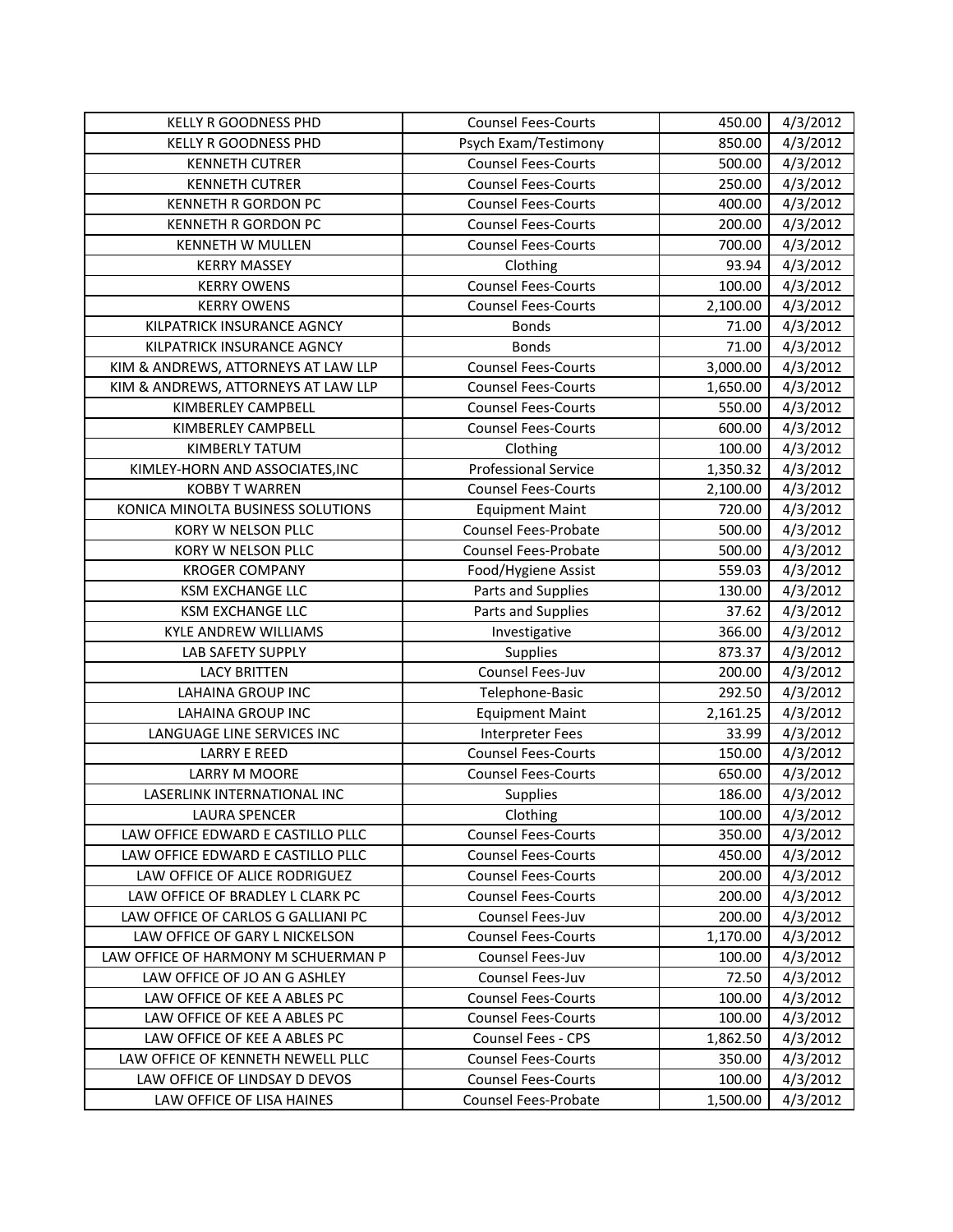| LAW OFFICE OF MEDA BOURLAND PLLC    | <b>Counsel Fees-Courts</b>  | 390.41   | 4/3/2012 |
|-------------------------------------|-----------------------------|----------|----------|
| <b>LAWRENCE THOMAS</b>              | Clothing                    | 247.29   | 4/3/2012 |
| <b>LAWRENCE THOMAS</b>              | Cash For Kids               | 50.00    | 4/3/2012 |
| <b>LEIGH HALE</b>                   | Clothing                    | 100.00   | 4/3/2012 |
| <b>LESA PAMPLIN</b>                 | <b>Counsel Fees-Courts</b>  | 2,400.00 | 4/3/2012 |
| LESLIE J BURGOYNE                   | Counsel Fees - CPS          | 100.00   | 4/3/2012 |
| LESLIE JOHNS                        | <b>Counsel Fees-Courts</b>  | 400.00   | 4/3/2012 |
| LESLIE JOHNS                        | <b>Counsel Fees-Courts</b>  | 900.00   | 4/3/2012 |
| <b>LEX JOHNSTON</b>                 | <b>Counsel Fees-Courts</b>  | 400.00   | 4/3/2012 |
| <b>LEX JOHNSTON</b>                 | <b>Counsel Fees-Courts</b>  | 500.00   | 4/3/2012 |
| LIFE TECHNOLOGIES                   | Lab Supplies                | 9,695.34 | 4/3/2012 |
| <b>LINDA BROWN</b>                  | Clothing                    | 250.00   | 4/3/2012 |
| LINEBARGER GOGGAN BLAIR & SAMPSON   | Education                   | 30.00    | 4/3/2012 |
| LISA HOOBLER                        | <b>Counsel Fees-Courts</b>  | 600.00   | 4/3/2012 |
| LISA HOOBLER                        | <b>Counsel Fees-Courts</b>  | 500.00   | 4/3/2012 |
| LISA HOOBLER                        | <b>Counsel Fees-Courts</b>  | 1,800.00 | 4/3/2012 |
| <b>LISA HOOBLER</b>                 | <b>Counsel Fees-Courts</b>  | 100.00   | 4/3/2012 |
| LISA MULLEN                         | <b>Counsel Fees-Courts</b>  | 450.00   | 4/3/2012 |
| LLOYD GOSSELINK ROCHELLE & TOWNSEND | <b>Litigation Expense</b>   | 7,991.80 | 4/3/2012 |
| LOCK TIGHT SECURITY INC             | <b>Building Maintenance</b> | 108.00   | 4/3/2012 |
| LONE STAR BANNERS AND FLAGS         | <b>Building Maintenance</b> | 242.00   | 4/3/2012 |
| <b>LOREN C GREEN PC</b>             | <b>Counsel Fees-Courts</b>  | 950.00   | 4/3/2012 |
| LOREN C GREEN PC                    | <b>Counsel Fees-Courts</b>  | 137.50   | 4/3/2012 |
| LOREN C GREEN PC                    | <b>Counsel Fees-Courts</b>  | 150.00   | 4/3/2012 |
| <b>LORENA SANCHEZ</b>               | <b>Relative Assistance</b>  | 300.00   | 4/3/2012 |
| LOWE'S                              | Lab Supplies                | 24.98    | 4/3/2012 |
| LOWE'S                              | Range Supplies              | 322.82   | 4/3/2012 |
| LOWE'S                              | Landscaping Expense         | 416.80   | 4/3/2012 |
| LOWE'S                              | Landscaping Expense         | 199.85   | 4/3/2012 |
| LOWE'S                              | Landscaping Expense         | 34.60    | 4/3/2012 |
| LOWE'S                              | Field Equip&Supplies        | 79.94    | 4/3/2012 |
| LOWE'S                              | <b>Building Maintenance</b> | 28.79    | 4/3/2012 |
| LOWE'S                              | <b>Building Maintenance</b> | 120.69   | 4/3/2012 |
| LQ MANAGEMENT LLC                   | Travel                      | 72.15    | 4/3/2012 |
| LUTHERAN SOCIAL SERVICES            | <b>Foster Home Care</b>     | 39.52    | 4/3/2012 |
| <b>LYNDA S TARWATER</b>             | <b>Counsel Fees-Courts</b>  | 620.00   | 4/3/2012 |
| <b>LYNDA S TARWATER</b>             | <b>Counsel Fees-Courts</b>  | 715.00   | 4/3/2012 |
| M & A PROPERTIES                    | Rental Assistance           | 630.00   | 4/3/2012 |
| M & A PROPERTIES                    | <b>Utility Assistance</b>   | 41.18    | 4/3/2012 |
| M F PENDERGRAF                      | Investigative               | 628.50   | 4/3/2012 |
| M MONIQUE WALTERS                   | <b>Counsel Fees-Courts</b>  | 100.00   | 4/3/2012 |
| <b>M TRENT LOFTIN</b>               | <b>Counsel Fees-Courts</b>  | 450.00   | 4/3/2012 |
| MAMIE BUSH JOHNSON                  | <b>Counsel Fees-Courts</b>  | 250.00   | 4/3/2012 |
| MAMIE BUSH JOHNSON                  | <b>Counsel Fees-Courts</b>  | 400.00   | 4/3/2012 |
| MAMIE BUSH JOHNSON                  | <b>Counsel Fees-Courts</b>  | 100.00   | 4/3/2012 |
| MANAGEMENT CONCEPTS INC             | Education                   | 589.00   | 4/3/2012 |
| MANSFIELD GAS AND EXHAUSTCT         | <b>Utility Assistance</b>   | 255.00   | 4/3/2012 |
| <b>MARCIE MEEVES</b>                | <b>Professional Service</b> | 233.18   | 4/3/2012 |
| Marjorie L Alexander                | Education                   | 114.27   | 4/3/2012 |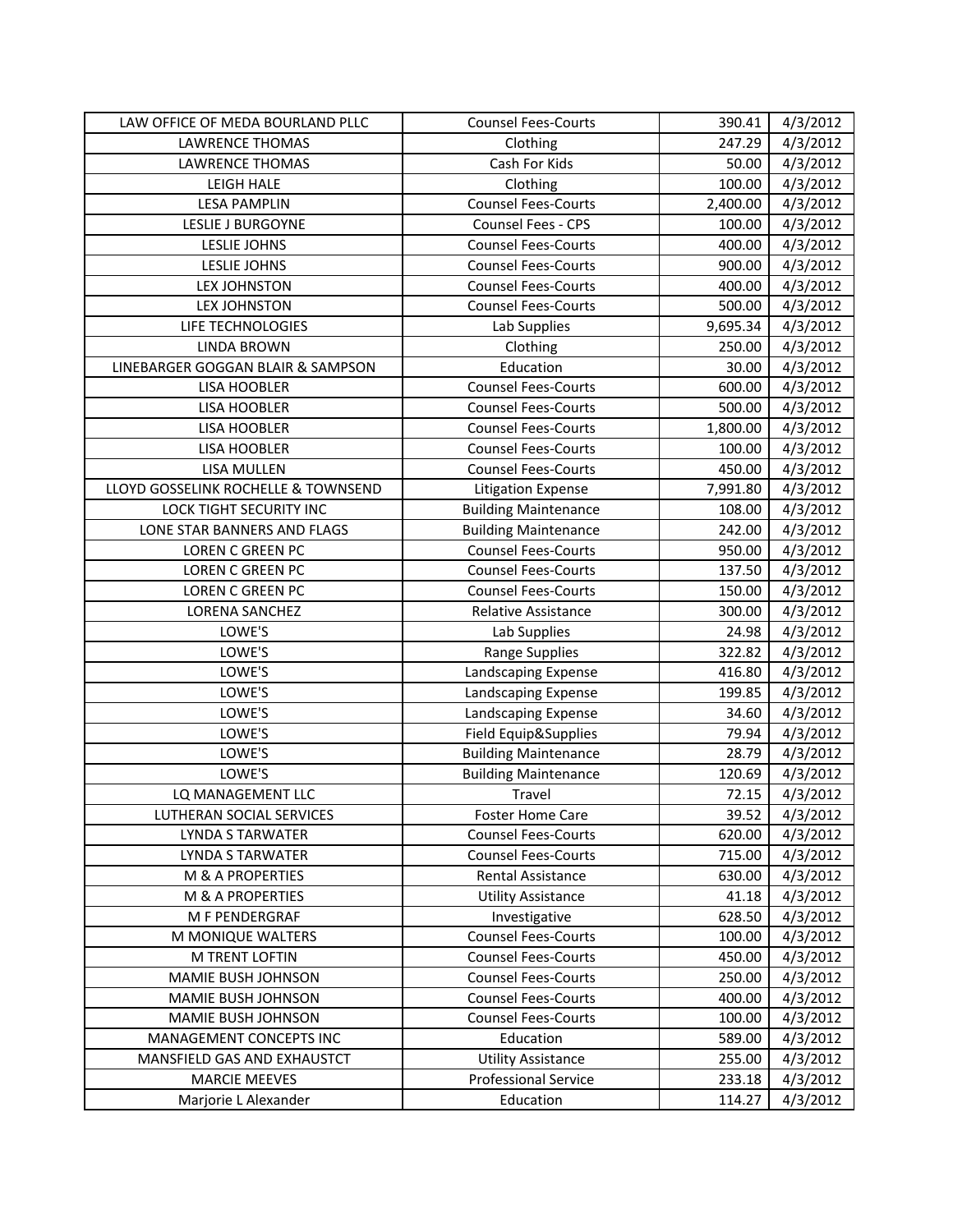| <b>MARK L SIMMONS</b>          | Clothing                    | 250.00    | 4/3/2012 |
|--------------------------------|-----------------------------|-----------|----------|
| <b>MARK ROSTEET</b>            | <b>Counsel Fees-Courts</b>  | 500.00    | 4/3/2012 |
| <b>MARTHA BROWN</b>            | Clothing                    | 542.85    | 4/3/2012 |
| <b>MARY A CONNELL</b>          | <b>Professional Service</b> | 225.00    | 4/3/2012 |
| MARY J YOUNG                   | <b>Counsel Fees-Courts</b>  | 1,000.00  | 4/3/2012 |
| MARY J YOUNG                   | <b>Counsel Fees-Courts</b>  | 150.00    | 4/3/2012 |
| MARYELLEN WHITLOCK HICKS       | <b>Professional Service</b> | 400.00    | 4/3/2012 |
| MASCOT METROPOLITAN INC        | <b>Voting Supplies</b>      | 671.81    | 4/3/2012 |
| MASIMO AMERICAS INC            | Furn&Office Eq (Mod)        | 15,255.00 | 4/3/2012 |
| MASIMO AMERICAS INC            | LV Grant Equip(Mod)         | 23,120.00 | 4/3/2012 |
| MASIMO AMERICAS INC            | Supplies                    | 15,317.00 | 4/3/2012 |
| MASIMO AMERICAS INC            | Non-Track Equipment         | 385.00    | 4/3/2012 |
| MASTER CLEANING SUPPLY INC     | <b>Custodian Supplies</b>   | 208.90    | 4/3/2012 |
| MASTER CLEANING SUPPLY INC     | <b>Custodian Supplies</b>   | 417.80    | 4/3/2012 |
| MATERA PAPER COMPANY INC       | Sheriff Inventory           | 488.02    | 4/3/2012 |
| MAXUM HEALTH SERVICES CORP     | <b>Professional Service</b> | 132.50    | 4/3/2012 |
| MAXUM HEALTH SERVICES CORP     | <b>Professional Service</b> | 124.75    | 4/3/2012 |
| MAXUM HEALTH SERVICES CORP     | <b>Professional Service</b> | 91.86     | 4/3/2012 |
| MAXUM HEALTH SERVICES CORP     | <b>Professional Service</b> | 157.69    | 4/3/2012 |
| MAXUM HEALTH SERVICES CORP     | <b>Professional Service</b> | 91.86     | 4/3/2012 |
| MAXUM HEALTH SERVICES CORP     | <b>Professional Service</b> | 157.69    | 4/3/2012 |
| MAXUM HEALTH SERVICES CORP     | <b>Professional Service</b> | 91.86     | 4/3/2012 |
| MAXUM HEALTH SERVICES CORP     | <b>Professional Service</b> | 533.47    | 4/3/2012 |
| MAXUM HEALTH SERVICES CORP     | <b>Professional Service</b> | 85.67     | 4/3/2012 |
| MAXUM HEALTH SERVICES CORP     | <b>Professional Service</b> | 132.50    | 4/3/2012 |
| MAXUM HEALTH SERVICES CORP     | <b>Professional Service</b> | 132.50    | 4/3/2012 |
| MAXUM HEALTH SERVICES CORP     | <b>Professional Service</b> | 157.69    | 4/3/2012 |
| MAXUM HEALTH SERVICES CORP     | <b>Professional Service</b> | 91.86     | 4/3/2012 |
| MAXUM HEALTH SERVICES CORP     | <b>Professional Service</b> | 132.50    | 4/3/2012 |
| MAXUM HEALTH SERVICES CORP     | <b>Professional Service</b> | 157.69    | 4/3/2012 |
| MAXUM HEALTH SERVICES CORP     | <b>Professional Service</b> | 91.86     | 4/3/2012 |
| MAXUM HEALTH SERVICES CORP     | <b>Professional Service</b> | 157.69    | 4/3/2012 |
| MAXUM HEALTH SERVICES CORP     | <b>Professional Service</b> | 91.86     | 4/3/2012 |
| MAXUM HEALTH SERVICES CORP     | <b>Professional Service</b> | 157.69    | 4/3/2012 |
| MAXUM HEALTH SERVICES CORP     | <b>Professional Service</b> | 91.86     | 4/3/2012 |
| MAXUM HEALTH SERVICES CORP     | <b>Professional Service</b> | 157.69    | 4/3/2012 |
| MAXUM HEALTH SERVICES CORP     | <b>Professional Service</b> | 91.86     | 4/3/2012 |
| MAXUM HEALTH SERVICES CORP     | <b>Professional Service</b> | 157.69    | 4/3/2012 |
| MAXUM HEALTH SERVICES CORP     | <b>Professional Service</b> | 91.86     | 4/3/2012 |
| MCKESSON MEDICAL SURGICAL      | <b>Medical Supplies</b>     | 2,160.00  | 4/3/2012 |
| MCQUAY INTERNATIONAL           | A/C Maint Contract          | 1,430.92  | 4/3/2012 |
| MCQUAY INTERNATIONAL           | A/C Maint Contract          | 440.51    | 4/3/2012 |
| MCQUAY INTERNATIONAL           | A/C Maint Contract          | 1,791.80  | 4/3/2012 |
| <b>MEDINA &amp; MEDINA INC</b> | Central Garage Inv          | 64.00     | 4/3/2012 |
| MEDINA & MEDINA INC            | Parts and Supplies          | 12.50     | 4/3/2012 |
| MELANIE FERNANDEZ              | Clothing                    | 100.00    | 4/3/2012 |
| METRO FOOD OUTLET              | Food/Hygiene Assist         | 39.82     | 4/3/2012 |
| MEYER BROTHERS FARMS           | <b>Estray Livestock</b>     | 1,375.00  | 4/3/2012 |
| MHMR OF TARRANT COUNTY         | <b>MHMR</b>                 | 4,743.48  | 4/3/2012 |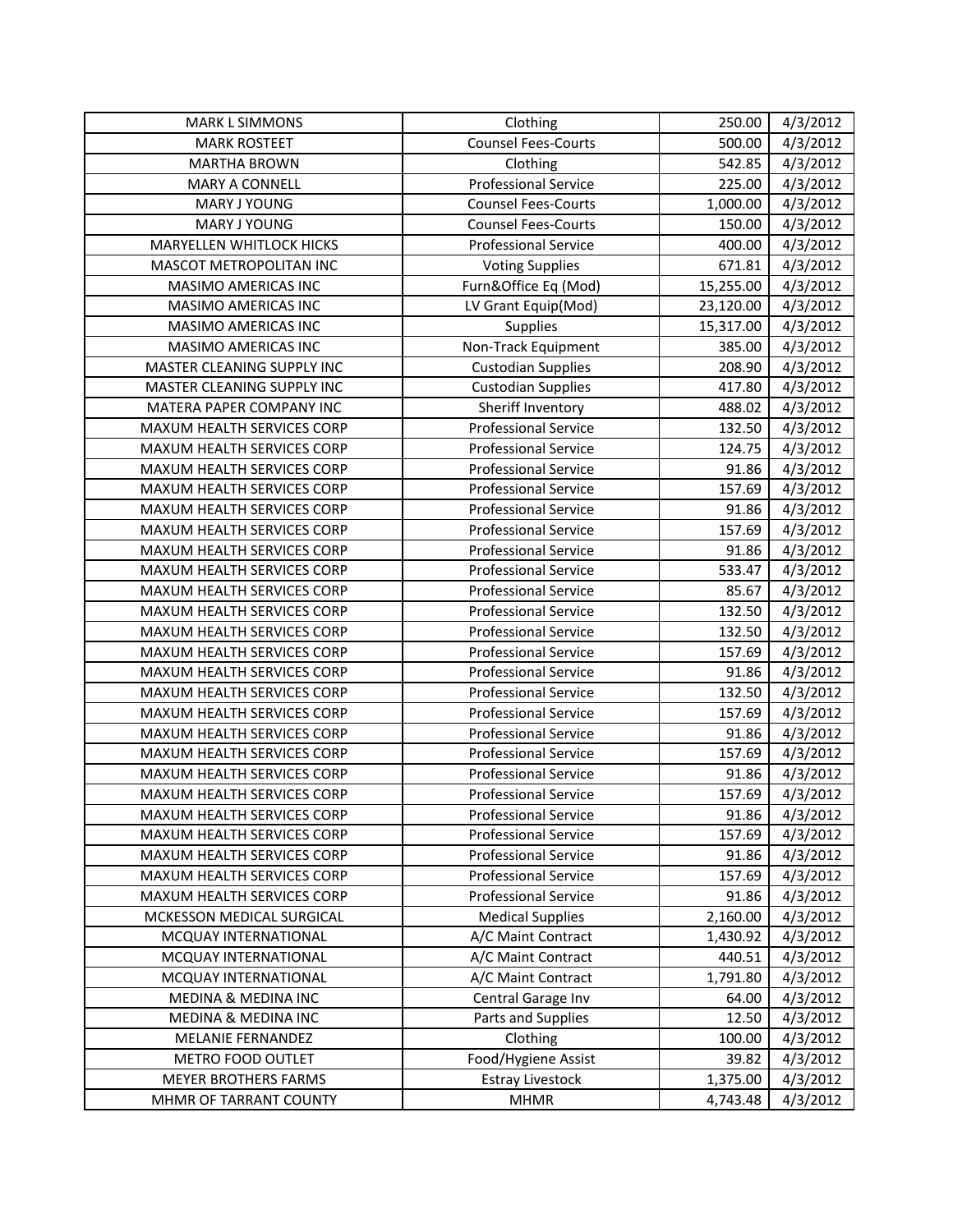| MHMR OF TARRANT COUNTY              | <b>MHMR</b>                 | 1,815.77  | 4/3/2012 |
|-------------------------------------|-----------------------------|-----------|----------|
| MHMR OF TARRANT COUNTY              | <b>Subrecipient Service</b> | 1,405.68  | 4/3/2012 |
| MHMR OF TARRANT COUNTY              | Spec Needs Off Proj         | 6,655.46  | 4/3/2012 |
| MICHAEL BERGER                      | Counsel Fees - CPS          | 600.00    | 4/3/2012 |
| MICHAEL DEEGAN                      | <b>Counsel Fees-Courts</b>  | 150.00    | 4/3/2012 |
| MICHAEL DEEGAN                      | <b>Counsel Fees-Courts</b>  | 800.00    | 4/3/2012 |
| MICHAEL DEEGAN                      | <b>Counsel Fees-Courts</b>  | 600.00    | 4/3/2012 |
| MICHAEL DEEGAN                      | <b>Counsel Fees-Courts</b>  | 125.00    | 4/3/2012 |
| MICHAEL KEVIN DAVIS                 | <b>Tires and Tubes</b>      | 93.86     | 4/3/2012 |
| MICHAEL PAUL GARCIA                 | <b>Counsel Fees-Courts</b>  | 700.00    | 4/3/2012 |
| MICHAEL SHAWN MATLOCK               | <b>Counsel Fees-Courts</b>  | 450.00    | 4/3/2012 |
| MICRO ESSENTIAL LABS                | Field Equip&Supplies        | 108.60    | 4/3/2012 |
| MIDWEST MEDICAL SUPPLY CO, LLC      | Lab Supplies                | 150.00    | 4/3/2012 |
| MINICK LAW PC                       | <b>Counsel Fees-Courts</b>  | 250.00    | 4/3/2012 |
| MINICK LAW PC                       | <b>Counsel Fees-Courts</b>  | 1,150.00  | 4/3/2012 |
| <b>MISTY DUMA</b>                   | Hlth Internat'l Trav        | 25.00     | 4/3/2012 |
| MONTGOMERY COUNTY SHERIFF           | <b>Court Costs</b>          | 22.00     | 4/3/2012 |
| <b>MORRIS COOLEY</b>                | Petit Jury Services         | 74.00     | 4/3/2012 |
| Mr Craig R Morris                   | Mileage Allowance           | 14.43     | 4/3/2012 |
| Mr Craig R Morris                   | Travel                      | 10.00     | 4/3/2012 |
| Mr Jonathan P Helm                  | Travel                      | 130.00    | 4/3/2012 |
| Mr Mark G Diebold                   | Education                   | 180.00    | 4/3/2012 |
| Mr Mark L Fisher                    | Education                   | 35.18     | 4/3/2012 |
| Mr Michael R Smith                  | Education                   | 229.60    | 4/3/2012 |
| Mr Rodney V White                   | Education                   | 135.00    | 4/3/2012 |
| Mr Rodney V White                   | Travel                      | (95.00)   | 4/3/2012 |
| Mr Scott A Adamie                   | Education                   | 135.00    | 4/3/2012 |
| Mr Scott A Adamie                   | Travel                      | (95.00)   | 4/3/2012 |
| Ms Janie Zhao                       | Education                   | 124.00    | 4/3/2012 |
| Ms Jennie G Hoop                    | Travel                      | 202.33    | 4/3/2012 |
| Ms Kimberly D Cunningham            | Travel                      | 130.00    | 4/3/2012 |
| Ms MaryLouise Garcia                | Education                   | 46.15     | 4/3/2012 |
| Ms Rene M Smith                     | Travel                      | 178.00    | 4/3/2012 |
| Ms Stella Estorga                   | Education                   | 120.00    | 4/3/2012 |
| NACO - NATIONAL ASSOC OF COUNTIES   | Travel                      | 465.00    | 4/3/2012 |
| <b>NANCY DEVEAU</b>                 | Clothing                    | 100.00    | 4/3/2012 |
| NASW-NATIONAL ASSOCIATION OF SOCIAL | Education                   | 143.30    | 4/3/2012 |
| NATHERRAL J WASHINGTON              | <b>Counsel Fees-Courts</b>  | 450.00    | 4/3/2012 |
| NATIONAL ASSOCIATION OF CERTIFIED   | Education                   | 95.00     | 4/3/2012 |
| NATIONAL FORUM FOR BLACK PUBLIC     | Education                   | 623.00    | 4/3/2012 |
| NCTCOG-NORTH CENTRAL TEXAS          | <b>Supplies</b>             | 25.00     | 4/3/2012 |
| NEIGHBORHOOD WALMART #5181          | Food/Hygiene Assist         | 178.17    | 4/3/2012 |
| NELON LAW GROUP PLLC                | <b>Counsel Fees-Courts</b>  | 1,150.00  | 4/3/2012 |
| NELON LAW GROUP PLLC                | <b>Counsel Fees-Courts</b>  | 350.00    | 4/3/2012 |
| NEOS CONSULTING GROUP LLC           | <b>Professional Service</b> | 14,854.32 | 4/3/2012 |
| <b>NORA MORENO</b>                  | Clothing                    | 200.00    | 4/3/2012 |
| NORTH TEXAS JUSTICE OF THE          | Education                   | 50.00     | 4/3/2012 |
| NORTH TEXAS TOLLWAY AUTHORITY-NTTA  | Travel                      | 5.12      | 4/3/2012 |
| NORTH TEXAS TOLLWAY AUTHORITY-NTTA  | Travel                      | 18.20     | 4/3/2012 |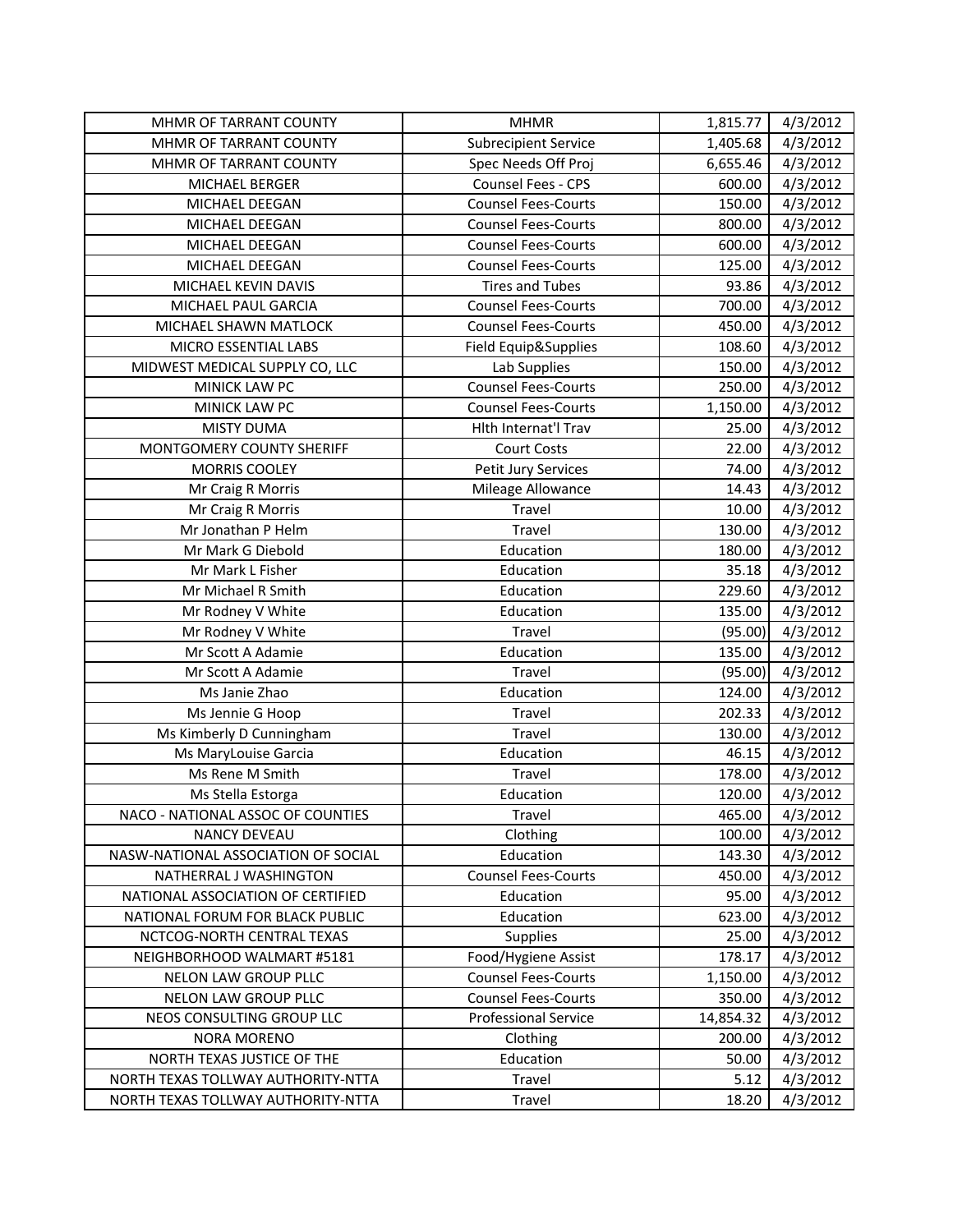| <b>NORTON METAL</b>                 | <b>Range Supplies</b>       | 2,180.80 | 4/3/2012 |
|-------------------------------------|-----------------------------|----------|----------|
| <b>NORTON METAL</b>                 | <b>Building Maintenance</b> | 558.06   | 4/3/2012 |
| NOVARTIS VACCINES & DIAGNASTICS INC | <b>Medical Supplies</b>     | 1,952.51 | 4/3/2012 |
| NURSE-FAMILY PARTNERSHIP            | <b>Professional Service</b> | 4,452.00 | 4/3/2012 |
| OCCUPATIONAL HEALTH CENTERS SW      | <b>Employee Physicals</b>   | 94.00    | 4/3/2012 |
| <b>OKEY AKPOM</b>                   | <b>Counsel Fees-Courts</b>  | 300.00   | 4/3/2012 |
| <b>OKEY AKPOM</b>                   | <b>Counsel Fees-Courts</b>  | 325.00   | 4/3/2012 |
| <b>OLIVIA WILLIAMS</b>              | <b>Professional Service</b> | 71.97    | 4/3/2012 |
| OMNI SAN ANTONIO HOTEL              | Education                   | 146.64   | 4/3/2012 |
| OMNI SAN ANTONIO HOTEL              | Education                   | 268.52   | 4/3/2012 |
| ONLINE TECH STORES.COM              | Supplies                    | 36.60    | 4/3/2012 |
| ONLINE TECH STORES.COM              | Supplies                    | 150.50   | 4/3/2012 |
| O'REILLY AUTO PARTS                 | Central Garage Inv          | 213.92   | 4/3/2012 |
| O'REILLY AUTO PARTS                 | <b>Small Tools</b>          | 35.94    | 4/3/2012 |
| ORIENTAL TRADING CO INC             | Volunteer Program           | 609.25   | 4/3/2012 |
| <b>OVERHEAD DOOR</b>                | <b>Building Maintenance</b> | 1,307.00 | 4/3/2012 |
| <b>OWENS &amp; OWENS</b>            | <b>Counsel Fees-Courts</b>  | 100.00   | 4/3/2012 |
| <b>OWENS &amp; OWENS</b>            | <b>Professional Service</b> | 400.00   | 4/3/2012 |
| P MICHAEL SCHNEIDER LAW FIRM PC     | <b>Counsel Fees-Courts</b>  | 100.00   | 4/3/2012 |
| P MICHAEL SCHNEIDER LAW FIRM PC     | <b>Counsel Fees-Courts</b>  | 400.00   | 4/3/2012 |
| PAMELA S FERNANDEZ                  | <b>Counsel Fees-Courts</b>  | 450.00   | 4/3/2012 |
| PAMELA TREST BERNARD                | Rent Sub to L'Iords         | 333.00   | 4/3/2012 |
| PANACON                             | Travel                      | 548.40   | 4/3/2012 |
| PANACON                             | Travel                      | 548.40   | 4/3/2012 |
| PARKER ELECTRIC                     | <b>Building Maintenance</b> | 567.52   | 4/3/2012 |
| PATHMARK TRAFFIC PRODUCTS INC       | <b>Road Signs</b>           | 420.00   | 4/3/2012 |
| PATRICIA BACA                       | <b>Counsel Fees-Courts</b>  | 500.00   | 4/3/2012 |
| PATRICIA MARGARET MCBRIDE           | <b>Counsel Fees-Courts</b>  | 650.00   | 4/3/2012 |
| PATRICIA MARGARET MCBRIDE           | <b>Counsel Fees-Courts</b>  | 850.00   | 4/3/2012 |
| PATRICIA MARGARET MCBRIDE           | <b>Counsel Fees-Courts</b>  | 1,250.00 | 4/3/2012 |
| PATRICK CURRAN                      | <b>Counsel Fees-Courts</b>  | 1,015.00 | 4/3/2012 |
| PATRICK CURRAN                      | <b>Counsel Fees-Courts</b>  | 800.00   | 4/3/2012 |
| PATRICK R MCCARTY                   | <b>Counsel Fees-Courts</b>  | 400.00   | 4/3/2012 |
| PATRICK R MCCARTY                   | <b>Counsel Fees-Courts</b>  | 990.00   | 4/3/2012 |
| PATRICK S DOHONEY & ASSOCIATES PLLC | <b>Counsel Fees-Courts</b>  | 600.00   | 4/3/2012 |
| PATTY TILLMAN                       | <b>Counsel Fees-Courts</b>  | 2,050.00 | 4/3/2012 |
| PATTY TILLMAN                       | <b>Counsel Fees-Courts</b>  | 405.00   | 4/3/2012 |
| PATTY TILLMAN                       | <b>Counsel Fees-Courts</b>  | 220.00   | 4/3/2012 |
| PAUL B ROTHBAND JR                  | <b>Counsel Fees-Courts</b>  | 250.00   | 4/3/2012 |
| PAUL B ROTHBAND JR                  | <b>Counsel Fees-Courts</b>  | 455.00   | 4/3/2012 |
| PAUL B ROTHBAND JR                  | <b>Counsel Fees-Courts</b>  | 100.00   | 4/3/2012 |
| PAUL B ROTHBAND JR                  | <b>Counsel Fees-Courts</b>  | 150.00   | 4/3/2012 |
| PAUL FRANCIS                        | Cnsl Fees-Crim Appls        | 4,900.00 | 4/3/2012 |
| PAUL FRANCIS                        | Crim Appeal-OthrCost        | 36.26    | 4/3/2012 |
| PAUL V PREVITE                      | <b>Counsel Fees-Courts</b>  | 100.00   | 4/3/2012 |
| PEDRO CISNEROS                      | <b>Counsel Fees-Courts</b>  | 50.00    | 4/3/2012 |
| PENNTEX INC                         | Parts and Supplies          | 547.50   | 4/3/2012 |
| PHILIP J DAVIS                      | Psych Exam/Testimony        | 400.00   | 4/3/2012 |
| PHILIP J MITCHELL                   | Counsel Fees-Probate        | 700.00   | 4/3/2012 |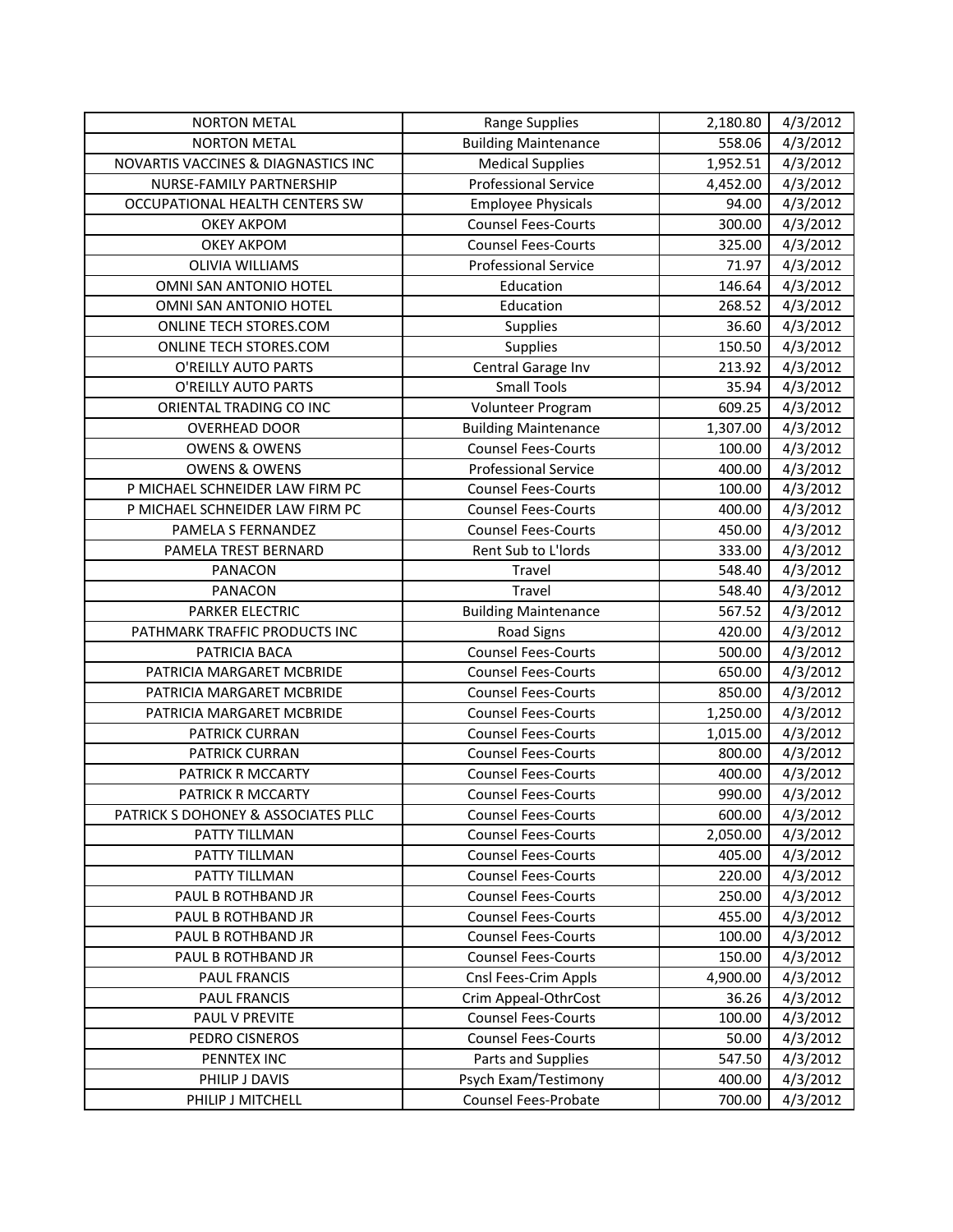| PHOENIX ASSOCIATES COUNSELING         | O/P Group Counseling                                       | 3,759.00         | 4/3/2012             |
|---------------------------------------|------------------------------------------------------------|------------------|----------------------|
| PIA R. RODRIGUEZ                      | <b>Counsel Fees-Courts</b>                                 | 400.00           | 4/3/2012             |
| PIA R. RODRIGUEZ                      | <b>Counsel Fees-Courts</b>                                 | 400.00           | 4/3/2012             |
| PIA R. RODRIGUEZ                      | <b>Counsel Fees-Courts</b>                                 | 1,500.00         | 4/3/2012             |
| PIA R. RODRIGUEZ                      | <b>Counsel Fees-Courts</b>                                 | 100.00           | 4/3/2012             |
| PLAQUE WORLD                          | Supplies                                                   | 64.85            | 4/3/2012             |
| POLLOCK PAPER DISTRIBUTORS            | Kitchen Supplies                                           | 210.96           | 4/3/2012             |
| POLLOCK PAPER DISTRIBUTORS            | <b>Custodian Supplies</b>                                  | 77.25            | 4/3/2012             |
| PRACTICAL A/R SOLUTIONS INC           | <b>Medical Supplies</b>                                    | 86.46            | 4/3/2012             |
| PRACTICAL A/R SOLUTIONS INC           | <b>Medical Supplies</b>                                    | 155.00           | 4/3/2012             |
| PRAETORIAN OPERATING INC              | Sheriff Inventory                                          | 16,448.00        | 4/3/2012             |
| PRAETORIAN OPERATING INC              | <b>Custodian Supplies</b>                                  | 205.60           | 4/3/2012             |
| PRECISION DELTA CORPORATION           | Range Supplies                                             | 444.88           | 4/3/2012             |
| PRENTISS EDMONDSON                    | <b>Professional Service</b>                                | 138.73           | 4/3/2012             |
| PRESSTEK INC                          | Graphics Inventory                                         | 910.70           | 4/3/2012             |
| PRONTO COURIER SERVICE LLC            | <b>Professional Service</b>                                | 200.01           | 4/3/2012             |
| PROPATH SERVICES LLP                  | <b>Professional Service</b>                                | 104.02           | 4/3/2012             |
| PROVIDENT FOUNDATION BK TEXAS LLC     | <b>Utility Assistance</b>                                  | 19.86            | 4/3/2012             |
| PURSUIT SAFETY INC                    | Non-Track Equipment                                        | 4,552.56         | 4/3/2012             |
| <b>QUEST DIAGNOSTICS INC</b>          | Laboratory Costs                                           | 58.25            | 4/3/2012             |
| <b>QUEST DIAGNOSTICS INC</b>          | <b>Laboratory Costs</b>                                    | 6.00             | 4/3/2012             |
| <b>QUEST DIAGNOSTICS INC</b>          | Laboratory Costs                                           | 267.75           | 4/3/2012             |
| <b>QUILL CORPORATION</b>              | Supplies                                                   | 103.55           | 4/3/2012             |
| R MAUREEN TOLBERT                     | <b>Counsel Fees-Courts</b>                                 | 100.00           | 4/3/2012             |
| <b>R&amp;D BURNS BROTHERS INC</b>     | Non-Track Const/Bldg                                       | 43,266.55        | 4/3/2012             |
| RADIOLOGY ASSOCIATES OF NORTH TEXAS   | <b>Medical Services</b>                                    | 181.00           | 4/3/2012             |
| RAININ INSTRUMENT LLC                 | Equipment                                                  | 215.63           | 4/3/2012             |
| RANDALL WATERS                        | <b>Court Costs</b>                                         | 5.00             | 4/3/2012             |
| RANDY W BOWERS                        | <b>Counsel Fees-Courts</b>                                 | 475.00           | 4/3/2012             |
| <b>RANDY W BOWERS</b>                 | <b>Counsel Fees-Courts</b>                                 | 350.00           | 4/3/2012             |
| <b>RANDY W BOWERS</b>                 | <b>Counsel Fees-Courts</b>                                 | 600.00           | 4/3/2012             |
| <b>RANDY W BOWERS</b>                 | <b>Counsel Fees-Courts</b>                                 | 325.00           | 4/3/2012             |
| <b>RANDY W BOWERS</b>                 | <b>Counsel Fees-Courts</b>                                 | 456.25           | 4/3/2012             |
| RASIX COMPUTER CENTER INC             | Supplies                                                   | 4.23             | 4/3/2012             |
| RAUL NEVAREZ                          | <b>Counsel Fees-Courts</b>                                 | 500.00           | 4/3/2012             |
| RAUL NEVAREZ                          | <b>Counsel Fees-Courts</b>                                 | 550.00           | 4/3/2012             |
| <b>RAY DVORAK</b>                     | Relative Assistance                                        | 300.00           | 4/3/2012             |
| RAYMOND DANIEL PC                     | Counsel Fees - CPS                                         | 865.00           | 4/3/2012             |
| RD CORNELL LLC                        | Parts and Supplies                                         | 310.00           | 4/3/2012             |
| RECEPT PHARMACY LP                    | <b>Medical Supplies</b>                                    | 2,023.52         | 4/3/2012             |
| RECEPT PHARMACY LP                    | <b>Medical Supplies</b>                                    | 1,131.48         | 4/3/2012             |
| RECEPT PHARMACY LP                    | Supplies                                                   | (208.95)         | 4/3/2012             |
| RED DOG STUDIOS                       | Field Equip&Supplies                                       | 361.84           | 4/3/2012             |
| REEDER DISTRIBUTORS INC               | Grease and Oil                                             | 2,884.00         | 4/3/2012             |
| RELIANT ENERGY SERVICES               |                                                            |                  | 4/3/2012             |
|                                       | <b>Utility Assistance</b>                                  | 556.12           |                      |
| RELIANT ENERGY SERVICES               | <b>Utility Assistance</b>                                  | 1,115.25         | 4/3/2012             |
| RELIANT ENERGY SERVICES               | <b>Utility Assistance</b>                                  | 523.52           | 4/3/2012             |
| <b>REXEL SUMMERS</b><br>REXEL SUMMERS | <b>Building Maintenance</b><br><b>Building Maintenance</b> | 551.23<br>176.51 | 4/3/2012<br>4/3/2012 |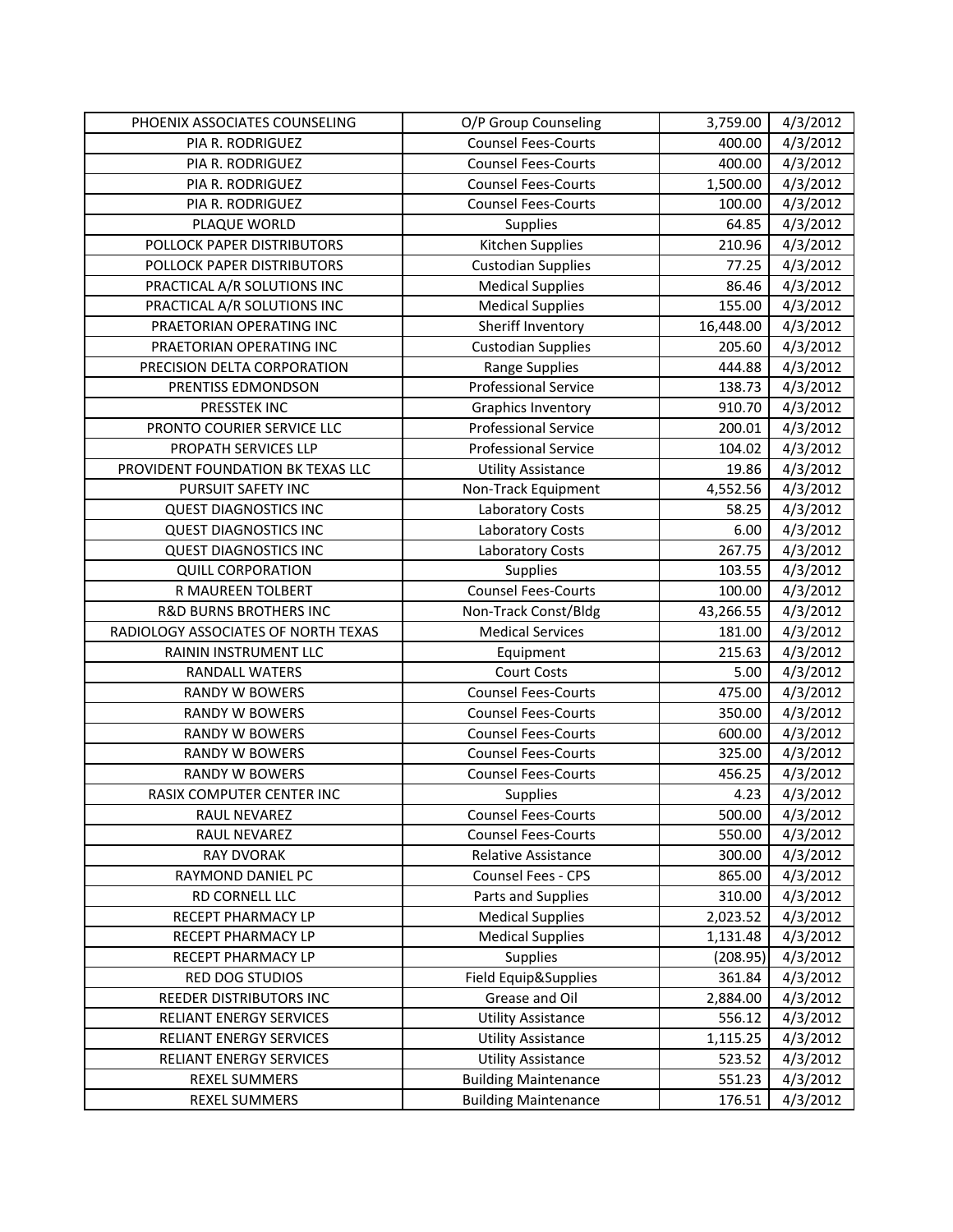| <b>REXEL SUMMERS</b>           | <b>Building Maintenance</b> | 963.56    | 4/3/2012 |
|--------------------------------|-----------------------------|-----------|----------|
| <b>REXEL SUMMERS</b>           | <b>Building Maintenance</b> | 1,082.16  | 4/3/2012 |
| REYNOLDS ASPHALT               | Asphalt-Rock/Hot Mix        | 50,594.80 | 4/3/2012 |
| REYNOLDS ASPHALT               | Asphalt-Rock/Hot Mix        | 222.65    | 4/3/2012 |
| RICHARD A HENDERSON PC         | <b>Counsel Fees-Courts</b>  | 720.00    | 4/3/2012 |
| RICHARD A HENDERSON PC         | <b>Counsel Fees-Courts</b>  | 3,030.00  | 4/3/2012 |
| RICHARD A HENDERSON PC         | <b>Counsel Fees-Courts</b>  | 350.00    | 4/3/2012 |
| RICHARD A HENDERSON PC         | <b>Counsel Fees-Courts</b>  | 1,750.00  | 4/3/2012 |
| RICHARD A HENDERSON PC         | <b>Counsel Fees-Courts</b>  | 350.00    | 4/3/2012 |
| RICHARD ALLEY                  | <b>Counsel Fees-Courts</b>  | 12,000.00 | 4/3/2012 |
| Richard Hartmann               | Education                   | 121.28    | 4/3/2012 |
| RICHARD SCOTT WALKER           | <b>Counsel Fees-Courts</b>  | 500.00    | 4/3/2012 |
| RICHARD SCOTT WALKER           | <b>Counsel Fees-Courts</b>  | 550.00    | 4/3/2012 |
| RICHARD SCOTT WALKER           | <b>Counsel Fees-Courts</b>  | 1,875.00  | 4/3/2012 |
| RICHMOND J WEBB SR             | Rental Assistance           | 680.00    | 4/3/2012 |
| RIVERCREST HOLDINGS LP         | Rental Assistance           | 495.00    | 4/3/2012 |
| RIVERCREST HOLDINGS LP         | <b>Utility Assistance</b>   | 37.08     | 4/3/2012 |
| <b>ROBERT A HIGHBERGER</b>     | Education                   | 80.00     | 4/3/2012 |
| <b>ROBERT C RIDDELL</b>        | <b>Counsel Fees-Courts</b>  | 210.00    | 4/3/2012 |
| ROBERT WAYNE CARPENTER JR      | <b>Counsel Fees-Courts</b>  | 200.00    | 4/3/2012 |
| <b>ROBERTA WALKER</b>          | <b>Counsel Fees-Courts</b>  | 425.00    | 4/3/2012 |
| <b>ROBERTA WALKER</b>          | <b>Counsel Fees-Courts</b>  | 200.00    | 4/3/2012 |
| ROBERTA WALKER                 | <b>Counsel Fees-Courts</b>  | 125.00    | 4/3/2012 |
| ROBERTA WALKER                 | <b>Litigation Expense</b>   | 25.00     | 4/3/2012 |
| <b>ROBINSON &amp; SMART PC</b> | <b>Counsel Fees-Courts</b>  | 1,000.00  | 4/3/2012 |
| <b>ROBINSON &amp; SMART PC</b> | <b>Counsel Fees-Courts</b>  | 150.00    | 4/3/2012 |
| RONALD COUCH                   | <b>Counsel Fees-Courts</b>  | 600.00    | 4/3/2012 |
| RONALD COUCH                   | <b>Counsel Fees-Courts</b>  | 275.00    | 4/3/2012 |
| ROXANNE ROBINSON               | <b>Counsel Fees-Courts</b>  | 500.00    | 4/3/2012 |
| S2S VAUCLUSE ASSOC LLC         | Rental Assistance           | 555.00    | 4/3/2012 |
| SAF-T-GLOVE INC                | Field Equip&Supplies        | 319.95    | 4/3/2012 |
| <b>SAM BONIFIELD</b>           | <b>Counsel Fees-Courts</b>  | 1,600.00  | 4/3/2012 |
| <b>SAM BONIFIELD</b>           | <b>Counsel Fees-Courts</b>  | 237.50    | 4/3/2012 |
| <b>SAMANTHA K HILL</b>         | <b>Counsel Fees-Courts</b>  | 350.00    | 4/3/2012 |
| SAMANTHA K HILL                | <b>Counsel Fees-Courts</b>  | 300.00    | 4/3/2012 |
| SAMANTHA K HILL                | <b>Counsel Fees-Courts</b>  | 600.00    | 4/3/2012 |
| SAMANTHA K HILL                | <b>Counsel Fees-Courts</b>  | 350.00    | 4/3/2012 |
| SANDRA KINDLE                  | Clothing                    | 88.80     | 4/3/2012 |
| Sandra S Davis                 | Education                   | 149.81    | 4/3/2012 |
| SANOFI PASTEUR INC             | <b>Medical Supplies</b>     | 7,062.99  | 4/3/2012 |
| SANTIAGO SALINAS               | <b>Counsel Fees-Courts</b>  | 880.00    | 4/3/2012 |
| SANTIAGO SALINAS               | <b>Counsel Fees-Courts</b>  | 2,470.00  | 4/3/2012 |
| SANTIAGO SALINAS               | <b>Counsel Fees-Courts</b>  | 400.00    | 4/3/2012 |
| SANTIAGO SALINAS               | <b>Counsel Fees-Courts</b>  | 300.00    | 4/3/2012 |
| SCHOOL HEALTH CORPORATION      | <b>Equipment Maint</b>      | 4,290.00  | 4/3/2012 |
| SCHOOL HEALTH CORPORATION      | <b>Building Maintenance</b> | 345.00    | 4/3/2012 |
| SCHOOL HEALTH CORPORATION      | <b>Building Maintenance</b> | 286.00    | 4/3/2012 |
| SCHOOL HEALTH CORPORATION      | <b>Building Maintenance</b> | 286.00    | 4/3/2012 |
| SCHOOL HEALTH CORPORATION      | <b>Building Maintenance</b> | 345.00    | 4/3/2012 |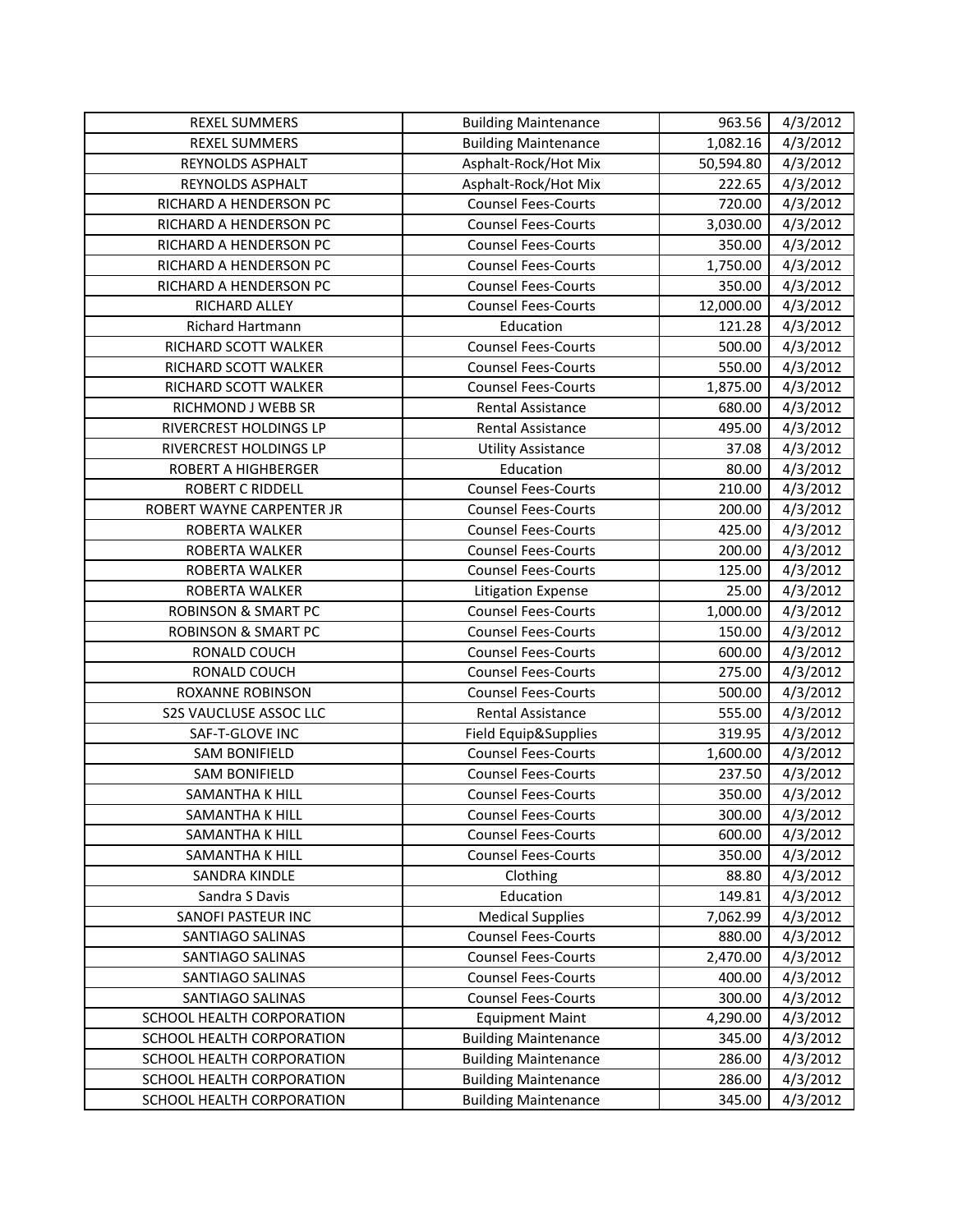| <b>SEAN M LYNCH</b>                 | <b>Counsel Fees-Courts</b>  | 700.00    | 4/3/2012 |
|-------------------------------------|-----------------------------|-----------|----------|
| SEARS BRAND CENTRAL RETAIL          | <b>Supplies</b>             | 329.99    | 4/3/2012 |
| <b>SHARE CORPORATION</b>            | <b>Custodian Supplies</b>   | 761.18    | 4/3/2012 |
| SHARED VISIION RESIDENTIAL CARE INC | Clothing                    | 124.29    | 4/3/2012 |
| SHARPS ENVIRONMENTAL SERVICES       | Crime Lab Service           | 1,695.54  | 4/3/2012 |
| <b>SHASTA LANE</b>                  | Clothing                    | 100.00    | 4/3/2012 |
| <b>SHAWN PASCHALL</b>               | <b>Counsel Fees-Courts</b>  | 2,160.00  | 4/3/2012 |
| SHAWN PASCHALL                      | <b>Counsel Fees-Courts</b>  | 320.00    | 4/3/2012 |
| <b>SHAWN PASCHALL</b>               | <b>Counsel Fees-Courts</b>  | 125.00    | 4/3/2012 |
| SHEILA RANDOLPH                     | <b>Counsel Fees-Courts</b>  | 750.00    | 4/3/2012 |
| SHEILA WALKER                       | Postage                     | 31.81     | 4/3/2012 |
| SHEILA WALKER                       | Reporter's Records          | 740.00    | 4/3/2012 |
| SHI GOVERNMENT SOLUTIONS            | <b>Computer Supplies</b>    | 56.00     | 4/3/2012 |
| SHI GOVERNMENT SOLUTIONS            | Capital Outlay Low V        | 1,643.00  | 4/3/2012 |
| SHI GOVERNMENT SOLUTIONS            | Non-Track Equipment         | 377.00    | 4/3/2012 |
| SID W SHAPIRO                       | Counsel Fees-Juv            | 200.00    | 4/3/2012 |
| SIEMENS INDUSTRY INC                | Lab Equip Mainten           | 153.00    | 4/3/2012 |
| SIERRA GARCIA-JORDAN                | Relative Assistance         | 500.00    | 4/3/2012 |
| <b>SIMBA INDUSTRIES</b>             | Landscaping Expense         | 689.70    | 4/3/2012 |
| SIMBA INDUSTRIES                    | Landscaping Expense         | 689.70    | 4/3/2012 |
| SIRCHIE FINGER PRINT LABORATORIES   | Supplies                    | 1,269.80  | 4/3/2012 |
| SKYVUE MEMORIAL GARDENS             | <b>County Burials</b>       | 675.00    | 4/3/2012 |
| SMITH TEMPORARIES INC               | Contract Labor              | 17,468.38 | 4/3/2012 |
| SMITH TEMPORARIES INC               | Contract Labor              | 988.14    | 4/3/2012 |
| SORENSON FORENSICS LLC              | Investigative               | 1,000.00  | 4/3/2012 |
| SOUTHERN COMPUTER WAREHOUSE         | <b>Computer Maintenance</b> | 288.66    | 4/3/2012 |
| SOUTHERN TIRE MART LLC              | Parts and Supplies          | 133.95    | 4/3/2012 |
| SOUTHERN TIRE MART LLC              | <b>Tires and Tubes</b>      | 159.90    | 4/3/2012 |
| SOUTHERN TIRE MART LLC              | <b>Tires and Tubes</b>      | 75.95     | 4/3/2012 |
| SOUTHWASTE DISPOSAL LLC             | Kitchen Maintenance         | 400.00    | 4/3/2012 |
| SPRING GLEN APARTMENTS              | <b>Utility Assistance</b>   | 18.58     | 4/3/2012 |
| SPRINT NEXTEL                       | Telephone - Mobile          | 68.71     | 4/3/2012 |
| SPRINT NEXTEL                       | Telephone - Mobile          | 31.27     | 4/3/2012 |
| SPRINT NEXTEL                       | Data Transmiss Line         | 38.50     | 4/3/2012 |
| SPRINT NEXTEL                       | Data Transmiss Line         | 38.50     | 4/3/2012 |
| <b>STACY ALFORD</b>                 | Counsel Fees-Juv            | 200.00    | 4/3/2012 |
| <b>STACY PALMER</b>                 | <b>Restitution Payable</b>  | 26.00     | 4/3/2012 |
| <b>STANBIO</b>                      | Supplies                    | 265.00    | 4/3/2012 |
| <b>STAPLES ADVANTAGE</b>            | Supplies                    | 79.32     | 4/3/2012 |
| <b>STAPLES ADVANTAGE</b>            | <b>Training Supplies</b>    | 27.90     | 4/3/2012 |
| STAPLES ADVANTAGE                   | <b>Supplies</b>             | 265.64    | 4/3/2012 |
| STAPLES ADVANTAGE                   | <b>Supplies</b>             | 94.28     | 4/3/2012 |
| <b>STAPLES ADVANTAGE</b>            | Sheriff Inventory           | 855.56    | 4/3/2012 |
| STAPLES ADVANTAGE                   | <b>Supplies</b>             | 54.02     | 4/3/2012 |
| <b>STAPLES ADVANTAGE</b>            | <b>Supplies</b>             |           | 4/3/2012 |
| STAPLES ADVANTAGE                   | <b>Supplies</b>             | 274.78    | 4/3/2012 |
| STAPLES ADVANTAGE                   | <b>Supplies</b>             |           | 4/3/2012 |
| STAPLES ADVANTAGE                   | <b>Supplies</b>             | 67.06     | 4/3/2012 |
| STAPLES ADVANTAGE                   | Supplies                    | 52.84     | 4/3/2012 |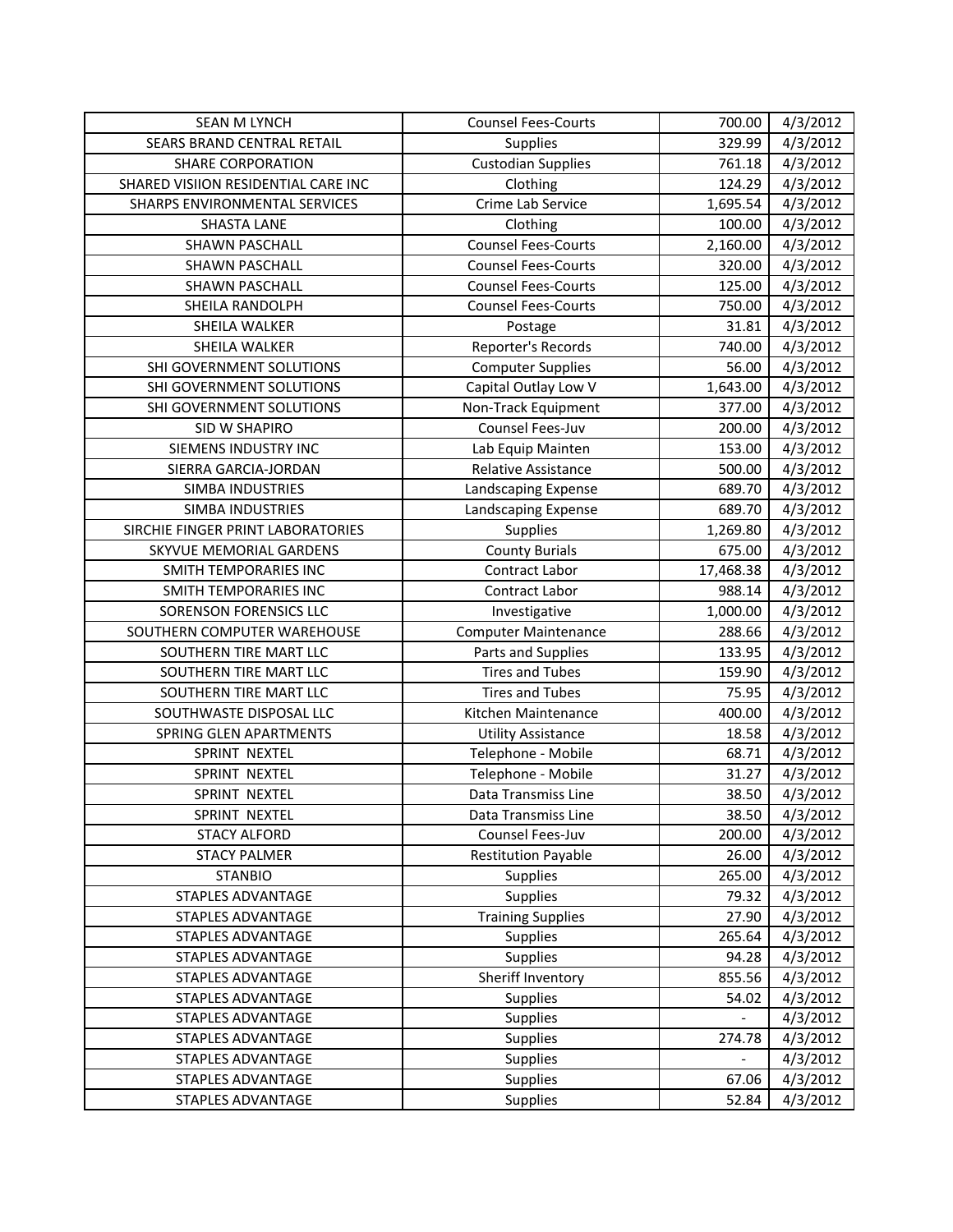| STAPLES ADVANTAGE                    | <b>Supplies</b>             | 146.47   | 4/3/2012 |
|--------------------------------------|-----------------------------|----------|----------|
| STAPLES ADVANTAGE                    | Supplies                    | 48.98    | 4/3/2012 |
| STAPLES ADVANTAGE                    | Supplies                    | 184.22   | 4/3/2012 |
| <b>STAPLES ADVANTAGE</b>             | Supplies                    | 112.22   | 4/3/2012 |
| <b>STAPLES ADVANTAGE</b>             | Supplies                    | 24.60    | 4/3/2012 |
| <b>STAPLES ADVANTAGE</b>             | Supplies                    | 562.63   | 4/3/2012 |
| STAPLES ADVANTAGE                    | Supplies                    | 127.50   | 4/3/2012 |
| STAPLES ADVANTAGE                    | Supplies                    | 546.75   | 4/3/2012 |
| <b>STAPLES ADVANTAGE</b>             | Supplies                    | 148.25   | 4/3/2012 |
| STAPLES ADVANTAGE                    | Supplies                    | 23.07    | 4/3/2012 |
| <b>STAPLES ADVANTAGE</b>             | Supplies                    | 83.68    | 4/3/2012 |
| <b>STAPLES ADVANTAGE</b>             | Supplies                    | 34.53    | 4/3/2012 |
| STAPLES ADVANTAGE                    | Supplies                    | 20.56    | 4/3/2012 |
| STAPLES ADVANTAGE                    | Supplies                    | 137.71   | 4/3/2012 |
| <b>STAPLES ADVANTAGE</b>             | Supplies                    | 647.10   | 4/3/2012 |
| <b>STAPLES ADVANTAGE</b>             | Supplies                    | 177.68   | 4/3/2012 |
| <b>STAPLES ADVANTAGE</b>             | Supplies                    | 2,349.12 | 4/3/2012 |
| STAPLES ADVANTAGE                    | Supplies                    | 332.54   | 4/3/2012 |
| STAPLES ADVANTAGE                    | Supplies                    | 49.59    | 4/3/2012 |
| <b>STAPLES ADVANTAGE</b>             | Supplies                    |          | 4/3/2012 |
| STAPLES ADVANTAGE                    | Supplies                    | 357.18   | 4/3/2012 |
| STAPLES ADVANTAGE                    | <b>Voting Supplies</b>      | 1,616.15 | 4/3/2012 |
| <b>STAPLES ADVANTAGE</b>             | Supplies                    | 57.16    | 4/3/2012 |
| STAPLES ADVANTAGE                    | Supplies                    | 13.52    | 4/3/2012 |
| STAPLES ADVANTAGE                    | Supplies                    | 64.56    | 4/3/2012 |
| <b>STAPLES ADVANTAGE</b>             | Supplies                    | 163.85   | 4/3/2012 |
| <b>STAPLES ADVANTAGE</b>             | Supplies                    | 182.25   | 4/3/2012 |
| STAPLES ADVANTAGE                    | Supplies                    | 145.80   | 4/3/2012 |
| STAPLES ADVANTAGE                    | <b>Medical Supplies</b>     | 330.50   | 4/3/2012 |
| STAPLES ADVANTAGE                    | Supplies                    | (56.07)  | 4/3/2012 |
| <b>STAR TEX POWER</b>                | <b>Utility Assistance</b>   | 154.37   | 4/3/2012 |
| <b>STATON &amp; TAYLOR PC</b>        | <b>Counsel Fees-Courts</b>  | 400.00   | 4/3/2012 |
| <b>STATON &amp; TAYLOR PC</b>        | <b>Counsel Fees-Courts</b>  | 350.00   | 4/3/2012 |
| <b>STATON &amp; TAYLOR PC</b>        | <b>Counsel Fees-Courts</b>  | 200.00   | 4/3/2012 |
| <b>STATON &amp; TAYLOR PC</b>        | Counsel Fees-Juv            | 200.00   | 4/3/2012 |
| STEPHANIE GONZALEZ                   | <b>Counsel Fees-Courts</b>  | 800.00   | 4/3/2012 |
| STEPHANIE PATTEN                     | <b>Counsel Fees-Courts</b>  | 600.00   | 4/3/2012 |
| <b>STEPHANIE PATTEN</b>              | <b>Counsel Fees-Courts</b>  | 120.00   | 4/3/2012 |
| STEPHANIE PATTEN                     | <b>Counsel Fees-Courts</b>  | 125.00   | 4/3/2012 |
| Stephen R Turner                     | Travel                      | 843.15   | 4/3/2012 |
| <b>STEVE GORDON &amp; ASSOCIATES</b> | <b>Counsel Fees-Courts</b>  | 1,050.00 | 4/3/2012 |
| <b>STEVE GORDON &amp; ASSOCIATES</b> | <b>Counsel Fees-Courts</b>  | 125.00   | 4/3/2012 |
| <b>STEVE GORDON &amp; ASSOCIATES</b> | <b>Counsel Fees-Courts</b>  | 800.00   | 4/3/2012 |
| <b>STEWART &amp; STEVENSON</b>       | Central Garage Inv          | 243.54   | 4/3/2012 |
| STILETTO SPY&COMPANY INVESTIGATIONS  | Investigative               | 1,200.75 | 4/3/2012 |
| STRAIT CITY TRADING COMPANY LLC      | <b>Bedding and Clothing</b> | 88.42    | 4/3/2012 |
| <b>STREAM ENERGY</b>                 | <b>Utility Assistance</b>   | 671.34   | 4/3/2012 |
| <b>SUE S BROWNING</b>                | <b>Counsel Fees-Courts</b>  | 200.00   | 4/3/2012 |
| <b>SUE S BROWNING</b>                | <b>Counsel Fees-Courts</b>  | 100.00   | 4/3/2012 |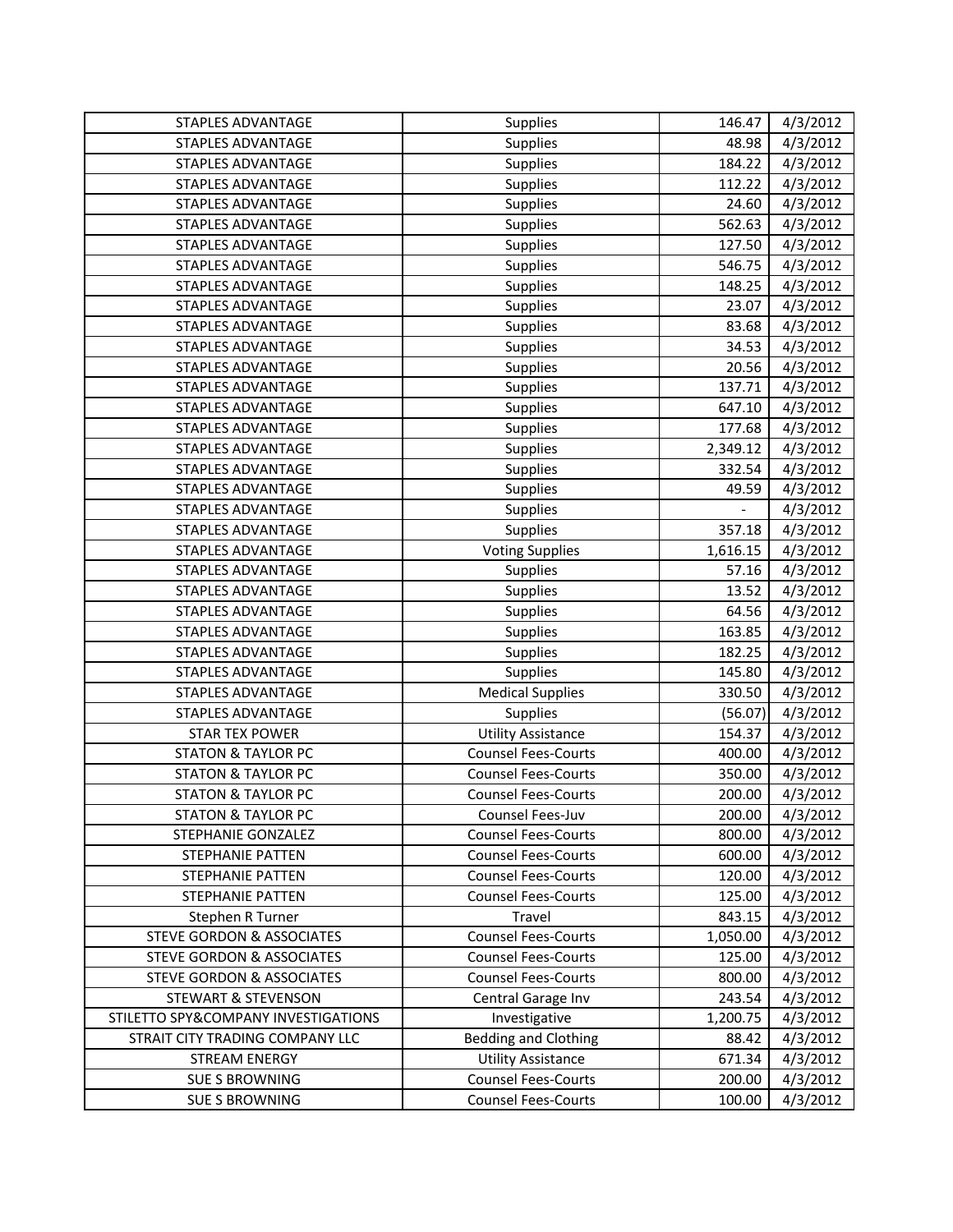| <b>SUSANNE MCFADDEN</b>                  | Clothing                    | 100.00     | 4/3/2012 |
|------------------------------------------|-----------------------------|------------|----------|
| T&G IDENTIFICATION SYSTEMS INC           | Supplies                    | 945.00     | 4/3/2012 |
| TAD - TARRANT APPRAISAL DISTRICT         | <b>Tarr Appraisal Dist</b>  | 166,122.80 | 4/3/2012 |
| <b>TAMARA JAMES</b>                      | Clothing                    | 189.07     | 4/3/2012 |
| Tara Lee Spinella                        | Travel                      | 57.92      | 4/3/2012 |
| Tara Lee Spinella                        | Travel                      | 130.00     | 4/3/2012 |
| Tara P Roberts                           | Travel                      | 130.00     | 4/3/2012 |
| <b>TARA V KERSH</b>                      | Counsel Fees - CPS          | 150.00     | 4/3/2012 |
| <b>TARGET BANK</b>                       | Food/Hygiene Assist         | 112.67     | 4/3/2012 |
| <b>TARGET BANK</b>                       | Clothing                    | 99.25      | 4/3/2012 |
| <b>TARRANT COUNTY COLLEGE</b>            | Education                   | 125.00     | 4/3/2012 |
| TARRANT COUNTY DISTRICT ATTORNEY         | <b>Counsel Fees-Courts</b>  | 600.00     | 4/3/2012 |
| TARRANT COUNTY DISTRICT ATTORNEY         | <b>Counsel Fees-Courts</b>  | 550.00     | 4/3/2012 |
| TARRANT COUNTY DISTRICT ATTORNEY         | <b>Counsel Fees-Courts</b>  | 325.00     | 4/3/2012 |
| TARRANT COUNTY FAMILY LAW BAR ASSOC      | Dues                        | 60.00      | 4/3/2012 |
| TARRANT COUNTY FAMILY LAW BAR ASSOC      | Dues                        | 25.00      | 4/3/2012 |
| TARRANT COUNTY NARCOTICS UNIT            | <b>Confidential Funds</b>   | 4,777.31   | 4/3/2012 |
| TARRANT COUNTY SAMARITAN                 | <b>Subrecipient Service</b> | 18,862.94  | 4/3/2012 |
| TARRANT COUNTY SAMARITAN                 | <b>Subrecipient Service</b> | 24,073.74  | 4/3/2012 |
| <b>TARRANT COUNTY SAMARITAN</b>          | <b>Subrecipient Service</b> | 12,685.38  | 4/3/2012 |
| <b>TARRANT PATHOLOGY ASSOCIATES</b>      | <b>Professional Service</b> | 104.02     | 4/3/2012 |
| TD INDUSTRIES INC                        | <b>Building Maintenance</b> | 2,867.47   | 4/3/2012 |
| TDCAA-TEXAS DISTRICT & COUNTY            | Dues                        | 60.00      | 4/3/2012 |
| TDCAA-TEXAS DISTRICT & COUNTY            | Dues                        | 60.00      | 4/3/2012 |
| TDCAA-TEXAS DISTRICT & COUNTY            | Dues                        | 60.00      | 4/3/2012 |
| TDCAA-TEXAS DISTRICT & COUNTY            | Dues                        | 60.00      | 4/3/2012 |
| TDCAA-TEXAS DISTRICT & COUNTY            | Dues                        | 60.00      | 4/3/2012 |
| TDCAA-TEXAS DISTRICT & COUNTY            | Dues                        | 60.00      | 4/3/2012 |
| TDCAA-TEXAS DISTRICT & COUNTY            | Dues                        | 60.00      | 4/3/2012 |
| TDCAA-TEXAS DISTRICT & COUNTY            | Dues                        | 60.00      | 4/3/2012 |
| <b>TDCAA-TEXAS DISTRICT &amp; COUNTY</b> | Dues                        | 60.00      | 4/3/2012 |
| TDCAA-TEXAS DISTRICT & COUNTY            | Dues                        | 60.00      | 4/3/2012 |
| TDCAA-TEXAS DISTRICT & COUNTY            | Dues                        | 60.00      | 4/3/2012 |
| TDCAA-TEXAS DISTRICT & COUNTY            | Dues                        | 60.00      | 4/3/2012 |
| TDCAA-TEXAS DISTRICT & COUNTY            | Dues                        | 60.00      | 4/3/2012 |
| <b>TDCAA-TEXAS DISTRICT &amp; COUNTY</b> | Dues                        | 55.00      | 4/3/2012 |
| TDCAA-TEXAS DISTRICT & COUNTY            | Dues                        | 55.00      | 4/3/2012 |
| TDCAA-TEXAS DISTRICT & COUNTY            | Dues                        | 55.00      | 4/3/2012 |
| TDCAA-TEXAS DISTRICT & COUNTY            | Dues                        | 55.00      | 4/3/2012 |
| <b>TDCAA-TEXAS DISTRICT &amp; COUNTY</b> | Dues                        | 55.00      | 4/3/2012 |
| TDCAA-TEXAS DISTRICT & COUNTY            | Dues                        | 55.00      | 4/3/2012 |
| TDCAA-TEXAS DISTRICT & COUNTY            | Dues                        | 55.00      | 4/3/2012 |
| TDCAA-TEXAS DISTRICT & COUNTY            | Dues                        | 55.00      | 4/3/2012 |
| <b>TDCAA-TEXAS DISTRICT &amp; COUNTY</b> | Dues                        | 55.00      | 4/3/2012 |
| TEAGUE NALL & PERKINS INC                | <b>Professional Service</b> | 1,918.77   | 4/3/2012 |
| TEAGUE NALL & PERKINS INC                | <b>Professional Service</b> | 1,962.95   | 4/3/2012 |
| TECH PLAN INC                            | A/C Maint Contract          | 66.60      | 4/3/2012 |
| TELLER LAW FIRM PC                       | <b>Counsel Fees-Courts</b>  | 1,000.00   | 4/3/2012 |
| <b>TENSATOR INC</b>                      | <b>Building Maintenance</b> | 1,813.00   | 4/3/2012 |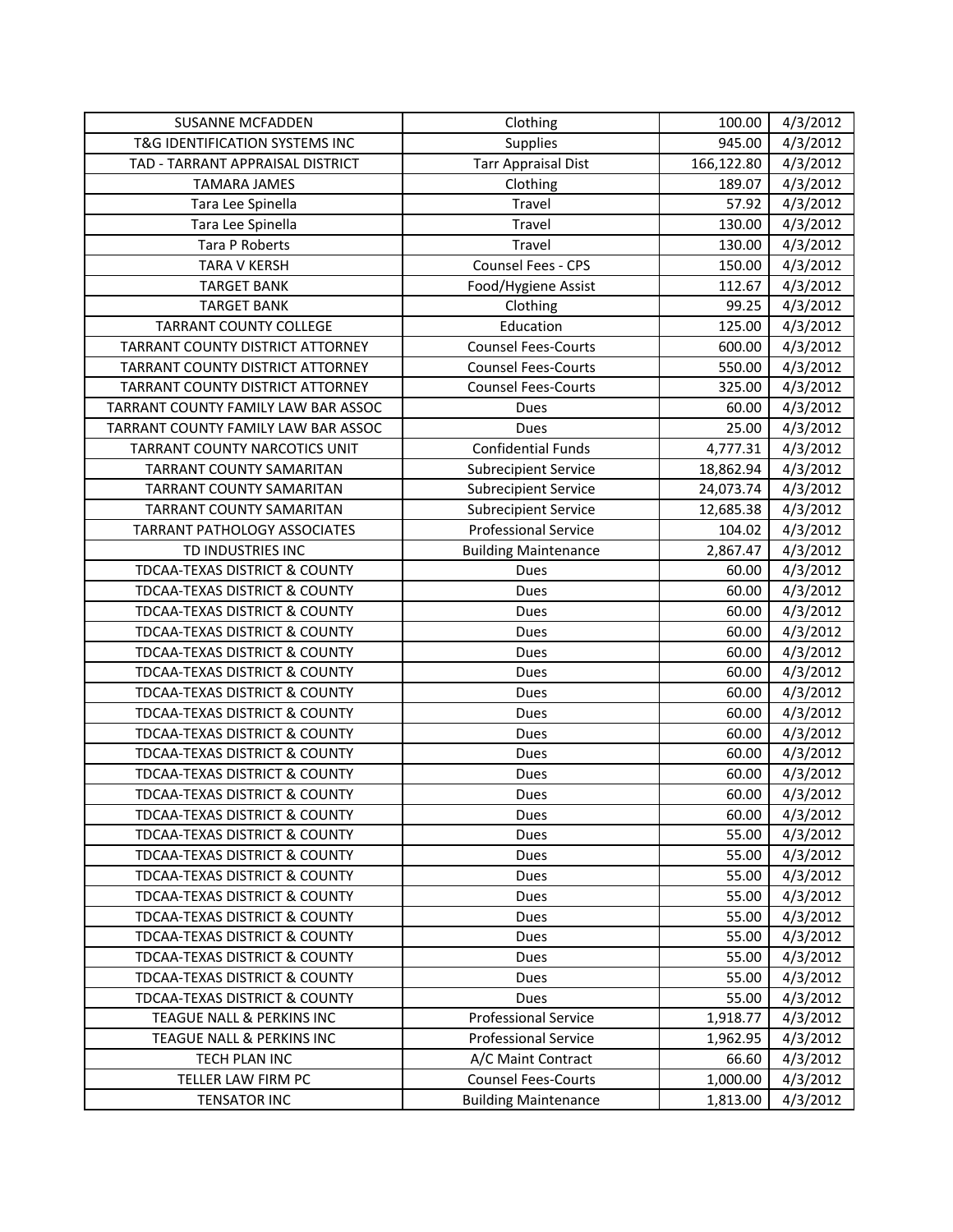| <b>TERESEA ADCOCK</b>               | <b>Professional Service</b> | 350.84   | 4/3/2012 |
|-------------------------------------|-----------------------------|----------|----------|
| <b>TERRI MOORE</b>                  | <b>Counsel Fees-Courts</b>  | 900.00   | 4/3/2012 |
| <b>TERRI MOORE</b>                  | <b>Counsel Fees-Courts</b>  | 200.00   | 4/3/2012 |
| <b>TERRI MOORE</b>                  | <b>Counsel Fees-Courts</b>  | 1,400.00 | 4/3/2012 |
| <b>TERRI MOORE</b>                  | <b>Counsel Fees-Courts</b>  | 1,500.00 | 4/3/2012 |
| <b>TERRI MOORE</b>                  | <b>Counsel Fees-Courts</b>  | 100.00   | 4/3/2012 |
| <b>TERRI TODD</b>                   | <b>Pretrial Release Fee</b> | 20.00    | 4/3/2012 |
| <b>TERRY BARLOW</b>                 | <b>Counsel Fees-Courts</b>  | 3,600.00 | 4/3/2012 |
| <b>TERRY BARLOW</b>                 | <b>Counsel Fees-Courts</b>  | 100.00   | 4/3/2012 |
| TEXAS DEPARTMENT OF LICENSING       | <b>Interpreter Fees</b>     | 50.00    | 4/3/2012 |
| TEXAS DEPT PUBLIC SAFETY VEHICLE    | <b>Computer Services</b>    | 53.00    | 4/3/2012 |
| TEXAS FIRE PROTECTION SPECL'ST      | <b>Building Maintenance</b> | 170.00   | 4/3/2012 |
| TEXAS GUARDIANSHIP ASSOCIATION      | Dues                        | 80.00    | 4/3/2012 |
| TEXAS INTERPRETING SERVICES LLC     | <b>Interpreter Fees</b>     | 90.00    | 4/3/2012 |
| TEXAS INTERPRETING SERVICES LLC     | <b>Interpreter Fees</b>     | 360.00   | 4/3/2012 |
| <b>TEXAS POWER LP</b>               | <b>Utility Assistance</b>   | 93.00    | 4/3/2012 |
| <b>TEXAS STATE UNIVERSITY</b>       | Education                   | 100.00   | 4/3/2012 |
| <b>TEXAS TOLLWAYS</b>               | Travel                      | 1.83     | 4/3/2012 |
| <b>TEXAS TOLLWAYS</b>               | Travel                      | 7.70     | 4/3/2012 |
| <b>TEXAS TOLLWAYS</b>               | Travel                      | 11.33    | 4/3/2012 |
| THE DECKER LAW FIRM PC              | Counsel Fees - CPS          | 990.00   | 4/3/2012 |
| THE HAMPTON LAW FIRM PLLC           | <b>Counsel Fees-Courts</b>  | 200.00   | 4/3/2012 |
| THE HAMPTON LAW FIRM PLLC           | <b>Counsel Fees-Courts</b>  | 600.00   | 4/3/2012 |
| THE HUSTON FIRM PC                  | <b>Counsel Fees-Courts</b>  | 300.00   | 4/3/2012 |
| THE HUSTON FIRM PC                  | <b>Counsel Fees-Courts</b>  | 2,770.00 | 4/3/2012 |
| THE LAW FIRM OF DAVID C JONES       | <b>Counsel Fees-Courts</b>  | 6,000.00 | 4/3/2012 |
| THE LAW FIRM OF DAVID C JONES       | <b>Counsel Fees-Courts</b>  | 1,125.00 | 4/3/2012 |
| THE LAW FIRM OF DAVID C JONES       | <b>Litigation Expense</b>   | 15.57    | 4/3/2012 |
| THE LAW OFFICES OF MICHAEL POOL PLL | <b>Counsel Fees-Courts</b>  | 800.00   | 4/3/2012 |
| THE LAW OFFICES OF MICHAEL POOL PLL | <b>Counsel Fees-Courts</b>  | 375.00   | 4/3/2012 |
| THE MULHOLLAND CO                   | Supplies                    | 12.00    | 4/3/2012 |
| THE MULHOLLAND CO                   | Supplies                    | 18.00    | 4/3/2012 |
| THE MULHOLLAND CO                   | Supplies                    | 25.50    | 4/3/2012 |
| THE MULHOLLAND CO                   | Supplies                    | 41.50    | 4/3/2012 |
| THE MULHOLLAND CO                   | <b>Supplies</b>             | 6.75     | 4/3/2012 |
| THE MULHOLLAND CO                   | Supplies                    | 9.00     | 4/3/2012 |
| THE MULHOLLAND CO                   | Supplies                    | 32.00    | 4/3/2012 |
| THE MULHOLLAND CO                   | Supplies                    | 32.00    | 4/3/2012 |
| THE MULHOLLAND CO                   | <b>Supplies</b>             | 9.00     | 4/3/2012 |
| THE MULHOLLAND CO                   | <b>Bonds</b>                | 9.00     | 4/3/2012 |
| THE MULHOLLAND CO                   | <b>Supplies</b>             | 128.00   | 4/3/2012 |
| THE NATIONAL FAMILY JUSTICE         | Travel                      | 400.00   | 4/3/2012 |
| THE NATIONAL FAMILY JUSTICE         | Travel                      | 400.00   | 4/3/2012 |
| THE NATIONAL FAMILY JUSTICE         | Travel                      | 400.00   | 4/3/2012 |
| THE PEAVEY CORPORATION              | Lab Supplies                | 67.40    | 4/3/2012 |
| THE SETTLEMENT CLUB HOME            | Clothing                    | 118.91   | 4/3/2012 |
| Thomas L Sanders                    | Education                   | 235.11   | 4/3/2012 |
| THYSSENKRUPP ELEVATOR               | <b>Elevator Maintenance</b> | 933.45   | 4/3/2012 |
| <b>TIM MOORE</b>                    | <b>Counsel Fees-Courts</b>  | 2,250.00 | 4/3/2012 |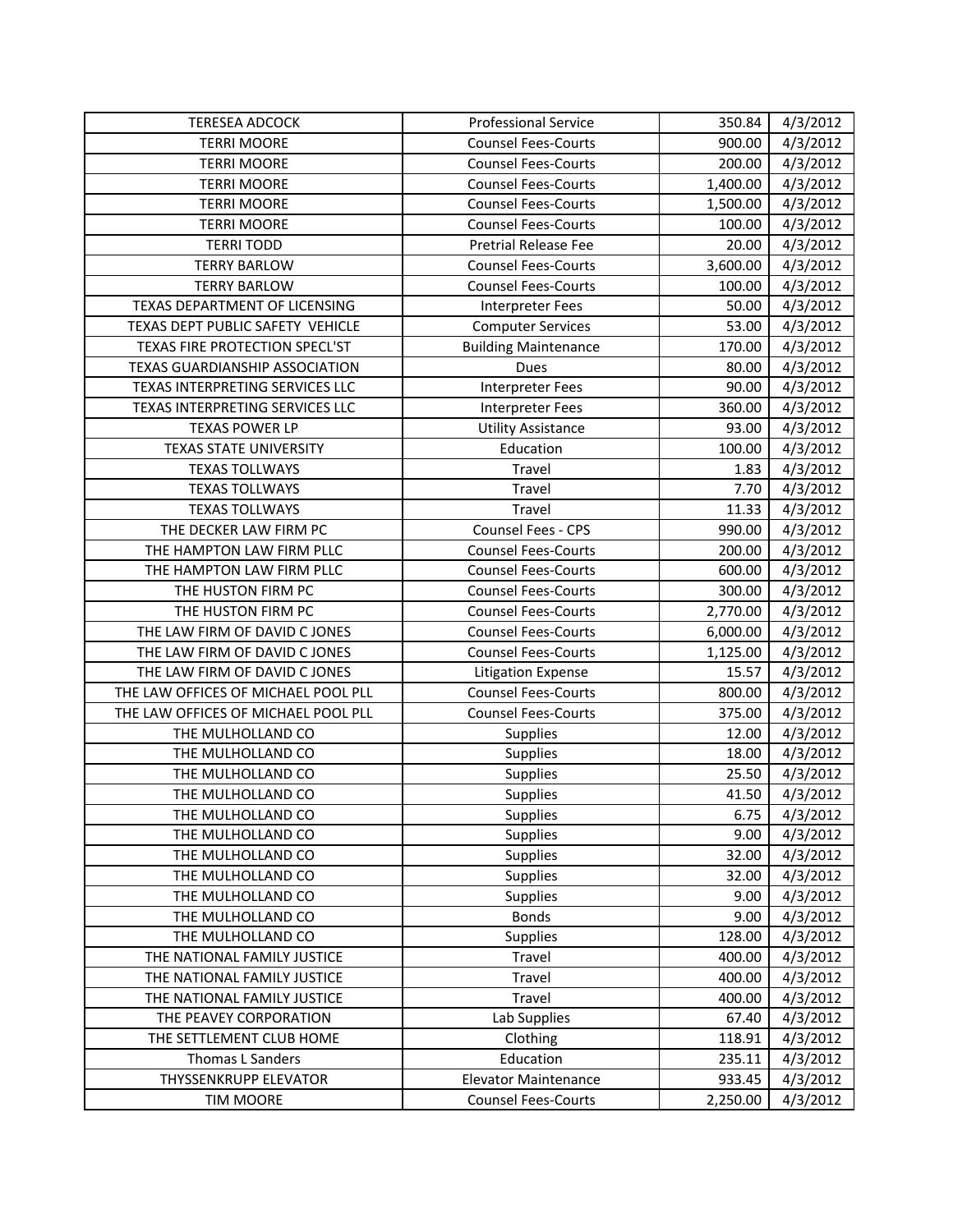| TIMBER CHASE APARTMENTS LLC         | <b>Utility Assistance</b>                  | 23.71          | 4/3/2012             |
|-------------------------------------|--------------------------------------------|----------------|----------------------|
| TOYO INK AMERICA USE #53903         | <b>Graphics Inventory</b>                  | 163.02         | 4/3/2012             |
| TRACI D WILKINSON PC                | Counsel Fees - CPS                         | 950.00         | 4/3/2012             |
| <b>TRACIE KENAN</b>                 | <b>Counsel Fees-Courts</b>                 | 345.00         | 4/3/2012             |
| <b>TRACIE KENAN</b>                 | <b>Counsel Fees-Courts</b>                 | 1,400.00       | 4/3/2012             |
| <b>TRACY LEWIS</b>                  | Clothing                                   | 121.22         | 4/3/2012             |
| TRAILS END TRUCK ACCESSORIES        | Parts and Supplies                         | 23.76          | 4/3/2012             |
| <b>TRAVIS YOUNG</b>                 | <b>Counsel Fees-Courts</b>                 | 400.00         | 4/3/2012             |
| <b>TRAVIS YOUNG</b>                 | <b>Counsel Fees-Courts</b>                 | 650.00         | 4/3/2012             |
| <b>TRAVIS YOUNG</b>                 | <b>Counsel Fees-Courts</b>                 | 600.00         | 4/3/2012             |
| TRI COUNTY ELECTRIC COOPERATIVE INC | <b>Utility Assistance</b>                  | 181.81         | 4/3/2012             |
| TRIPLENET PRICING LLC               | <b>Supplies</b>                            | 305.00         | 4/3/2012             |
| TRIPLENET PRICING LLC               | Supplies                                   | 365.85         | 4/3/2012             |
| TRIPLENET PRICING LLC               | Supplies                                   | 254.40         | 4/3/2012             |
| <b>TRITON</b>                       | <b>Utility Assistance</b>                  | 116.55         | 4/3/2012             |
| TROY BISHOP AND ERNA BISHOP         | Clothing                                   | 434.38         | 4/3/2012             |
| TRUGREEN CHEMLAWN                   | Landscaping Expense                        | 114.00         | 4/3/2012             |
| TRUGREEN CHEMLAWN                   | Landscaping Expense                        | 309.00         | 4/3/2012             |
| TRUGREEN CHEMLAWN                   | Landscaping Expense                        | 205.00         | 4/3/2012             |
| TX STATE DIRECTORY PRESS            | Supplies                                   | 42.45          | 4/3/2012             |
| TXU ELECTRIC COMPANY                | <b>Utility Assistance</b>                  | 2,394.74       | 4/3/2012             |
| TXU ELECTRIC COMPANY                | <b>Utility Assistance</b>                  | 8,410.38       | 4/3/2012             |
| TXU ELECTRIC COMPANY                | <b>Utility Assistance</b>                  | 1,357.22       | 4/3/2012             |
| UNION GOSPEL MISSION                | <b>Rental Assistance</b>                   | 1,082.00       | 4/3/2012             |
| UNIVERSITY OF NORTH TX HLTH SC      | <b>Medical Services</b>                    | 193.00         | 4/3/2012             |
| UPS/UNITED PARCEL SERVICE           | Postage                                    | 146.67         | 4/3/2012             |
|                                     |                                            |                |                      |
| UPS/UNITED PARCEL SERVICE           | Postage                                    | 5.88           | 4/3/2012             |
| UPS/UNITED PARCEL SERVICE           | Postage                                    | 5.38           | 4/3/2012             |
| UPS/UNITED PARCEL SERVICE           | Postage                                    | 1.37           | 4/3/2012             |
| <b>US POSTAL SERVICE</b>            | Postage                                    | 3,000.00       | 4/3/2012             |
| <b>USA PATCH</b>                    | Clothing                                   | 9,020.00       | 4/3/2012             |
| USDA, APHIS, VS, NCIE PRODUCT PGM   | Lab Accreditation                          | 94.00          | 4/3/2012             |
| <b>VALERIE ALLEN</b>                | Reporter's Records                         | 3,064.00       | 4/3/2012             |
| VANESSA M JORDAN                    | <b>Counsel Fees-Courts</b>                 | 875.00         | 4/3/2012             |
| VERIZON SOUTHWEST                   | Telephone-Basic                            | 52.25          | 4/3/2012             |
| <b>VICKI E WILEY</b>                | <b>Counsel Fees-Courts</b>                 | 120.00         | 4/3/2012             |
| <b>VILLAGES OF WOODLAND SPRINGS</b> | Space Lease Rental                         | 240.00         | 4/3/2012             |
| <b>VIRGINIA CARTER</b>              | <b>Counsel Fees-Courts</b>                 | 100.00         | 4/3/2012             |
| <b>VIRGINIA CARTER</b>              | Counsel Fees-Juv                           | 100.00         | 4/3/2012             |
| VISIONS-MHMR                        | <b>Meeting Expenses</b>                    | 75.00          | 4/3/2012             |
| VOLUNTEERS OF AMERICA INC           | <b>Residential Servc</b>                   | 1,129.24       | 4/3/2012             |
| VOLUNTEERS OF AMERICA INC           | <b>Intensiv Residential</b>                | 66.00          | 4/3/2012             |
| <b>VWR SCIENTIFIC PRODUCTS</b>      | Lab Supplies                               | 95.71          | 4/3/2012             |
| WALDEN'S                            | <b>Building Maintenance</b>                | 44.16          | 4/3/2012             |
| WALDEN'S                            | Non-Track Equipment                        | 6,975.91       | 4/3/2012             |
| WALGREENS #4785                     | Food/Hygiene Assist                        | 20.00          | 4/3/2012             |
| WALMART #1801                       | Food/Hygiene Assist                        | 20.00          | 4/3/2012             |
| WALMART #284<br>WALMART #2977       | Food/Hygiene Assist<br>Food/Hygiene Assist | 20.00<br>20.00 | 4/3/2012<br>4/3/2012 |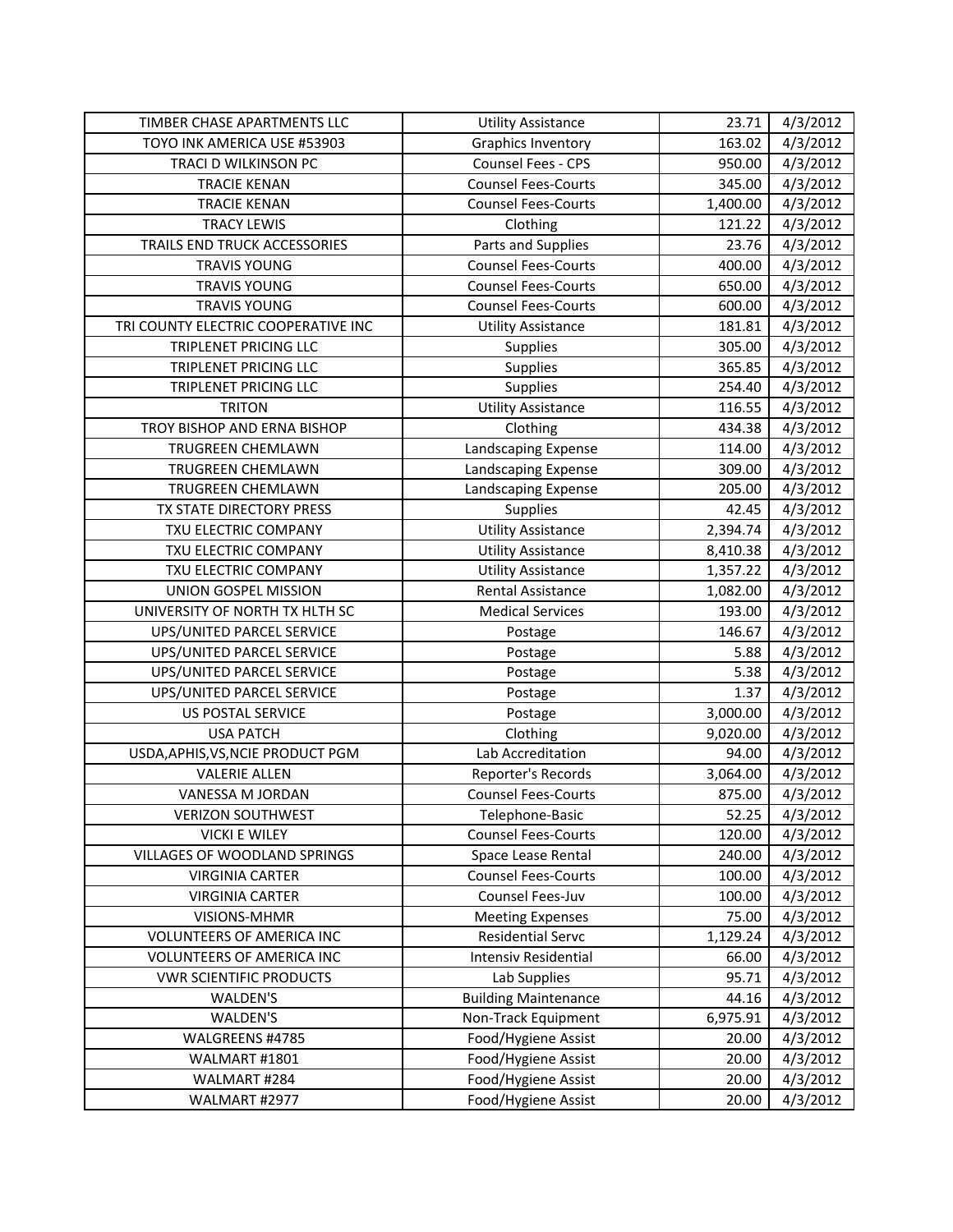| WALMART #2978                      | Food/Hygiene Assist         | 296.27   | 4/3/2012 |
|------------------------------------|-----------------------------|----------|----------|
| WALMART #2980                      | Food/Hygiene Assist         | 40.00    | 4/3/2012 |
| WALMART #3284                      | Food/Hygiene Assist         | 60.00    | 4/3/2012 |
| WALMART #5312                      | Food/Hygiene Assist         | 59.53    | 4/3/2012 |
| WALMART NEIGHBORHOOD MARKET #3594  | Food/Hygiene Assist         | 40.00    | 4/3/2012 |
| WALT A CLEVELAND                   | <b>Counsel Fees-Courts</b>  | 1,650.00 | 4/3/2012 |
| WALT A CLEVELAND                   | <b>Counsel Fees-Courts</b>  | 100.00   | 4/3/2012 |
| <b>WANDA LITTLE</b>                | Clothing                    | 191.15   | 4/3/2012 |
| <b>WARREN ST JOHN</b>              | <b>Counsel Fees-Courts</b>  | 5,500.00 | 4/3/2012 |
| <b>WARREN ST JOHN</b>              | <b>Counsel Fees-Courts</b>  | 100.00   | 4/3/2012 |
| <b>WARREN ST JOHN</b>              | Cnsl Fees-Crim Appls        | 3,270.00 | 4/3/2012 |
| <b>WARREN ST JOHN</b>              | Crim Appeal-OthrCost        | 33.50    | 4/3/2012 |
| WASTE PARTNERS OF TEXAS INC        | <b>Building Maintenance</b> | 113.60   | 4/3/2012 |
| WDOP SUB II LP                     | <b>Utility Assistance</b>   | 36.85    | 4/3/2012 |
| WEATHERS LAW FIRM PC               | <b>Counsel Fees-Courts</b>  | 100.00   | 4/3/2012 |
| <b>WEBER SCIENTIFIC</b>            | Lab Supplies                | 2,355.96 | 4/3/2012 |
| WELLESLEY INFORMATION SERVICES LLC | Subscriptions               | 2,385.00 | 4/3/2012 |
| <b>WEST GROUP</b>                  | Law Books                   | 340.00   | 4/3/2012 |
| <b>WEST GROUP</b>                  | <b>Professional Service</b> | 1,122.12 | 4/3/2012 |
| WEST SIDE LANDFILL WM              | <b>Disposal Service</b>     | 2,460.90 | 4/3/2012 |
| <b>WESTERN DETENTION</b>           | <b>Building Maintenance</b> | 207.00   | 4/3/2012 |
| WESTERN-BRW PAPER CO INC           | Sheriff Inventory           | 542.52   | 4/3/2012 |
| WESTERN-BRW PAPER CO INC           | Sheriff Inventory           | 3,160.00 | 4/3/2012 |
| WESTERN-BRW PAPER CO INC           | Supplies                    | 670.00   | 4/3/2012 |
| WESTERN-BRW PAPER CO INC           | Supplies                    | 268.00   | 4/3/2012 |
| WESTERN-BRW PAPER CO INC           | Supplies                    | 134.00   | 4/3/2012 |
| WESTERN-BRW PAPER CO INC           | Supplies                    | 237.00   | 4/3/2012 |
| WESTERN-BRW PAPER CO INC           | Supplies                    | 107.20   | 4/3/2012 |
| WESTERN-BRW PAPER CO INC           | Supplies                    | 378.00   | 4/3/2012 |
| WESTERN-BRW PAPER CO INC           | Supplies                    | 1,072.00 | 4/3/2012 |
| WILLARD ELDON WILLIAMS SR          | <b>Rental Assistance</b>    | 495.00   | 4/3/2012 |
| <b>WILLBANKS METALS INC</b>        | Parts and Supplies          | 277.44   | 4/3/2012 |
| <b>WILLIAM BRIAN GOZA</b>          | <b>Counsel Fees-Courts</b>  | 1,075.00 | 4/3/2012 |
| WILLIAM BRIAN GOZA                 | <b>Counsel Fees-Courts</b>  | 350.00   | 4/3/2012 |
| WILLIAM BRIAN GOZA                 | <b>Counsel Fees-Courts</b>  | 650.00   | 4/3/2012 |
| WILLIAM H BILL RAY PC              | <b>Counsel Fees-Courts</b>  | 1,100.00 | 4/3/2012 |
| WILLIAM H BILL RAY PC              | <b>Counsel Fees-Courts</b>  | 300.00   | 4/3/2012 |
| WILLIAM H BILL RAY PC              | <b>Counsel Fees-Courts</b>  | 150.00   | 4/3/2012 |
| WILLIAM MICHAEL HARBER JR          | <b>Counsel Fees-Courts</b>  | 600.00   | 4/3/2012 |
| <b>WILLIAM S HARRIS</b>            | <b>Counsel Fees-Courts</b>  | 700.00   | 4/3/2012 |
| WM BARRY NORMAN                    | Psych Exam/Testimony        | 400.00   | 4/3/2012 |
| WM BARRY NORMAN                    | Psych Exam/Testimony        | 400.00   | 4/3/2012 |
| WM BARRY NORMAN                    | Psych Exam/Testimony        | 400.00   | 4/3/2012 |
| WM BARRY NORMAN                    | Psych Exam/Testimony        | 800.00   | 4/3/2012 |
| WM BARRY NORMAN                    | Psych Exam/Testimony        | 400.00   | 4/3/2012 |

|                                     | <b>COMMISSIONERS' REPORT OF CLAIMS - Addendum</b> |  |
|-------------------------------------|---------------------------------------------------|--|
| FOR THE WEEK ENDING - April 3, 2012 |                                                   |  |
|                                     |                                                   |  |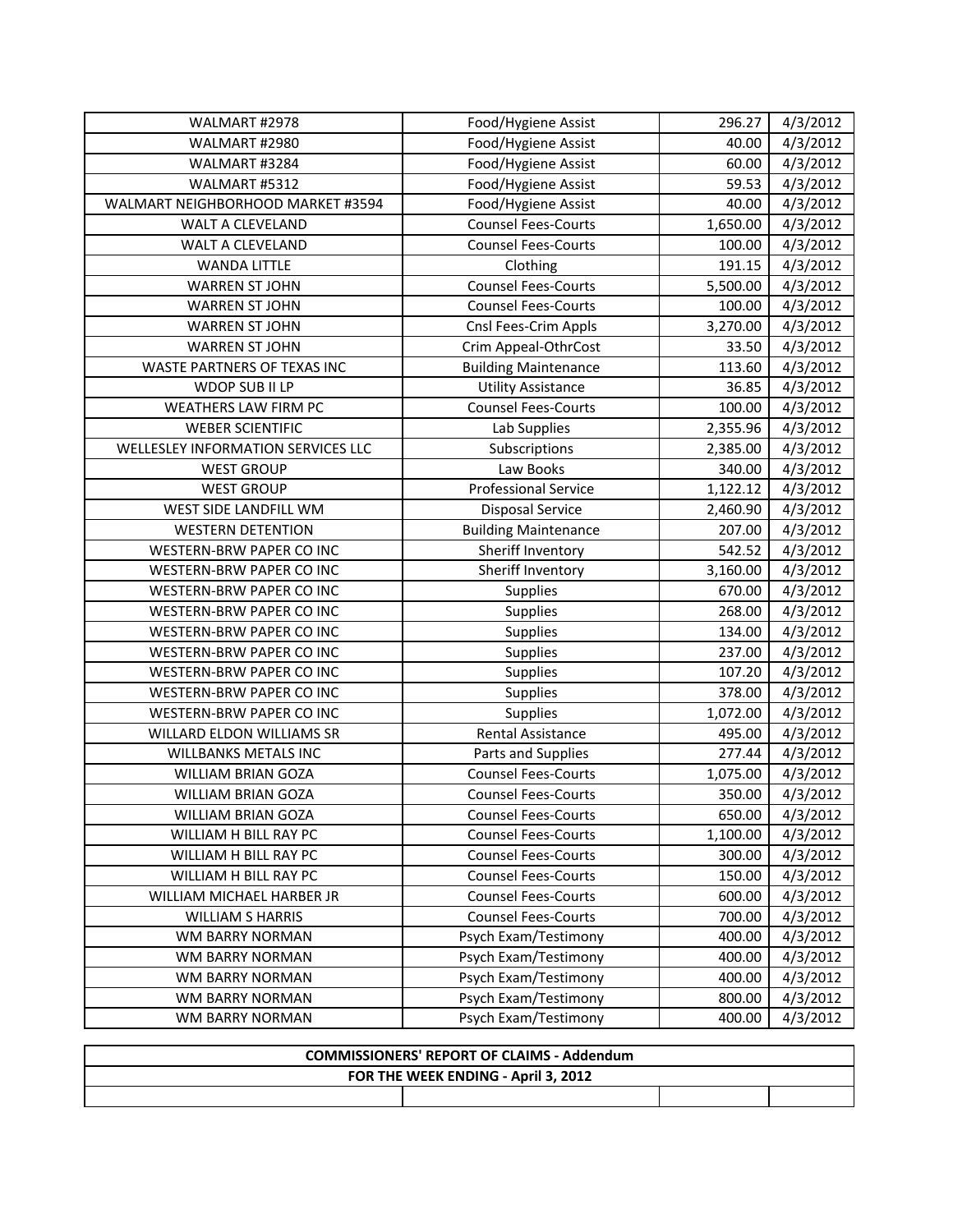| <b>Vendor Name</b>                 | <b>Item Description</b>            | <b>Paid Amount</b> | <b>Check Date</b> |
|------------------------------------|------------------------------------|--------------------|-------------------|
| Aaron Fiorentino                   | Counsel Fees - CPS                 | 762.50             | 4/3/2012          |
| Al Z Lazarus                       | <b>Counsel Fees - Courts</b>       | 200.00             | 4/3/2012          |
| Alice Whitten                      | 5006 Chapter 13 Levy               | 3,686.46           | 4/3/2012          |
| American General Life Ins          | Lifestyle, American General Co.    | 76.27              | 4/3/2012          |
| Anthem Life Insurance Co           | PGL/Anthem Life                    | 34.64              | 4/3/2012          |
| Arkansas Office of Child           | Child Support                      | 201.23             | 4/3/2012          |
| <b>Automated Collection Serv</b>   | 5002 Student Loan Levy             | 230.68             | 4/3/2012          |
| Avant Design Inc                   | Service Awards                     | 125.00             | 4/3/2012          |
| <b>Big Bind Tree Service</b>       | Trust - Constable 8                | 5,128.31           | 4/3/2012          |
| CLEAT                              | <b>Union Dues</b>                  | 5,664.00           | 4/3/2012          |
| California Sdu                     | Child Support                      | 119.07             | 4/3/2012          |
| Cash-Payroll                       | Off-Cycle Payroll Funding-Mar 2012 | 1,731.26           | 4/3/2012          |
| Chapter 13 Trustee                 | 5006 Chapter 13 Levy               | 534.25             | 4/3/2012          |
| <b>Charter Communications</b>      | <b>Computer Supplies</b>           | 186.98             | 4/3/2012          |
| <b>Charter Communications</b>      | Subscriptions                      | 201.14             | 4/3/2012          |
| <b>Charter Communications</b>      | Subscriptions                      | 85.17              | 4/3/2012          |
| City of Fort Worth Code Compliance | <b>Promotional Expenses</b>        | 50.00              | 4/3/2012          |
| City of North Richland Hills       | <b>County Projects</b>             | 1,095,647.87       | 4/3/2012          |
| <b>CTJ Maintenance Inc</b>         | <b>Custodian Services</b>          | 1,374.75           | 4/3/2012          |
| <b>CTJ Maintenance Inc</b>         | <b>Custodian Services</b>          | 975.00             | 4/3/2012          |
| <b>Dallas County Clerk</b>         | Trust - Constable 4                | 5,500.00           | 4/3/2012          |
| Delta Dental Insurance Co          | <b>Dental Claims</b>               | 24,448.02          | 4/3/2012          |
| Delta Dental Insurance Co          | <b>Dental Claims</b>               | 3,312.10           | 4/3/2012          |
| Delta Management Associat          | 5002 Student Loan Levy             | 139.31             | 4/3/2012          |
| Directv Inc                        | Subscriptions                      | 55.99              | 4/3/2012          |
| Downtown Fort Worth, Inc.          | <b>Meeting Expenses</b>            | 85.00              | 4/3/2012          |
| Filter Systems Inc                 | <b>Building Maintenance</b>        | 36.72              | 4/3/2012          |
| Filter Systems Inc                 | <b>Building Maintenance</b>        | 53.76              | 4/3/2012          |
| Fraternal Order of Police          | <b>Union Dues</b>                  | 1,700.00           | 4/3/2012          |
| <b>GC Services LP</b>              | 5002 Student Loan Levy             | 411.72             | 4/3/2012          |
| <b>General Revenue Corporation</b> | 5002 Student Loan Levy             | 199.97             | 4/3/2012          |
| HUD, US Dept of                    | HUD 5007 Garnishment               | 75.00              | 4/3/2012          |
| Internal Revenue Service           | 5001 Tax Levy                      | 1,897.80           | 4/3/2012          |
| IRS FICA EE                        | FICA-Employee                      | 345,720.16         | 4/3/2012          |
| <b>IRS FICA ER</b>                 | FICA-Employer                      | 510,348.96         | 4/3/2012          |
| <b>IRS FIT</b>                     | FIT Withholding                    | 933,413.39         | 4/3/2012          |
| IRS MED EE                         | Medicare-Employee                  | 119,355.97         | 4/3/2012          |
| <b>IRS MED ER</b>                  | Medicare-Employer                  | 119,355.97         | 4/3/2012          |
| Leighton G Iles                    | Travel                             | 644.27             | 4/3/2012          |
| Lincoln Financial Group            | Deferred Comp                      | 12,648.08          | 4/3/2012          |
| Louisiana Department of S          | Child Support                      | 79.46              | 4/3/2012          |
| Metropolitan Life                  | Metlife                            | 16,368.43          | 4/3/2012          |
| Michelle A Keim                    | Mileage Allowance                  | 51.06              | 4/3/2012          |
| Michelle A Keim                    | Travel                             | 476.00             | 4/3/2012          |
| Michigan State Disburseme          | Child Support                      | 201.61             | 4/3/2012          |
| Mr Mark E Tittle                   | Mileage Allowance                  | 31.08              | 4/3/2012          |
| Mr Mark E Tittle                   | Travel                             | 496.00             | 4/3/2012          |
| Ms Michelle N Ortega               | Travel                             | 586.75             | 4/3/2012          |